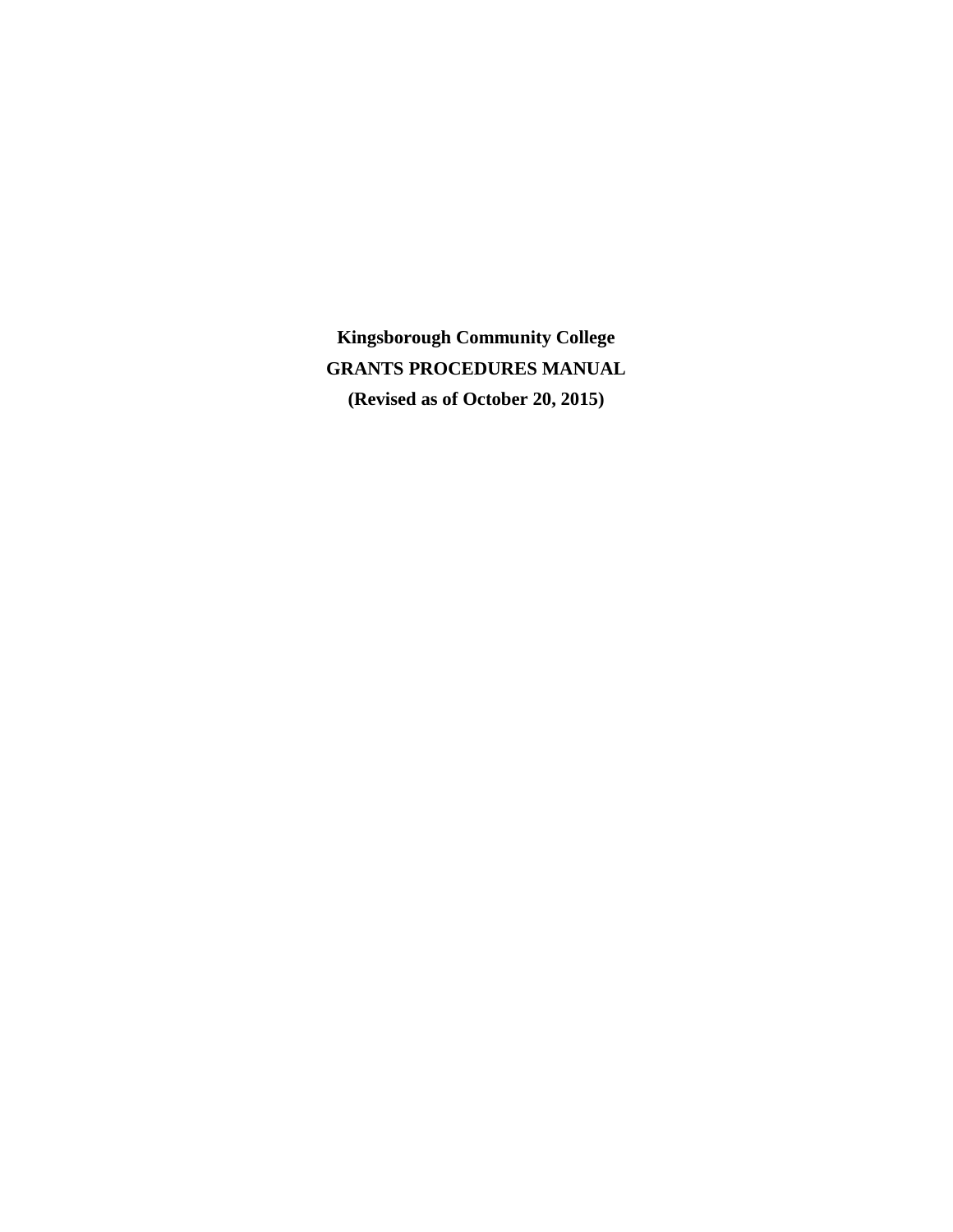# **Table of Contents**

|                                                        | Office for College Advancement                                    | $\mathbf{1}$ |  |  |  |  |
|--------------------------------------------------------|-------------------------------------------------------------------|--------------|--|--|--|--|
| Step One:<br>Program Inception                         |                                                                   |              |  |  |  |  |
| Step Two:<br><b>Identify Potential Funding Sources</b> |                                                                   |              |  |  |  |  |
| Step Three:                                            | Pre-Proposal Approval                                             | 5            |  |  |  |  |
| Proposal Development<br>Step Four:                     |                                                                   |              |  |  |  |  |
| Step Five:                                             | Proposal Submission                                               | 15           |  |  |  |  |
| Step Six:                                              | Program Implementation and Post-Award Services                    | 16           |  |  |  |  |
|                                                        | Recovering from Rejection                                         | 20           |  |  |  |  |
| Appendices:                                            |                                                                   |              |  |  |  |  |
|                                                        | Grant Funding and Civic Engagement                                | 21           |  |  |  |  |
| Civic Engagement Rubric                                |                                                                   | 23           |  |  |  |  |
| <b>Grant Funding for Research</b>                      |                                                                   | 24           |  |  |  |  |
| <b>Research Compliance</b>                             |                                                                   | 26           |  |  |  |  |
| <b>Research Foundation Policies</b>                    |                                                                   | 27           |  |  |  |  |
|                                                        | The Grant Decision-Making Matrix                                  | 28           |  |  |  |  |
|                                                        | Notices of Intent to Submit a Grant Application                   | 29           |  |  |  |  |
| <b>Grant Proposal Checklist</b>                        |                                                                   | 35           |  |  |  |  |
|                                                        | Checklist to Determine Sub-recipient or Contractor Classification | 36           |  |  |  |  |
|                                                        | <b>Sub-recipient Commitment Form</b>                              | 39           |  |  |  |  |
|                                                        | Who's Who in the Grants Development Process                       | 44           |  |  |  |  |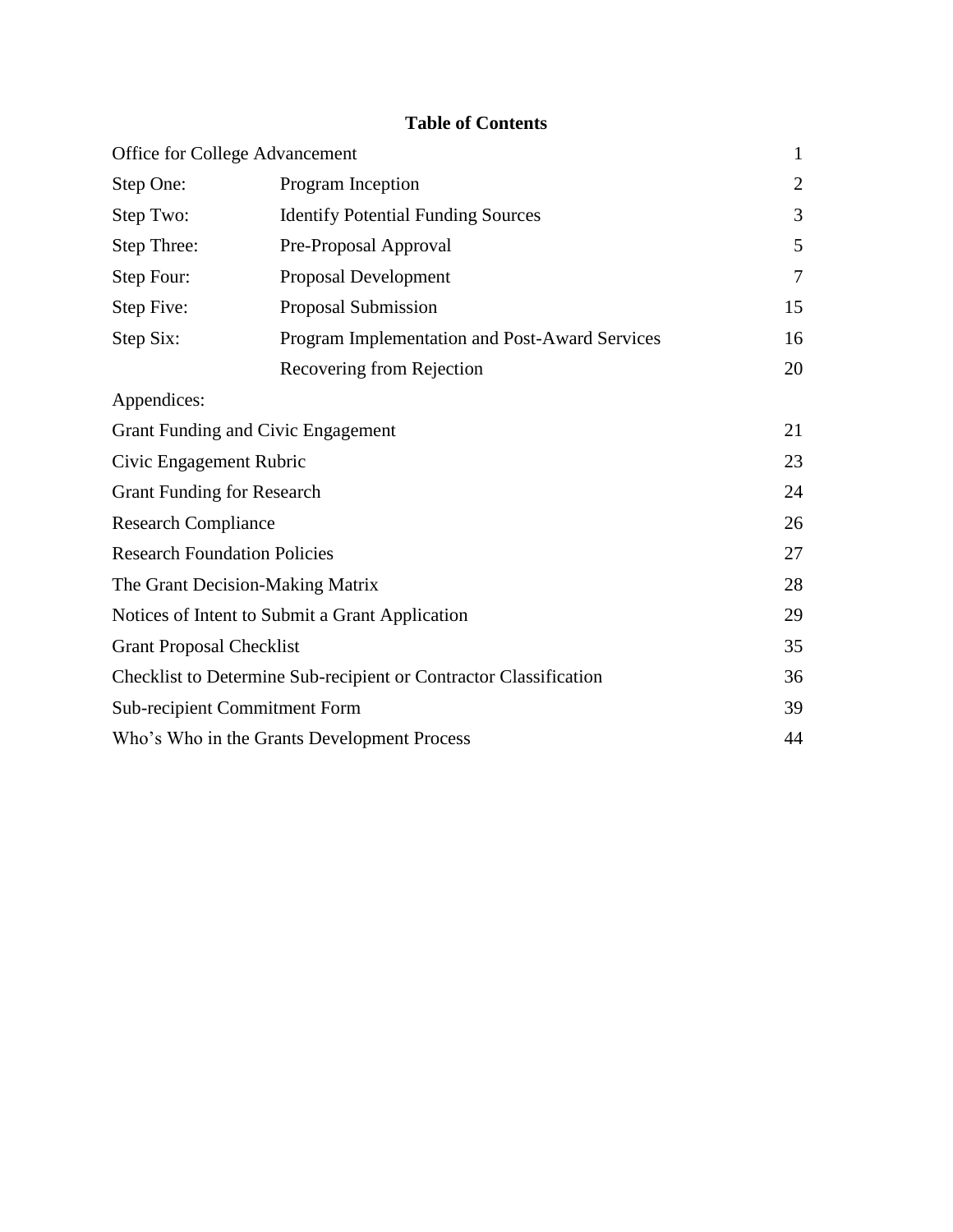### **The Office for College Advancement**

The Office for College Advancement is the college's centralized entity for coordinating the submission, processing, and reporting of all college grants and contracts.

College Advancement provides technical assistance to members of the faculty and administration in obtaining grant funding for projects that further the mission and goals of the college and support faculty research agendas. This technical assistance includes the following:

Pre-award Services:

- Conceptual proposal development
- Identification of potential funding sources
- Reviewing eligibility and funding guidelines
- Determining if the grant should be fiscally managed by the Research Foundation of CUNY, the Kingsborough Community College Foundation, or as a Kingsborough College account.
- Providing samples of funded proposals, as available
- Drafting of institutional narrative section(s)
- Creating job descriptions
- Constructing line item budgets and budget narratives
- Identifying matching cost requirements/options
- Including indirect and released time costs into the budget
- Organizing and formatting the proposal
- Obtaining institutional approval/signature
- Proposal submission

Post-award Services:

- Providing Grant Project Directors with an orientation, including training on processing fiscal transactions
- Coordinating submissions of budget and program modifications
- Reviewing the schedule of budget expenditures on a quarterly basis
- Consulting with Grant Project Directors and their department chairs or supervisors to prevent problems
- Assisting, as needed, with interim and final report narratives

Providing both pre-award and post-award services to the college community, College Advancement serves as the ombudsman for both grant applicants and as grant project directors (and their department chairs or supervisors when applicable), helping to resolve administrative issues within the college as well as with funding sources.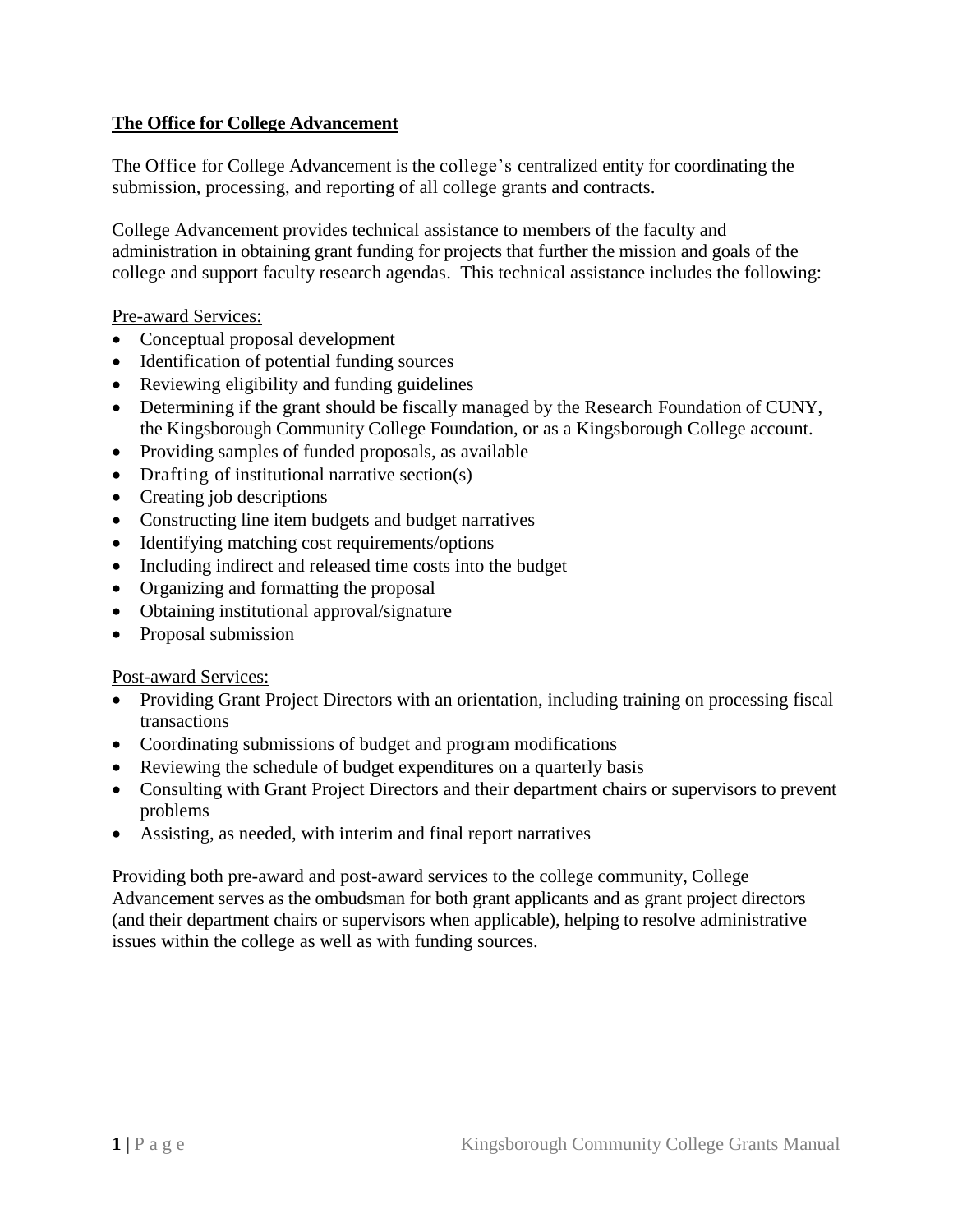#### **Step One: Program Inception**

Grants begin with an idea. When thinking about whether to apply for grant funding, the most important question is: what is the **goal** of your proposed program or research? It is impossible to develop a competitive proposal without a clear idea of what you are setting out to accomplish and why your proposed research/program is important. Potential Principal Investigators (PI's)/Program Directors (PD's) should flesh out their research or program design before even searching for potential funding sources.

Though it is never too early to begin discussing a proposal idea and/or a need for grant funding with the Office for College Advancement, you should only initiate such conversations after thinking through your proposed program/research and discussing it with your department chair, program director, or dean.

#### Tips for Program/Research Design:

- 1. Review the Literature: Many funding sources ask for formal literature reviews in a research proposal or for proof that your program proposal is evidence-based. Take the time to collect that evidence and identify what your proposal adds to your field.
- 2. Discuss with Your Colleagues and Chair: One of the best resources for your program/research development is your academic department or program unit. Find colleagues in your interest area and talk about your idea with them. Present your idea to your chair. Ask College Advancement if professors in other departments work in related areas. These people can offer more than just pointed critiques – you may find out about exciting ways to collaborate and find out how your proposed program/research may impact other areas of the college.
- 3. Write a One-Page Summary and Preliminary Budget: Once you have your idea in focus, write it down. Address the program's/research's significance, goals and objectives, planned activities, and importance to the college. Write a budget including all known costs, including salaries, equipment (including support and installation), travel, materials and supplies, and student stipends. Consider space needs for your project and whether they will require renovations. These items will be useful as you go through the grants development process.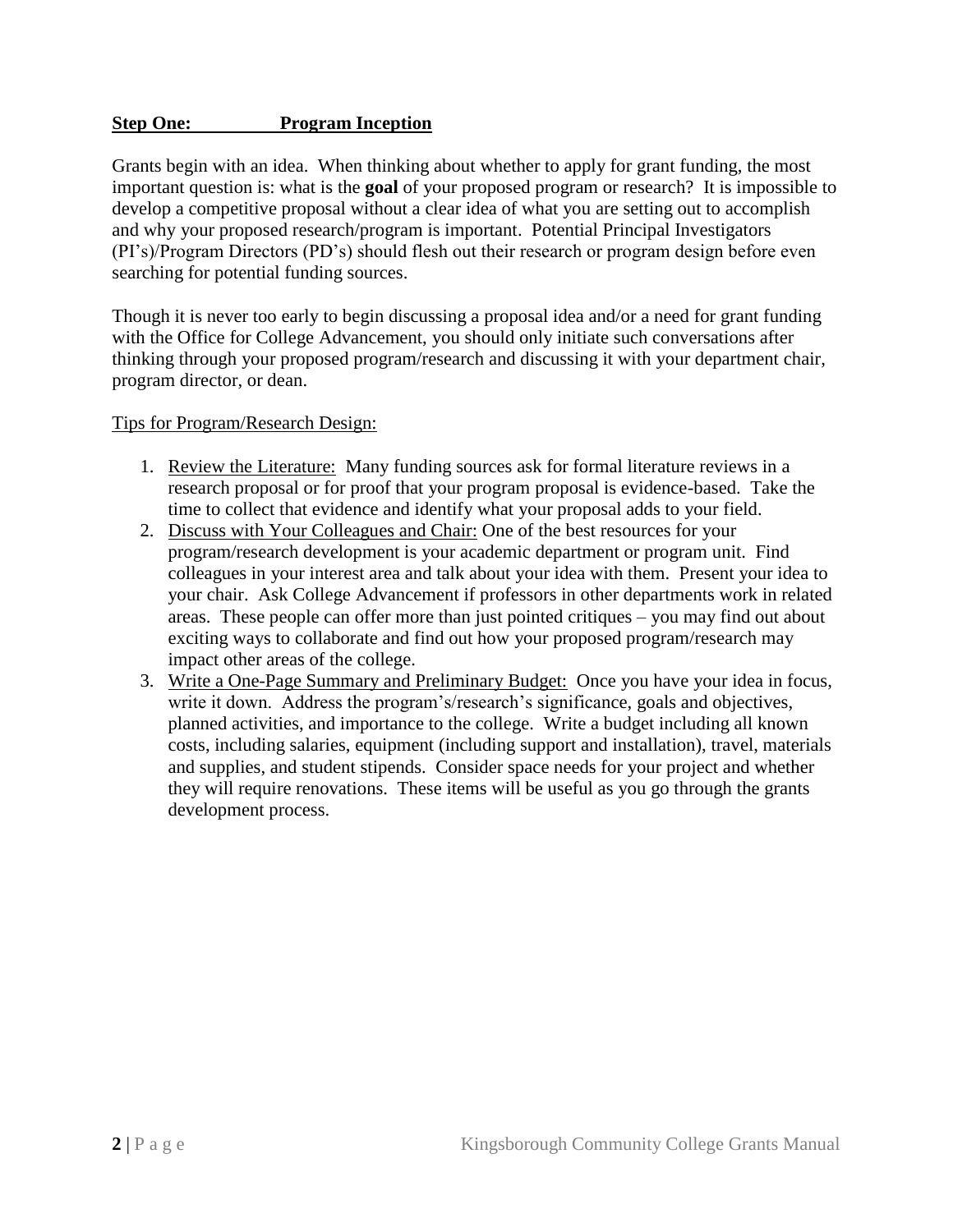### **Step Two: Identify Potential Funding Sources**

It's now time to see if there are funding sources you can approach with your idea. There are several places to go to start looking for funding:

- 1. City University of New York (CUNY): CUNY administers several funding programs to support faculty research. Descriptions and guidelines for these programs can be found online at: [http://www.cuny.edu/research/faculty-resources/internal-funding](http://www.cuny.edu/research/faculty-resources/internal-funding-programs.html)[programs.html.](http://www.cuny.edu/research/faculty-resources/internal-funding-programs.html)
- 2. COS Pivot: COS Pivot provides a comprehensive database of funding opportunities and access to potential collaborators, driven by pre-populated scholar profiles. Claim your profile and start accessing funding opportunities here: [http://pivot.cos.com/.](http://pivot.cos.com/)
- 3. Grants.gov: Another source for Federal government grant listings is grants.gov. Visit their "find funding opportunities" page: [http://www.grants.gov/applicants/find\\_grant\\_opportunities.jsp](http://www.grants.gov/applicants/find_grant_opportunities.jsp)
- 4. The Foundation Center: This resource only provides private funding sources that choose to list their RFP's. However, you can also find out about funded programs, trends in
- philanthropy, and research specific funding sources. Visit:<http://foundationcenter.org/>
- 5. Kingsborough's Office for College Advancement: The Office for College Advancement maintains updated information about federal, state and local funding sources as well as private foundations by:
	- Subscribing to such publications as The Chronicle of Philanthropy, The Chronicle of Higher Education, and Community College Times;
	- Participating in relevant listservs; and
	- **Monitoring websites such as The Foundation Center, the Council for Resource** Development, and the American Association of Community Colleges.
	- Maintaining a Grants Development Group wiki. **If you are interested in being part of the Grants Development Group wiki, contact the College Advancement office**. The wiki houses PowerPoint presentations from workshops on grants development presented in conjunction with Kingsborough Center for Teaching and Learning and other grants development resources.
- 6. PSC-CUNY: Each year, the PSC-CUNY Research Award Program provides funding for faculty research. These small grants provide support for creative research by both the established and younger scholar. Information about this funding stream can be found online at: [https://www.rfcuny.org/RFWEBSITE/research/content.aspx?catID=1190.](https://www.rfcuny.org/RFWEBSITE/research/content.aspx?catID=1190)
- 7. Other Sources: State and City agencies also fund education programs, workforce development programs, and services for students and community members. If you are looking for funding for these types of programs but are unsure which agency to target, contact the Office for College Advancement. You can sign up for agency-specific notifications in your area of interest.

Once you have identified potential funding sources, you need to evaluate their "fit" for your proposed program. When evaluating prospects, use the "Grant Decision-Making Matrix," found on **page 28**, this will help guide your decision-making on whether or not to submit a proposal. Keep the following questions in mind as you rate your prospects: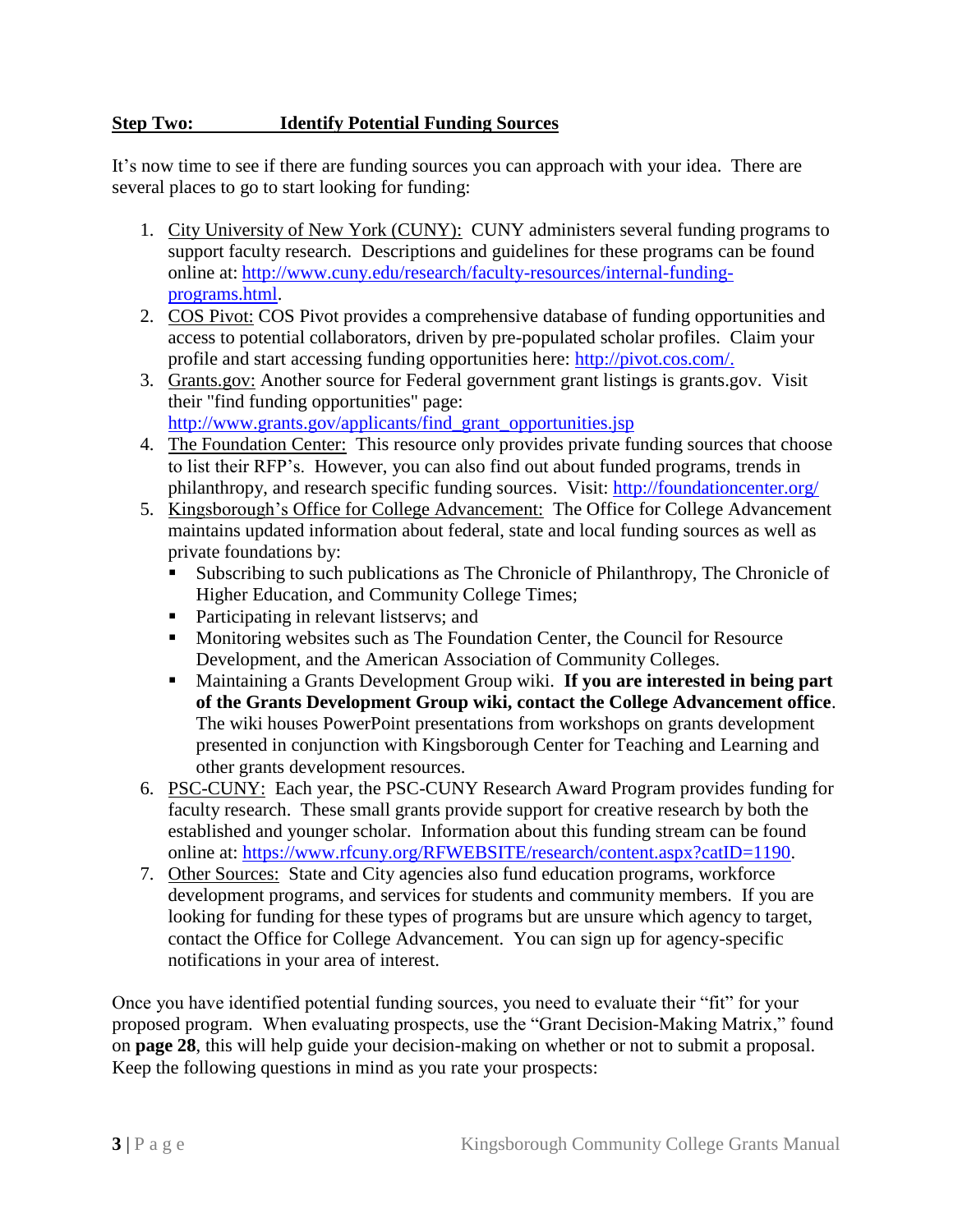- 1. Identify technical barriers to your application: Are there any geographic restrictions? What are the deadlines? What types of institutions or investigators may apply?
- 2. Evaluate the funding source's goals and priorities: How well do the goals and priorities of this funding source match your program's/research's goals and priorities? Though you may need to approach different funders from different angles, you **should not** have to change your goals and priorities to shoehorn your proposed program/research into the funding source's requirements.
- 3. Evaluate the application requirements: Do you have the information needed to complete a proposal? If not, is there enough time before the deadline for you to compile it? If collaboration is required, do you have the relationships to support it? If online submission is required, and you do not have access to the online interface, contact College Advancement to be given access.
- 4. Research current recipients: Who receives funding, how much, and for what? Don't be shy about your research, either—if there is a recipient you know, have a connection to, or who is doing funded work similar to your own, check out their website and call them to find out more.

Once you have learned enough about the source and determine that it is a good fit, **pick up the phone and call them**! Talk to a program officer about your research or program, ask if they'd be interested in reviewing a concept paper (you've already written one, so that should be easy!), and clarify expectations of applicants. The conversation alone may save you writing a full proposal if the program officer sees right away that your proposal is not in line with their priorities, or it may provide you crucial insight needed to get the grant you're looking for.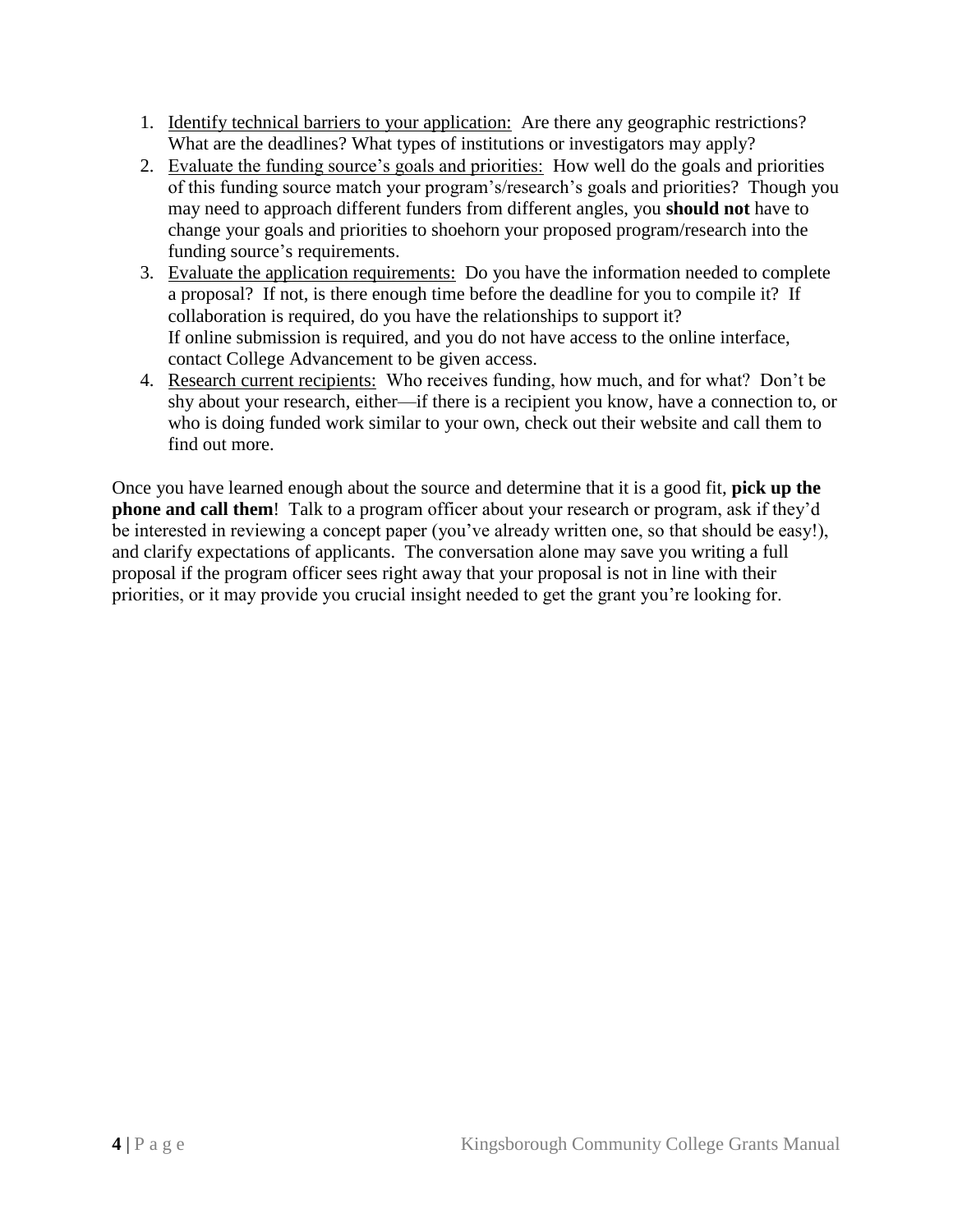### **Step Three:** Pre-Proposal Approval

Once you have a program developed, and have winnowed down your potential funder list, you need to secure pre-proposal approval for your submission. This approval is intended to ensure that your proposal is related to the college's mission of promoting student learning and development, as well as strengthening and serving its diverse community and that it is supported by your colleagues and the Administration.

**The Office for College Advancement requests that PIs/PDs submit a Notice of Intent to Submit a Grant Application at least twelve business days in advance of the deadline**. A business day is defined as 9:00 am to 5:00 pm, excluding weekends and CUNY holidays. Submit the approval form, including all required signatures. Attach a one-page summary of your proposal and a preliminary budget to the pre-proposal approval form, found on **pages 29-31** for instructional staff and **pages 32-34** for non-instructional staff. Refer to the section on developing a grant proposal budget on **pages 7-14** for more guidance.

#### **The Notice of Intent to Submit a Grant Application must be submitted to the Office for College Advancement whether or not Kingsborough is the lead institution on the proposal.** There is a space on the Notice to indicate that kind of submission.

For Federal funding proposals, applicants should allow **three months** for proposal completion, and, though earlier submission to College Advancement is requested, it is not required. Preproposal approval serves several key administrative functions. At the most basic level, it helps College Advancement allocate resources effectively to support your submission. In the case of online submission, it also ensures that you receive timely access to online interfaces to submit your proposal. In addition, pre-proposal approval notifies your department chair or supervisor and upper-level administration of your intent. If you are requesting released time or supplemental salary of any sort, this alerts them about factors that may impact planning for the coming year, and provides a confirmation that what you are proposing does, indeed, contribute to the mission of the college.

Another reason the pre-proposal approval process is so important is to reduce the possibility that two faculty members submit *competing proposals*. In the case where more than one faculty member is interested in applying for a particular funding stream, and the funding source prohibits the submission of more than one application per institution, the following decisionmaking process will be followed:

- If the proposers are in the same department, the conflict will be referred to the department chair or supervisor for resolution.
- If the proposers are not in the same department, the AVP for College Advancement will consult with the respective Deans or Vice Presidents who oversee the represented areas.

Instructional staff must obtain approvals from their chair and the Provost, and non-instructional staff must obtain approvals from their direct supervisor and from the Dean, Assistant Vice President, or Vice President in charge of their department.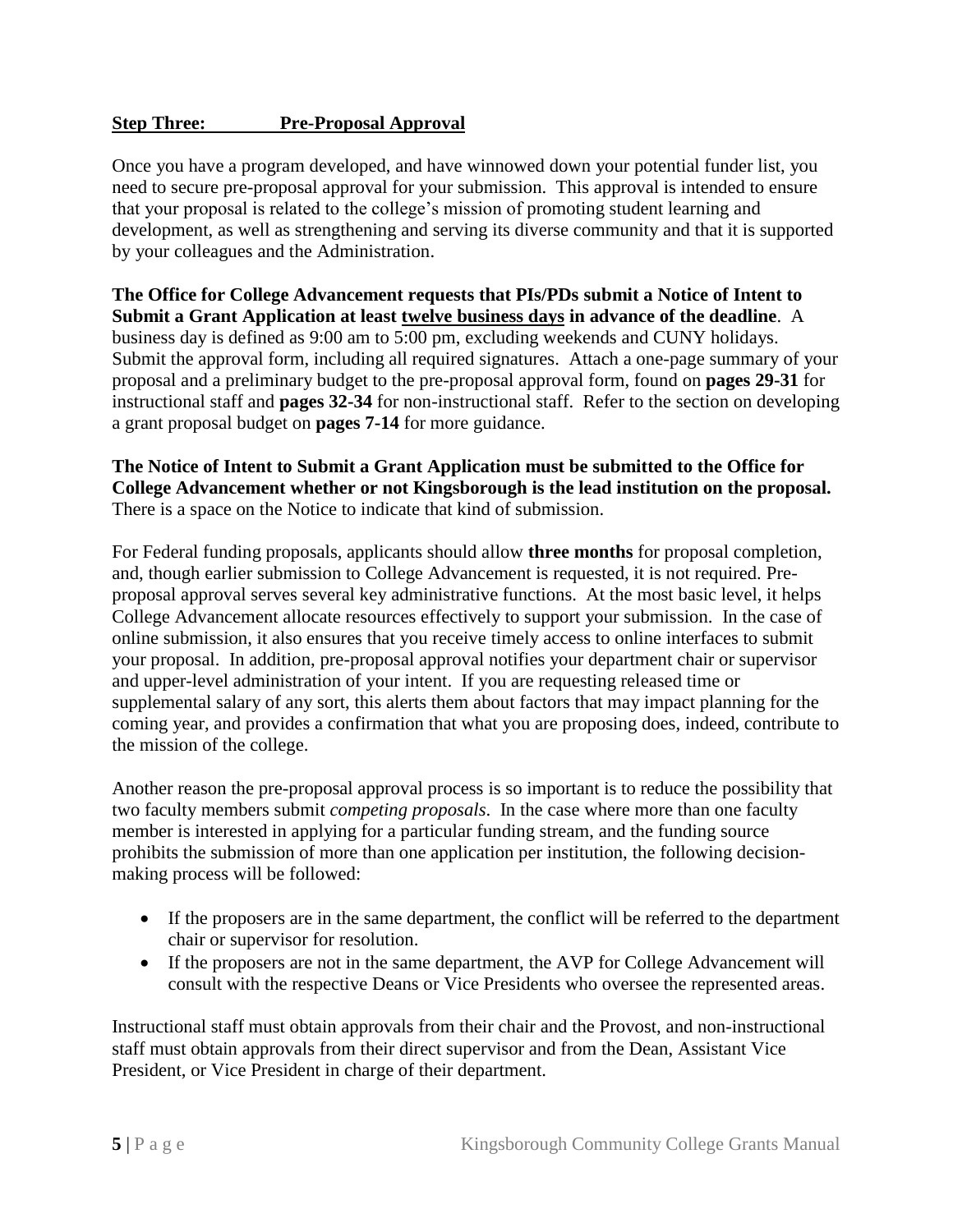If you are preparing a proposal that requires the hiring of new staff, the acquisition of equipment, or otherwise has space implications for the college, grant applicants must get approval on your proposal from the Vice President for Finance and Administration. It is the recommendation of the Office for College Advancement that proposers allow two additional weeks to obtain this level of approval. The applicant must work with Campus Planning and Design to prepare a preliminary cost estimate for accommodating the request. In the case of a new staff member, space must be identified and the cost of equipping an office (desk, telephone, computer, etc.) must be calculated. In the case of a piece of equipment, whether or not renovations are required, a space must be identified and the cost of preparing the space for its installation must also be calculated. Additional costs for equipment maintenance must also be estimated. The role of the Vice President for Finance and Administration will be to evaluate the ability of the college to bear these costs, weighed against the college's strategic goals, when not borne by the grant.

If you do not receive these approvals, your proposal **cannot** be submitted.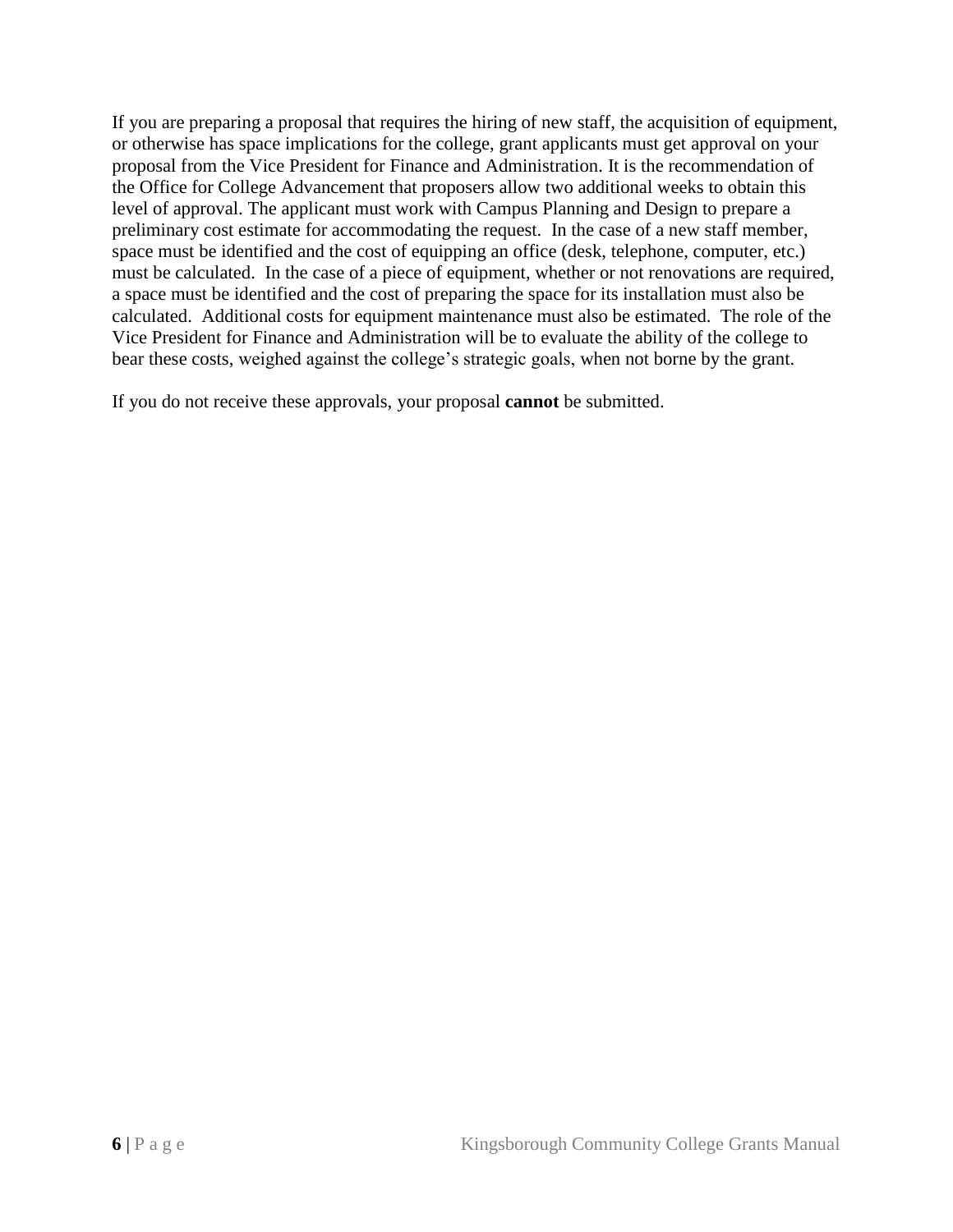#### **Step Four: Proposal Development**

Once you have received the necessary pre-proposal approvals and submitted them to College Advancement, the Director of Development, Associate Director of Development, or Manager of Corporate and Foundation Relations will contact you to discuss next steps. For most research proposals, proposal writing will be the sole responsibility of the Principal Investigator, with assistance from their own research team, if applicable. For program proposals, proposal development may be the sole responsibility of the Program Director, College Advancement staff with assistance from the Program Director, or a shared responsibility. In all cases, the Office of College Advancement will provide institutional information (including background boilerplate) for inclusion in the proposal.

**Special Considerations for Research Grants:** Faculty research is an area that can benefit from grant support. If you are working on an application for faculty research, please keep in mind that compliance with CUNY policies relating to research is required for all faculty research, and is particularly important for grant-funded research. All researchers should familiarize themselves with CUNY's policies relating to human subjects protection, research ethics, conflict of interest, and export control. Please refer to the "Grant Funding for Research" (**page 24-25**) section of this Grants Manual and the Research Compliance section of the CUNY website [\(http://www.cuny.edu/research/compliance.html\)](http://www.cuny.edu/research/compliance.html) for this information.

**A Note on Principal Investigators:** It is the general policy of Kingsborough Community College that all Principal Investigators for grants be full-time members of college faculty or staff. Exceptions to this policy may only be made with the consent of the department chair or program director in which the part-time staff member or adjunct faculty works.

**Proposal Narrative:** Proposal narratives must be submitted to College Advancement using Microsoft Word for Windows software.

In drafting the grant narrative, applicants must follow the funding source's guidelines for organizing and formatting the proposal. Read these guidelines carefully, taking note of any questions you have or items you need clarified. Contact Program Managers or Grant Officers to ask these questions, as outlined in the guidelines.

If no guidelines are available, applicants are encouraged to consider including the following sections:

#### **I. Abstract (no more than one page):**

Briefly explain your proposed project or research. State the problem or research question, say how you plan to address that problem or explore that question, and what you expect the outcome to be. State the amount you are requesting and briefly describe what that amount of funding will support.

### **II. Introduction to Kingsborough Community College:**

This section, boilerplate for which can be provided by College Advancement, describes KCC: who we serve, what our mission is, and what our role in the community is. This section may also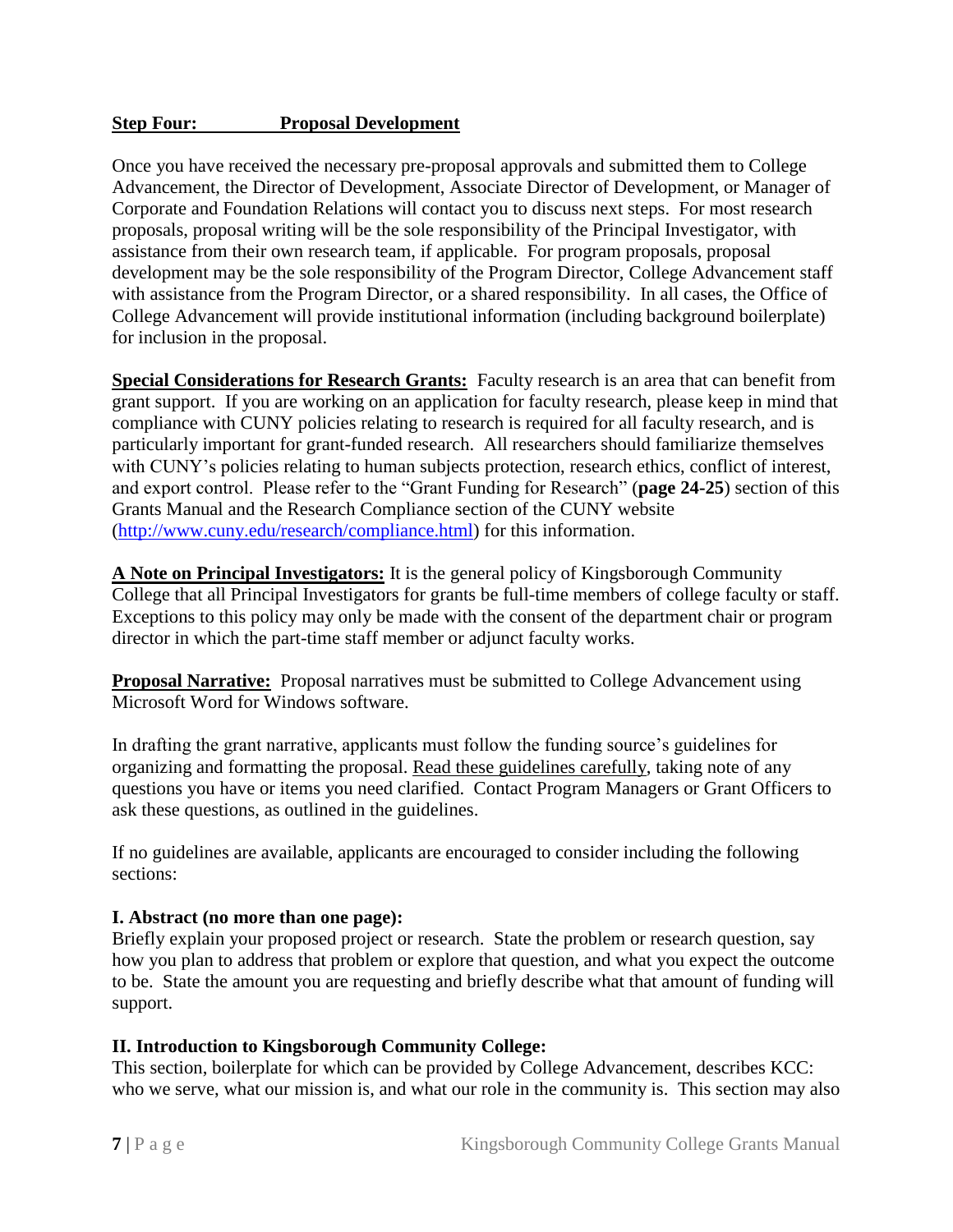provide the rationale for why the college is poised to address the problem you describe, or describe how the college will support the research you are proposing.

### **III. Need/Rationale section:**

This section will describe why the program you are proposing is needed by your target population or the importance of your research question to the progress of knowledge in your field. In the case of research proposals, you should draw upon current research in your field to address this section, including previous research you have done. In the case of program proposals, identify your target population, confer with Institutional Research, review recent research, and research demographic trends to show why your target population needs the intervention you are proposing.

## **IV. Project Description:**

This is the "meat" of your proposal and describes what you plan to do: what your goals are, what research methodology you plan to use, what your program design is, and the activities you will conduct or coordinate in order to reach your goals. This section should also be supported by research; tell the funder why your research methodology is the best one to use to answer your question, cite the appropriate studies that show your proposed program design is the best one (or is adaptable) to serve your target population.

If you intend to include a Civic Engagement (CE) component in your proposal, especially for an experience that satisfies the student graduation requirement, please be sure to discuss that intention with the Office for College Advancement at the start of the grant development process. You need to be sure that your project is in line with the CE rubric in use by the college to evaluate courses and experiences, and incorporate evaluation of your proposed activity by the CE committee into your project timeline. The CE rubric is on **page 23** of this grants manual.

### **V. Project Timeline:**

This is a chart indicating the specific activities, timelines for implementation, person(s) responsible for each activity and measurable outcomes. This shows that you have put considerable thought in as you develop your program or implement your research.

### **VI. Staffing Plan:**

This generally has three parts: an organizational chart for your program; résumés for current staff members serving as PI or PD or in other capacities for this program; job descriptions for each staff member for this program. RF-CUNY has standard job descriptions available on their website, which can be used as a basis for your job descriptions.

### **VII. Evaluation Plan:**

This section addresses how you will define success. It points the reviewer back to your goals and states how you will collect data to set a baseline and track progress (i.e., Participant surveys? What type of instrumentation? A qualitative or quantitative approach?), and describes how you will use that data to measure success (What type of statistical approach will you use to analyze your data?). The complexity of your Evaluation Plan depends on your program approach, research question, and the resources available to implement it, including the amount of funding you are requesting.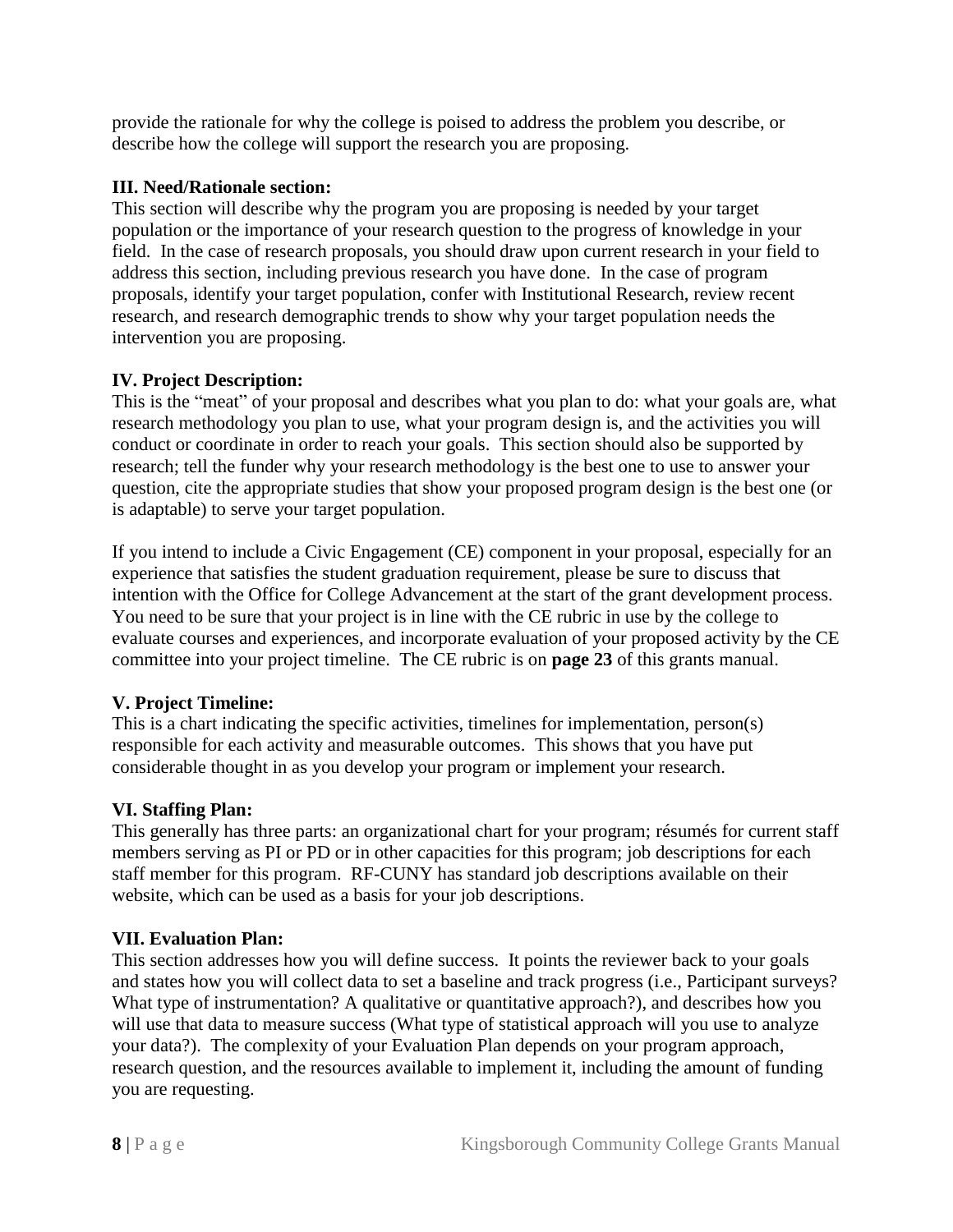### **VIII. Budget Detail/Justification:**

In this section, you provide a narrative explaining how you came up with each line item in your budget and why that expenditure is important to the implementation of your research or program.

**Proposal Budget:** All proposal budgets must be submitted to College Advancement in Microsoft **Excel.** If the funding source uses a template or form, online or hard copy, the submitted budget must match the budget form field for field.

College Advancement is the college's "one-stop" center for constructing grant budgets and is available to assist grant applicants at any point in the budget development process.

As a first step in budget preparation, read through your grant narrative and assign costs to each and every activity that is referenced, both in terms of personnel and operating costs.

Be sure to follow all grant guidelines when preparing your budget. College Advancement requires PI's to submit budgets that are formatted as requested by the funding source. Keep in mind that, once approved, the college requires a detailed budget for grant-funded work even if the funding source only requires a summary budget.

If you need assistance in preparing your budget, contact College Advancement to discuss this need when you submit your Notice of Intent to Submit a Grant Application.

What follows is a description of common budget categories, their definitions, and policy guidance. As always, contact College Advancement if you have questions or run across a budget category neither defined in grant guidelines nor described below.

### **I. Personnel Services:**

Job descriptions and résumés are used as the basis for establishing pay scales.

If the grant is going to be managed by an entity other than the Research Foundation of CUNY (RFCUNY), you must contact the College's Office of Human Resources for salary information.

If your grant is to be managed by RFCUNY, it is strongly recommended that you review their guidelines prior to establishing salary rates. RFCUNY, [https://www.rfcuny.org,](https://www.rfcuny.org/RFWebsite/) has developed its own job descriptions and pay scales for grant-funded employees. Clarification of how current CUNY employees may be compensated through RFCUNY administered grants is available on the RFCUNY website: [https://rfcuny.org/RFWebsite/News/DetailNews.aspx?newsID=4588.](https://rfcuny.org/RFWebsite/News/DetailNews.aspx?newsID=4588)

It is the college's preference to use grant funds to offset current staff salaries. Including released time for faculty and administrators is preferred over using grant funds to hire new staff. Keep in mind that when staff members are employed on grant funds, they may only be paid for services rendered during the grant project period and grant funds must be allocated to cover all employment costs, including vacation time. Grant funded staff cannot be compensated for work done prior to the start of the grant project, nor can they be compensated for work done after the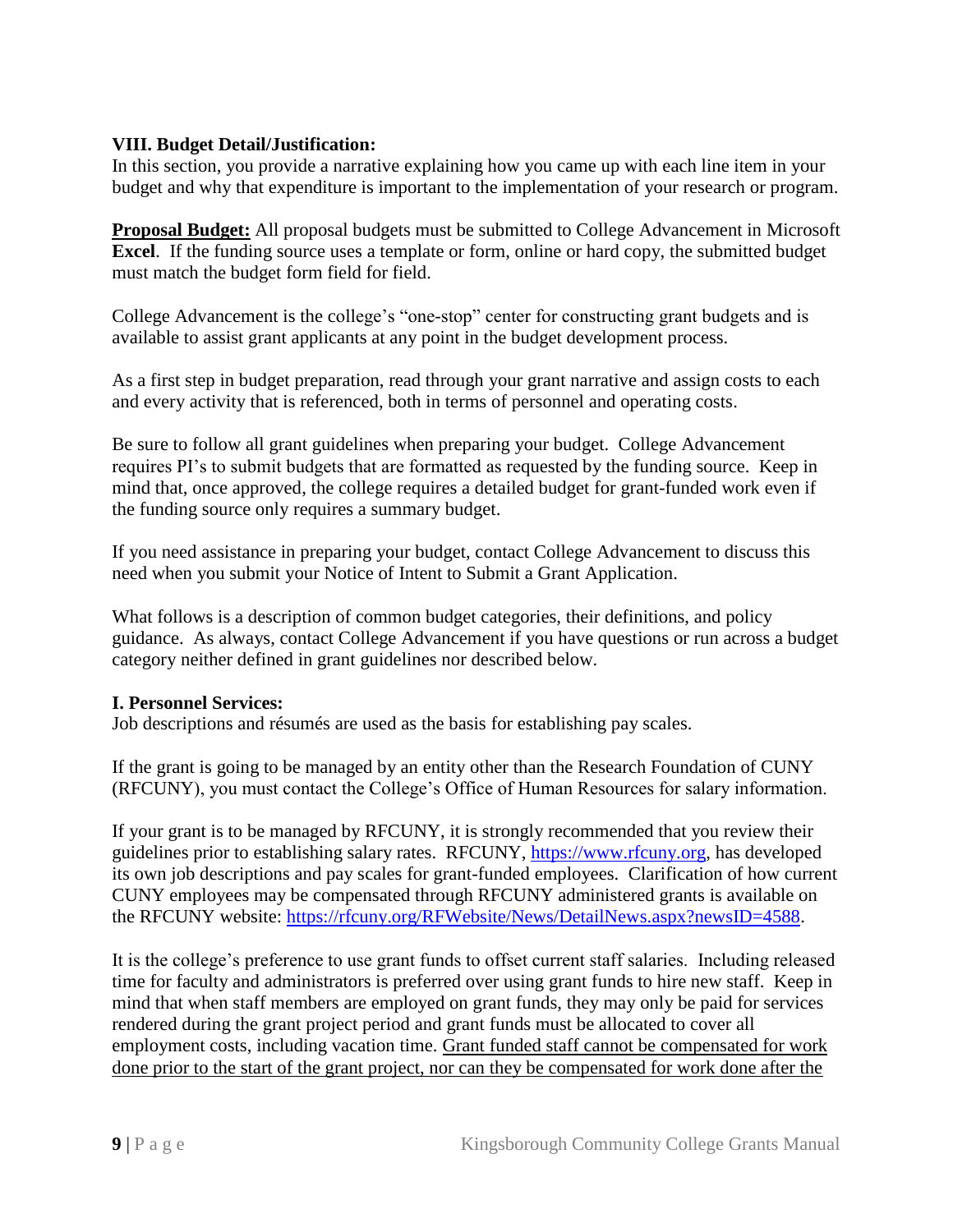grant project has ended. The employment of grant-funded staff ends when the grant project ends.

If you are seeking **released time** for yourself or any faculty or staff member involved in the proposed project, the individuals must be identified along with the amount of released time and the semester in which the released time will occur. Applicants must obtain written approval from their department chairperson for all released time requests. Released time approval is included on the pre-proposal approval form.

The release time rate for faculty is \$1,250 per semester hour. KCC faculty members have teaching loads of 27 semester-hours per year. Faculty members can request up to 27 hours of release time per year. Faculty members cannot receive released time over the summer. They can, however, receive **summer salary**, which is calculated based on a multiple of one-ninth of the faculty member's annual salary.

In general, faculty members cannot request more than three months' worth of summer salary. Some funding sources further restrict such requests, so be sure to pay attention to these regulations when reviewing grant guidelines. In addition, consult with Academic Affairs to confirm the maximum amount of summer salary available as the summer salary payment mechanism can be used by the college as well to compensate faculty for work done in service to the college.

Administrators and non-instructional faculty are not eligible for summer salary because they are paid based on a 12-month year. However, they are eligible for released time based on a portion of their full-time salary.

### **II. Fringe Benefits**

RFCUNY maintains its own fringe benefits program for employees; the RF's benefits package is comparable to those of other academic and non-profit institutions.

The cost of providing benefits to employees is included in grants as a direct charge. To simplify both pre-award budget preparation and post-award accounting procedures, RFCUNY has set standard percentages to be used to calculate fringe benefit costs, based on classification, as follows:

| Full time and<br>Part time A    | Full time Employees scheduled to work 70 or more hours per bi-weekly pay<br>period and paid on an annual basis. Part time employees scheduled to work<br>more than 38 hours and less than 70 hours per bi-weekly pay period and paid<br>on an hourly basis. Currently 38% |
|---------------------------------|---------------------------------------------------------------------------------------------------------------------------------------------------------------------------------------------------------------------------------------------------------------------------|
| Part time B $&$<br>Sabbatical   | Part time employees scheduled to work no more than 38 hours per bi-weekly<br>pay period and paid on an hourly basis. CUNY Faculty who are on Sabbatical<br>Leave. Currently 9.5%                                                                                          |
| <b>Released Time</b><br>Faculty | Effective $07/01/15$ , the rate is 49%                                                                                                                                                                                                                                    |
| Summer Salary                   | CUNY Faculty who are receiving Summer Salary payments. 26% Currently                                                                                                                                                                                                      |
| Adjunct                         | <b>CUNY</b> Adjunct reimbursements: 13%                                                                                                                                                                                                                                   |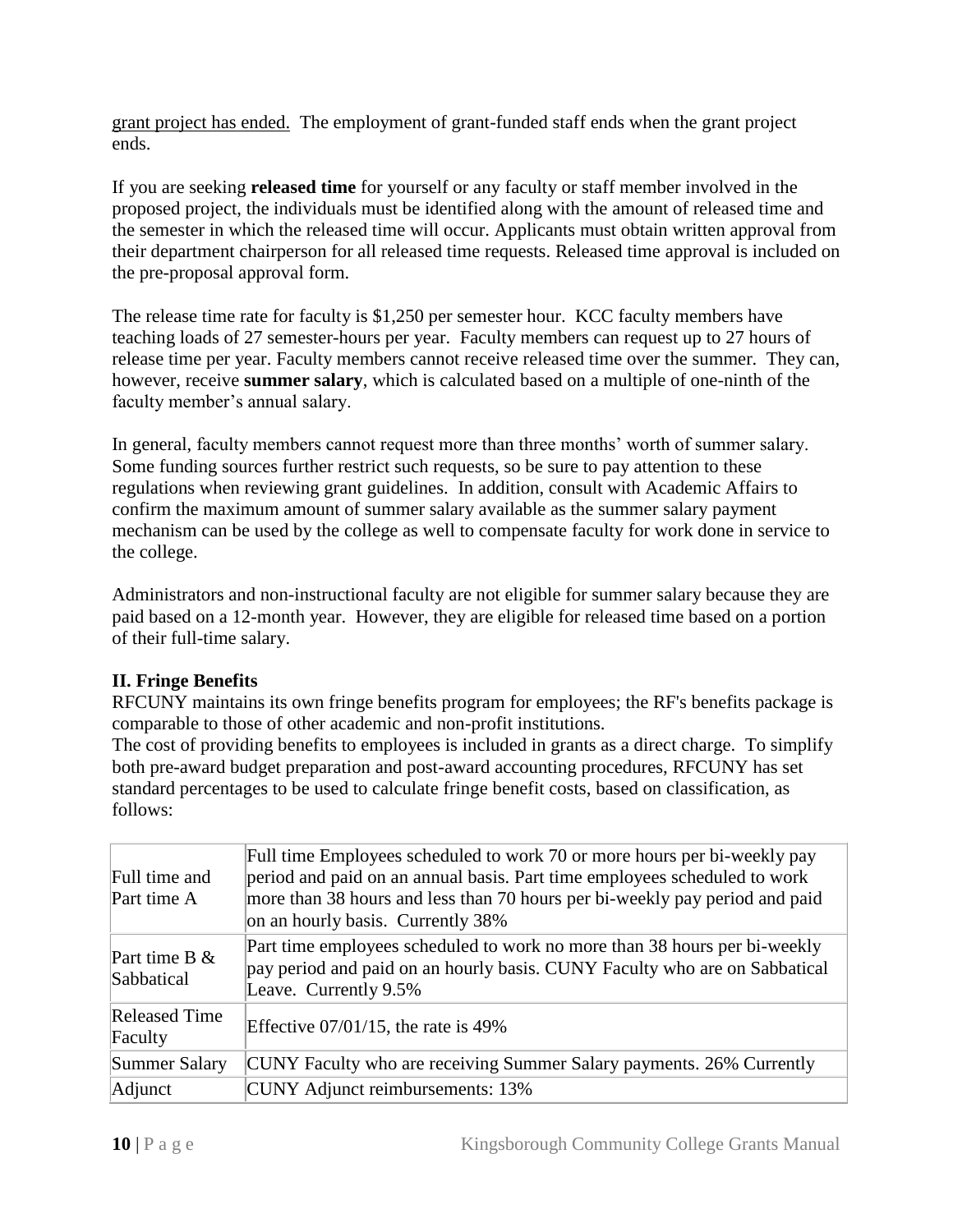If the grant is going to be managed by an entity other than RFCUNY, you must contact the College's Office of Human Resources for fringe benefit information.

If KCC adjunct faculty or part-time staff members are employed by two separate RFCUNYadministered grants, the combined number of hours cannot exceed 19 per week, or additional costs must be included in the benefits package. College Advancement can assist Project Directors in determining if staff members are employed on other RF grants.

### **III. MTA Tax:**

Salaries and wages for Part-time A, Part-time B, and Full-time employees is subject to a 0.34% MTA tax. This is calculated as a percentage of salary only.

Faculty on released time and receiving Summer Salary are not subject to this tax, however it does apply to faculty receiving supplemental salary.

**IV. Other than Personnel Services (OTPS):** OTPS expenses consist of all non-personnel expenditures, including:

# **A. Supplies**

Line item budget detail must be provided, such as:

- a) For office supplies, estimate the number of units to be purchased and cost per unit.
- b) For educational/instructional supplies, estimate the number of participants to be served by your project and the cost per person.
- c) For capital supplies (equipment), specify type, model number, number of units to be acquired, and unit cost along with costs for peripherals (locks/cables). Obtain all information from the Office of Information Technology Services if ordering computers or printers and check with the Office of Administration to insure that additional phone/fax lines or computer lines do not need to be installed.

Some funding sources impose deadlines for receiving supplies, materials, and equipment. It is not sufficient to simply have the materials ordered, or the funds encumbered; the materials must have actually been delivered to the campus. Check with the funding source or College Advancement for specific guidelines.

If you plan to purchase and/or install any computer equipment, peripherals, or software, you must consult with the Office of Instructional Services. Consultation is necessary to ensure that the proposed purchases can be supported and maintained by the college.

#### **B. Services**

Contact College Advancement to assist you in estimating the cost of purchased services.

- a) For workshops, provide detail as to topics, the number of hours per session, cost of the workshop leader per hour, and estimated number of participants to be served by the workshop.
- b) For consulting or subcontracting services, contact College Advancement if you need assistance in determining the funding source's definitions/differentiations of such services and/or if you want an estimate of the post-award paperwork required for such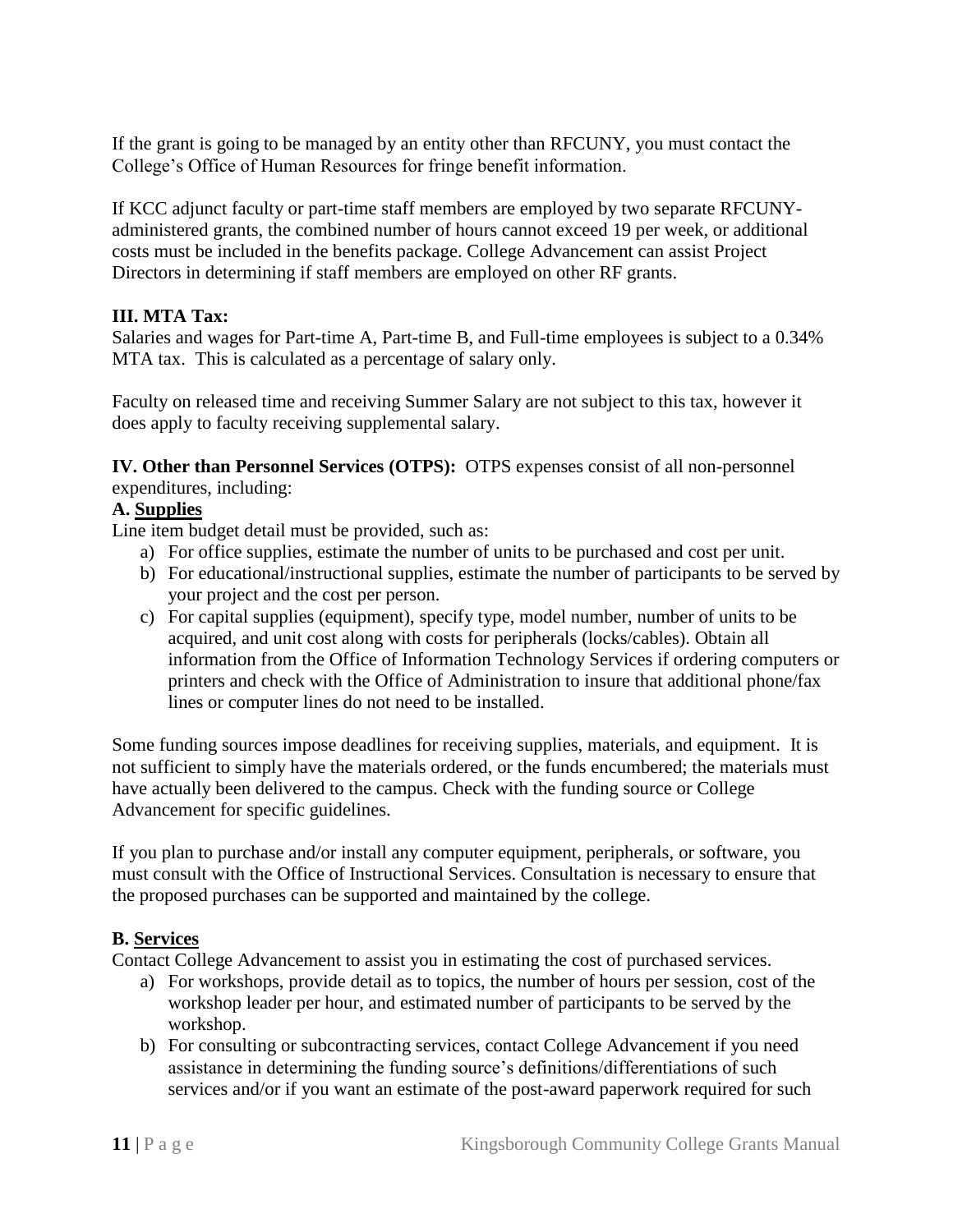services. Please also be aware that the inclusion of a particular consultant in a proposal **does not** guarantee exclusion from competitive bidding processes. Refer to funder guidelines for guidance on rules surrounding the use of consultants.

c) For printing services, provide detail as to the number and type of materials to be produced.

The college encourages all grant applicants to include d), e) and f) when permissible by the funding source:

- d) Estimate copying services at \$.05/copy and specify the number of copies needed.
- e) Include postage for first class mail, in-state bulk mail, and out-of-state bulk mail. Refer to the USPS website for details on current postal rates: [https://www.usps.com/ship/first](https://www.usps.com/ship/first-class-mail.htm)[class-mail.htm.](https://www.usps.com/ship/first-class-mail.htm)
- f) Telephone at \$250/line plus long distance for all locations

# **C. Travel**

Many grant funding sources allow funds to be budgeted for travel for the Project Director as well as other key personnel and program participants to attend conferences and/or to attend mandated meetings by the funding source, provided that the travel is detailed in the grant budget. [**Note**: New York City rules and regulations not only govern the college's travel policies and procedures, but also govern reimbursement rates for travel expenses and supersede the funding source's rules. Applicants are strongly encouraged to review these policies, procedures and reimbursement limits when planning to include travel in a grant budget. A hard copy of NYC's policies is maintained in College Advancement or may be accessed online: [http://comptroller.nyc.gov/wp-content/uploads/2014/03/Directive-6\\_Travel-Meals-](http://comptroller.nyc.gov/wp-content/uploads/2014/03/Directive-6_Travel-Meals-LodgingandMiscellaneousAgencyExpenses.pdf)[LodgingandMiscellaneousAgencyExpenses.pdf.](http://comptroller.nyc.gov/wp-content/uploads/2014/03/Directive-6_Travel-Meals-LodgingandMiscellaneousAgencyExpenses.pdf)

Approval for any and all travel must be obtained, in advance, through the college's regular processes. The following information should be detailed in the grant budget for both in-state and out-of-state travel:

- Position title, as listed in the grant proposal, of staff who will be traveling
- Name or type of conference/meeting to be attended
- Organization hosting conference
- Dates of conference
- Location of conference/meeting
- Registration fee
- Round-trip transportation costs based upon total mileage or bus/train/airfare costs
- Round-trip shuttle/ground transportation costs if using public transportation
- Hotel cost per night and number of nights
- Per diem expenses, such as for meals and miscellaneous expenses

In general, any grant-funded travel must be supported by written, original receipts in order to obtain reimbursement up to the maximum amount allowable.

Travel advances can be arranged for grant-funded activities and College Advancement can assist the Project Director in obtaining such advances. Otherwise, all funds for travel are allocated on a reimbursement basis, after the travel has occurred and all the necessary paperwork and receipts have been submitted.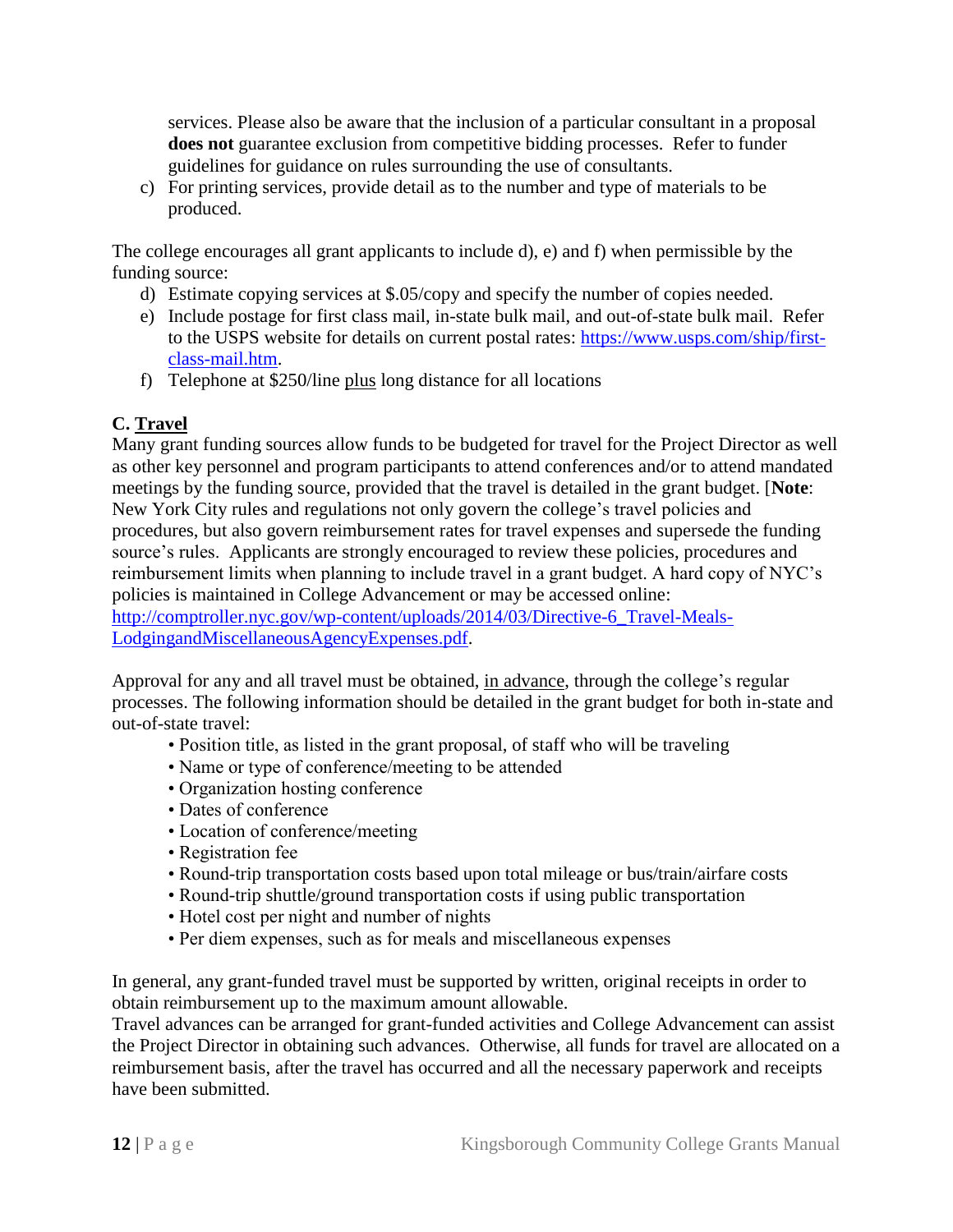### **D. Sub-Recipients:**

Sub-recipients of grant funds are distinct from vendors or contractors in that they are jointly responsible for the achievement of grant outcomes. In the case of a grant proposal that includes sub-recipients, a Sub-Recipient Commitment Form must be completed.

### **V. Facilities**

If you plan any renovations, requests for dedicated space, or installation of specialized equipment or items such as fax machines, copiers, or printers, you must consult with the Office of the Vice President for Administration and Finance. Purchasing a fax machine may require the installation of another telephone line and purchasing a computer may require an additional computer hook-up. Consultation is necessary to ensure college-wide communication and planning.

## **VI. Indirect Costs**

Indirect Costs, also known as Facilities and Administrative Costs, are described by the OMB Circular A-21 (the Circular delineating cost principles for educational institutions) as "costs that are incurred for common or joint objectives and, therefore, cannot be identified readily and specifically with a particular sponsored project, an instructional activity, or any other institutional activity." It is the college's policy to maximize indirect cost recovery to the extent allowable by the funding source and permitted by the college's federally approved indirect cost rate.

Effective with grants starting 07/01/2015 or later, the College's federally-negotiated indirect cost rate is 52.30% of salaries and fringe if more than 50% of the project activities are to be performed on campus and 23.30% of salaries and fringe if more than 50% of the project activities are to be performed off campus. **This rate is calculated on the total of salaries and benefits only, not the total of all direct costs.** 

Indirect cost recovery is important to evaluating the sustainability of a proposed program. As a general practice, the college uses the RFCUNY as the administrative entity for government grants and grants that require hiring staff. RFCUNY charges a fee for these services. The college must pay these fees even if a funding source does not allow indirect costs or if the funding source has a mandated cap for indirect cost recovery that is lower than RFCUNY's fee. The college retains indirect costs included above and beyond the RFCUNY fees.

It is the policy of the college to use the federally-negotiated rate when developing proposal budgets. In some cases funding sources disallow the inclusion of indirect costs in the grant budget or mandate a cap for indirect cost recovery. In these cases, the college will abide by the funding source's policies. There may be other compelling reasons to use a lower rate. However, it is the responsibility of the PI/PD to justify requesting a lower amount, and not all such requests will be approved.

A request to use an indirect rate lower than the college's negotiated rate must be made using the **Notice of Intent to Submit a Grant Application** form. The reason for the request is selected from the list on the form and documented as follows: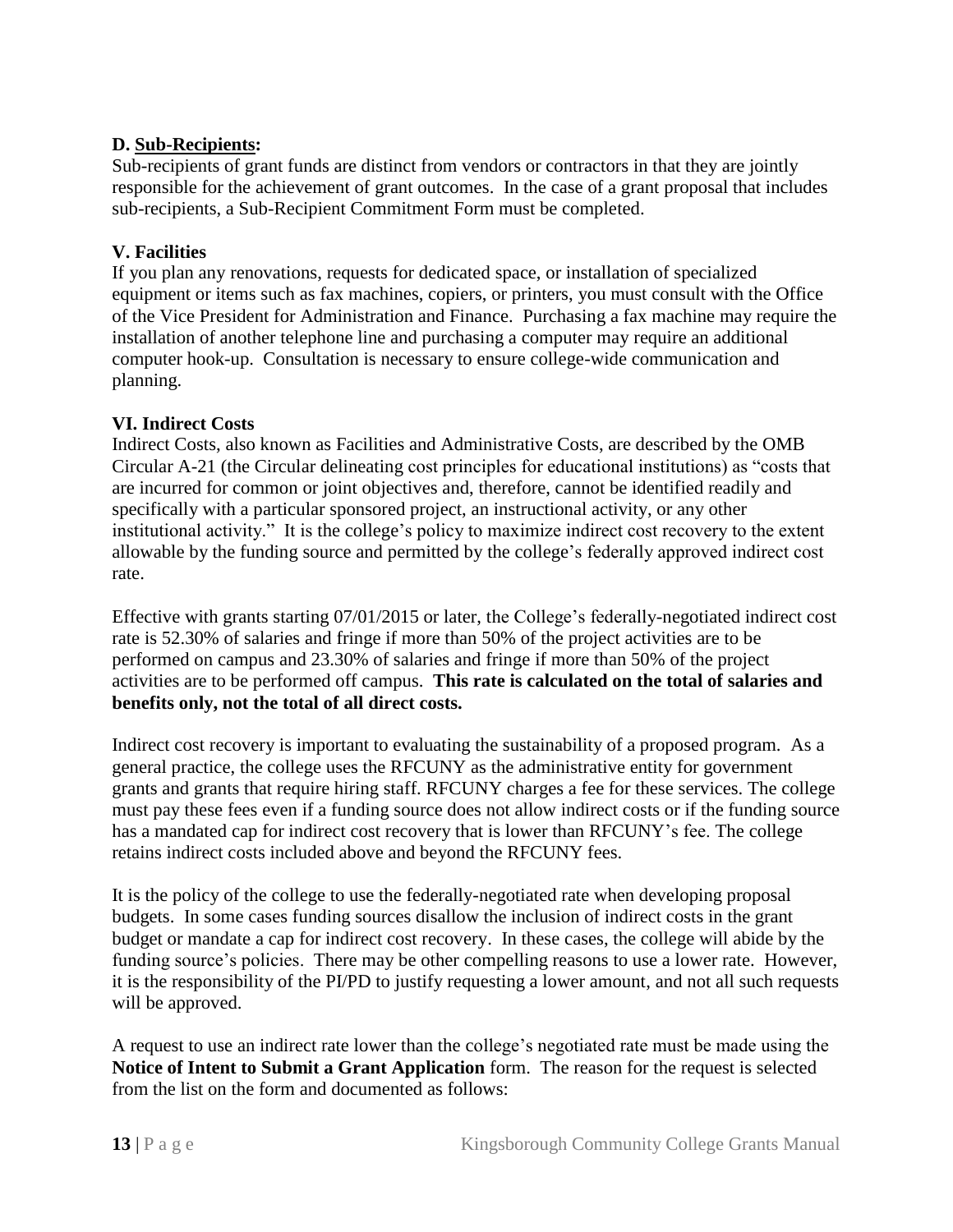- If requesting a lower rate based on restrictions within the funding source's guidelines, please attach a copy of the portion of the guidelines indicating the restriction.
- If requesting a lower rate to meet a required match, please include the portion of the guidelines indicating the need for the match and indicate how much of the match will be met in this way. **Do not volunteer indirect costs as a match unless the source allows it and the match is required.**
- If requesting a lower rate for any other reason, please attach a brief narrative justification for your position.

In considering requests for a reduced indirect rate, College Advancement will consider, among other factors, funder restrictions, the ability to cover Research Foundation administrative fees, and the extent to which the proposed program will contribute to the college's mission. If the sponsor does not fund indirect costs, presidential approval for a complete waiver of indirect costs must be approved. This waiver approval is required for all grants and is included on the *Notice of Intent to Submit a Grant Application*.

## **VII. Total Costs**

Total Costs are the sum of the Total of Direct Costs and Indirect Costs.

### **VIII. Cost Share (only if required by the funding source)**

There are three types of Cost Share (also referred to as Matching Costs): mandatory cost share, voluntary committed cost share, and voluntary uncommitted cost share. Mandatory cost share is required by the funder, described in the proposal and given a monetary value. Voluntary committed cost share is not required by the funder, described in the proposal, and given a monetary value. Voluntary uncommitted cost share is neither required by the funder nor described in the proposal, but incurred in the course of implementing a project and may be assigned a monetary value. **CUNY policy prohibits the inclusion of voluntary cost share without the approval of the Office of the Vice Chancellor for Research.** Consult with the Office for College Advancement if you plan to seek the Vice Chancellor's approval. Any and all cost share must be documented, verified and approved prior to submission of a grant application. If the proposal is funded, it is the Project Director's responsibility to track and document any and all matching costs listed in the budget summary. College Advancement will assist Project Directors in identifying possible matches as well as identifying ways of documenting such matches.

Certain federal agencies, such as the National Science Foundation, prohibit voluntary cost sharing. This includes using an indirect rate that is less than the federally-negotiated rate. Because of this prohibition, **all National Science Foundation grant proposals must use the federally-negotiated rate.**

If the grant applicant is expecting and/or seeking additional budgetary support from the college, either in cash or in-kind (non-cash, may include tangible items or volunteer, pro-bono hours), then written approval must be obtained. Approval for additional budgetary support is included on the pre-proposal approval form.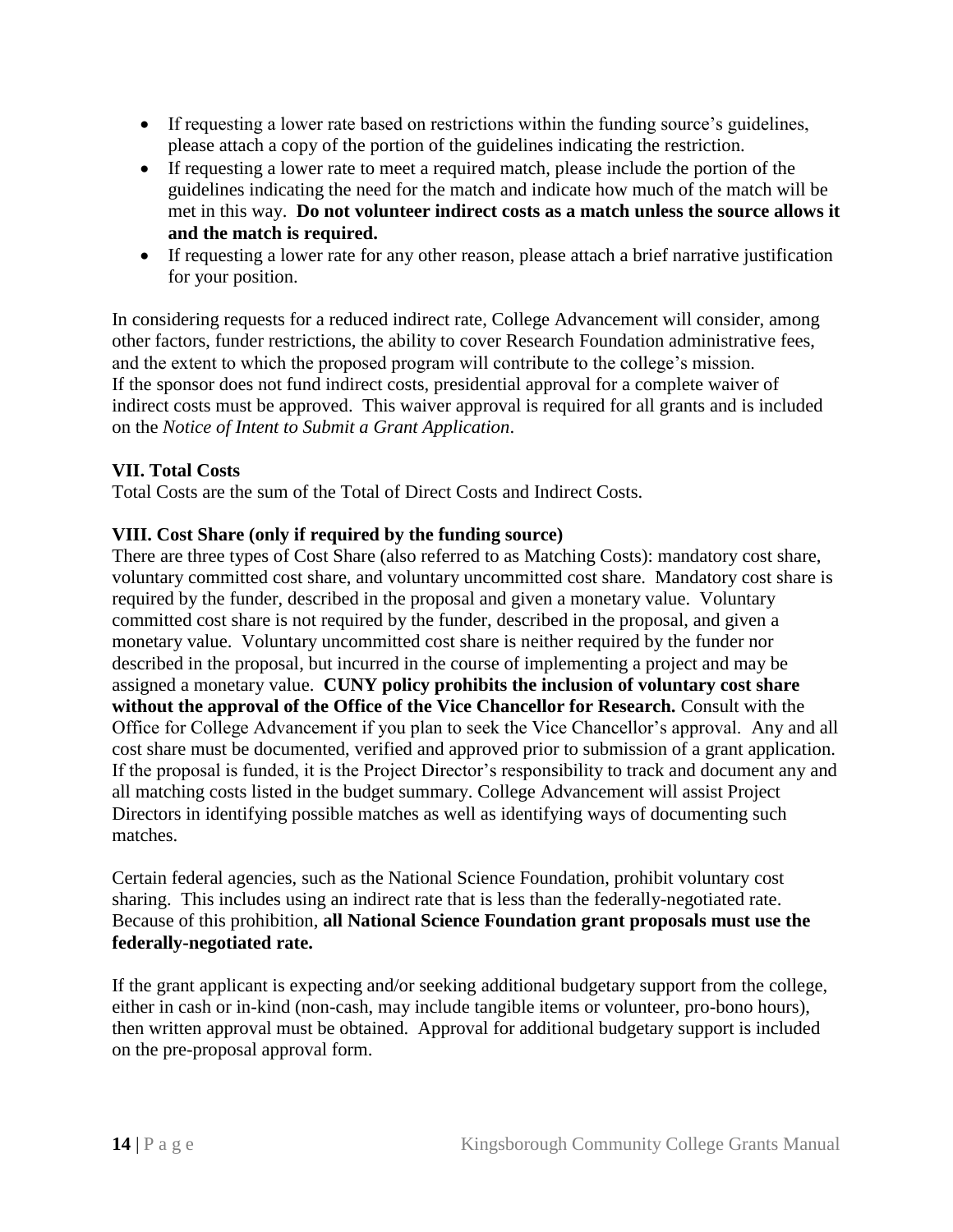### **Step Five: Proposal Submission**

**Internal Review:** College Advancement recognizes that the complexity and the completeness of applicants' grant proposals will vary. The following timeline must be followed in order to ensure full and complete review of proposals:

- **As soon as possible or at least 12 full working days prior to the submission date: Submit the Notice of Intent to Submit a Grant Proposal form to College Advancement.** This allows College Advancement to allocate time and staff resources to best assist submitting faculty and staff, and to schedule time for review of the submission.
- **At least 7 full working days prior to the submission date: Provide College Advancement with a project budget and budget justification, along with a version of the narrative suitable for review.**
- **At least 2 full working days prior to the submission date: Provide College Advancement with all final proposal documents.** Grant staff will conduct a final file review and approve the proposal and will then submit the application, see checklist on **page 35** for required grant proposal file components.

Note that College Advancement is available to assist grant applicants in completing proposals, budgets and/or in obtaining necessary supporting documentation, but, to guarantee such support, the grant applicant must then contact College Advancement much earlier than two working days prior to the submission deadline. If, for some reason, the applicant cannot meet such deadlines, it is the applicant's responsibility to communicate with College Advancement and negotiate a revised deadline so as not to jeopardize the grant submission deadline.

The internal review consists of both program and fiscal reviews to insure that all activities contained in the grant proposal are supported by grant funds and/or matching funds. Additionally, College Advancement is responsible for ensuring that all appropriate and/or relevant parties have been consulted on the project and that the necessary supervisory/department sign-off has been obtained. College Advancement will work with the grant applicant to make any necessary modifications to the proposal and/or budget to conform to the requirements, standards and policies of the funding source, the college and, when appropriate, the Research Foundation of CUNY.

**Proposal Submission:** The Office for College Advancement is the authorized entity to function as the designated liaison between the grant applicant and the signatory authority of the college, specifically the President, for institutional sign-off of the grant proposal.

Please note that only certain college officials within the Office for College Advancement are authorized to submit proposals on behalf of the President and the College. Kingsborough reserves the right to retract any proposal submitted by individuals who lack this institutional authority.

Upon approval and signature, College Advancement submits the grant application to the funding source and a signed copy is simultaneously sent to the grant applicant. Contact the Office of College Advancement to discuss online submission protocols.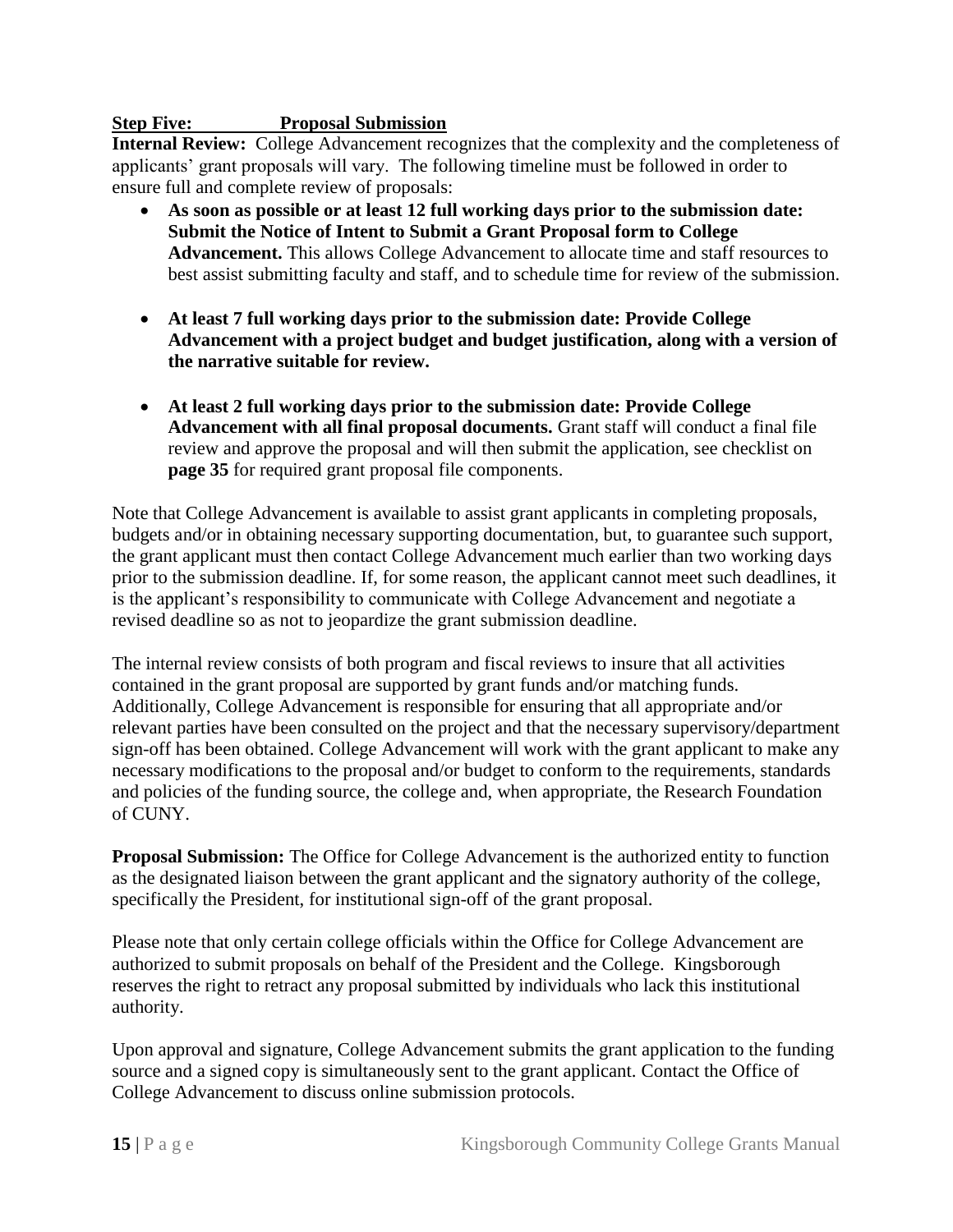#### **Step Six: Program Implementation and Post-Award Services**

**Follow-up on Proposal Submissions:** Communicate with the funding source's program officer on a routine basis to track the status of the proposal's funding status.

**Notification of Awards/Rejections:** If a proposal is funded or rejected, the Office for College Advancement will notify the grant applicant and his/her supervisor/department. If you receive notification of funding/rejection, forward that notification to College Advancement. **Do not sign any grant or contract on behalf of the college.** Forward grants and contracts to the Office for College Advancement for appropriate approvals.

If your proposal is funded, it is typical for the funding source to request revisions to the budget and/or the scope of work. Such revisions are often required prior to issuing any written confirmation of the grant award. You should plan to submit such revisions to the Office for College Advancement within one (1) week of notification. In addition, all PI/PD's are required to submit a budget plan to the Office of the President using the template found in the Appendix. If your proposal is rejected for funding, the Office for College Advancement, in partnership with the grant applicant, contacts the funding source to obtain the reasons for the rejection. In some cases, funding sources provide written explanations and/or copies of the readers' comments and rankings for the purpose of refining the application for future submissions.

In cases where a funding source has a formal appeal process, a PI/PD may request that the college appeal the funding decision. All requests for appeals must be submitted in writing, either hard copy or electronically, to the Office for College Advancement within one (1) week of receipt of the funding source's explanation for the rejection and must include the grounds for the appeal. Such requests will be forwarded to the President's Cabinet for review and approval prior to appealing any decision.

**Advance of Grant Funds Procedure:** You may request an Advance of Grant Funds to establish a grant account while the college is waiting for the funding source to issue a formal contract, co-sign a contract or reimburse expenses. Contact the Associate Director of Funds Management by email to request this advance. An advance will only be authorized if the following conditions are met:

- 1) Complete copies of the submitted proposal, line item budget and any budget modifications are on file with the Office for College Advancement.
- 2) The Office for College Advancement has received a written letter of confirmation, or email, from the funding source indicating the project start date and the dollar amount of the award. If written confirmation cannot be obtained, the President has the discretion of allowing the Office for College Advancement to obtain verbal confirmation from the funding source.

The advance may only be used to support the following:

1) Expenditures that occur after the applicant receives written approval of the Advance Funds Request: retroactive expenditures are not allowable.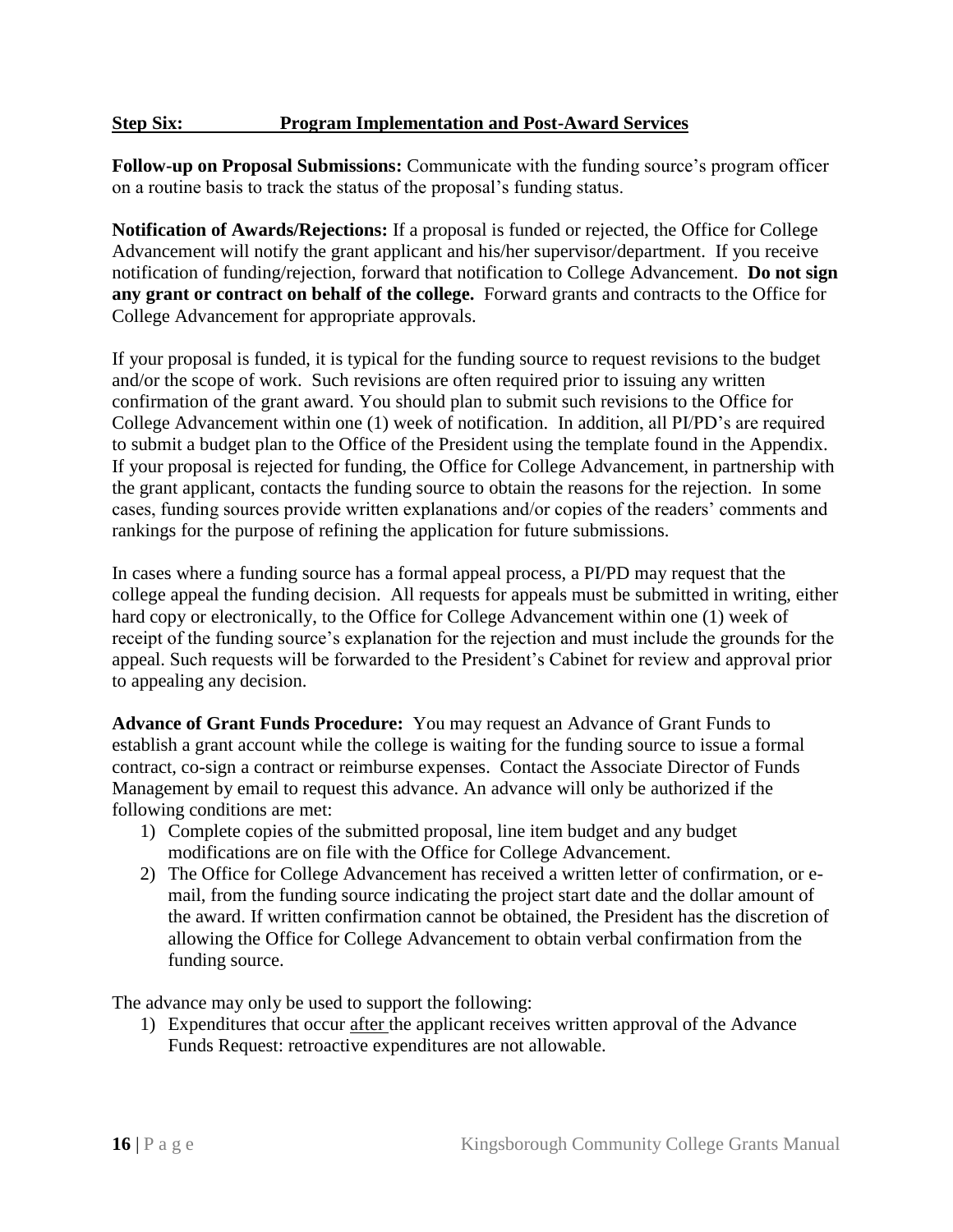- 2) Expenditures that are within the specified dates of the contract period: expenditures are unallowable if they occur prior to the official start date of the contract or after the official end date of the contract.
- 3) Expenditures that are supported by the line item budget of the grant document.

Expenditures associated with new hires may not be supported with advance funds. Upon approval/rejection of the Advance Funds Request, College Advancement will notify you and your supervisor. If the request is approved, College Advancement will also simultaneously notify the administrative staff member who will be responsible for processing the grant's fiscal transactions during the contract period.

The Office for College Advancement routinely follows up with the funding sources and/or the Research Foundation to obtain mutually signed contracts/agreements on a timely basis. The account remains open in accordance with the specific start and end dates specified in the grant. Any extensions of the grant period must be approved by the funding source, in consultation with College Advancement.

**Project Implementation:** Grant Project Directors have primary program and fiscal responsibility for the implementation of their respective grant projects in accordance with the college's guidelines, the guidelines of the funding source, and, if applicable, Research Foundation guidelines. Grant Project Directors must work within the established supervisory chain of command (i.e. their department chairs or supervisors) for the implementation of grant projects.

The Office for College Advancement will host an initial orientation session for any new PI/PD or his/her designee for the processing of all fiscal transactions, inclusive of payroll, timesheets and requisitions. The PI/PD has full responsibility for managing, monitoring and authorizing any and all fiscal transactions using grant funds.

The initial orientation meeting with the PI/PD or his/her designee will cover:

- Grant reporting timelines and responsibilities;
- Establishing a plan for the promotion of the grant program, both on-campus and with external constituencies;
- Scheduling a training session for processing fiscal transactions such as payroll and purchasing requisitions; and
- Question and answer session.

The Research Foundation of CUNY also offers training for PI's/PD's with grants administered by RFCUNY.

During the grant contract period, the PI/PD is responsible for notifying the Office for College Advancement of any **substantive programmatic or fiscal deviations** from the proposal originally approved by the college for submission. Any and all budget modifications must be processed via the Office for College Advancement to insure that all program objectives continue to be supported by the grant's line item budget. If a grant budget is modified, funds cannot be expended against the revised version until approval is obtained from both the college and, if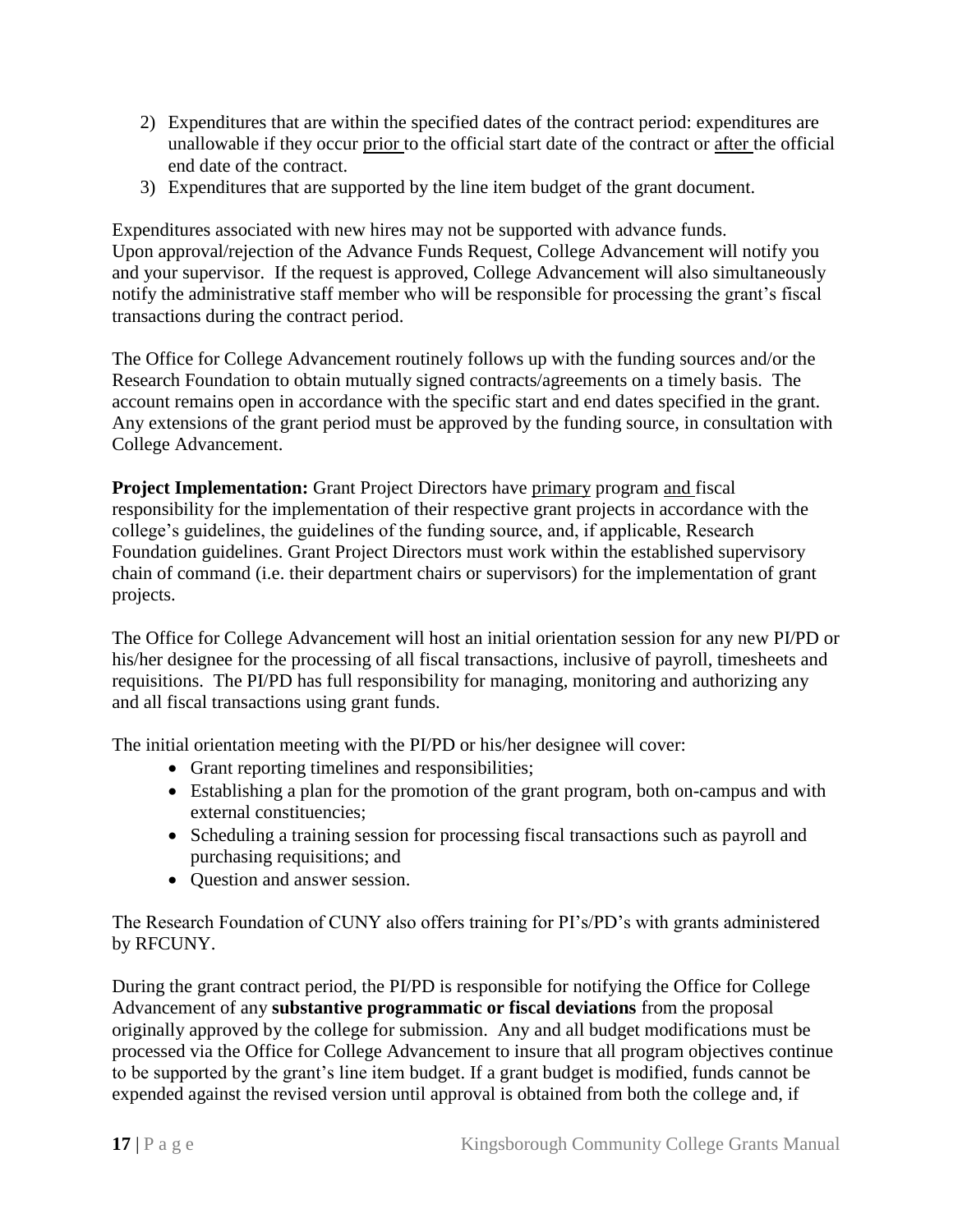required, the funding source. Examples of substantive programmatic or fiscal deviations include but are not limited to: substitutions of summer salary for released time, substitution of one institutional partner for another, change in target population, and change in PI/PD. All funding sources differ but most require that modifications be requested, and receive prior approval, when:

- Key personnel change,
- New line items are added to the budget,
- The total dollar amount of the award changes, or
- The scope and/or objectives of the project change.

If prior approval is required by the funding source:

- The Grant Project Director must submit the request in accordance with the funding source's format and timelines via College Advancement; and
- Changes cannot be implemented, nor can funds be reallocated, until College Advancement receives written confirmation from the funding source.

Most requests for budget modifications must be submitted **within** the grant project period. It is recommended that all requests for budget modifications be submitted midway through the grant project period to allow adequate time for review by the funding source and implementation by the Grant Project Director. The college reserves the right to disallow requests for budget modifications based on the nature and timeliness of such requests. In addition, be sure to check with the applicable program officer at your grant funding source. Some funders have a deadline to submit budget modifications or have other restrictions on changes.

**Hiring Project Staff:** Contact the Office for College Advancement to discuss how to hire new project staff. If your project requires hiring new staff, please be aware that such hires are subject to the eVerify process. This is an electronic process that verifies employment eligibility. **New staff must go through the eVerify process on or before their first day of hire**.

In addition, the New York State Department of Labor requires that PI's/PD's must provide a copy of the NYS wage letter at the time the employee accepts the position. No employee should work until he/she receives a copy of this notification.

#### Finally, **be sure to complete the checklist for new hires**.

**Project Monitoring & Compliance:** The PI/PD has responsibility for monitoring his/her grant project on an ongoing basis and complying with all the rules and regulations of the funding source, the college and RFCUNY, if applicable. College Advancement must be notified, in advance, if a current or a potential funding source is planning to schedule, or has scheduled, a site visit to assist in welcoming the funding source to the campus.

**Project Reports:** The Grant Project Director is responsible for preparing and submitting all interim and final narrative and fiscal reports to their department chair and/or supervisor, as well as College Advancement. College Advancement maintains copies of interim and final reports in the college's centralized grant files.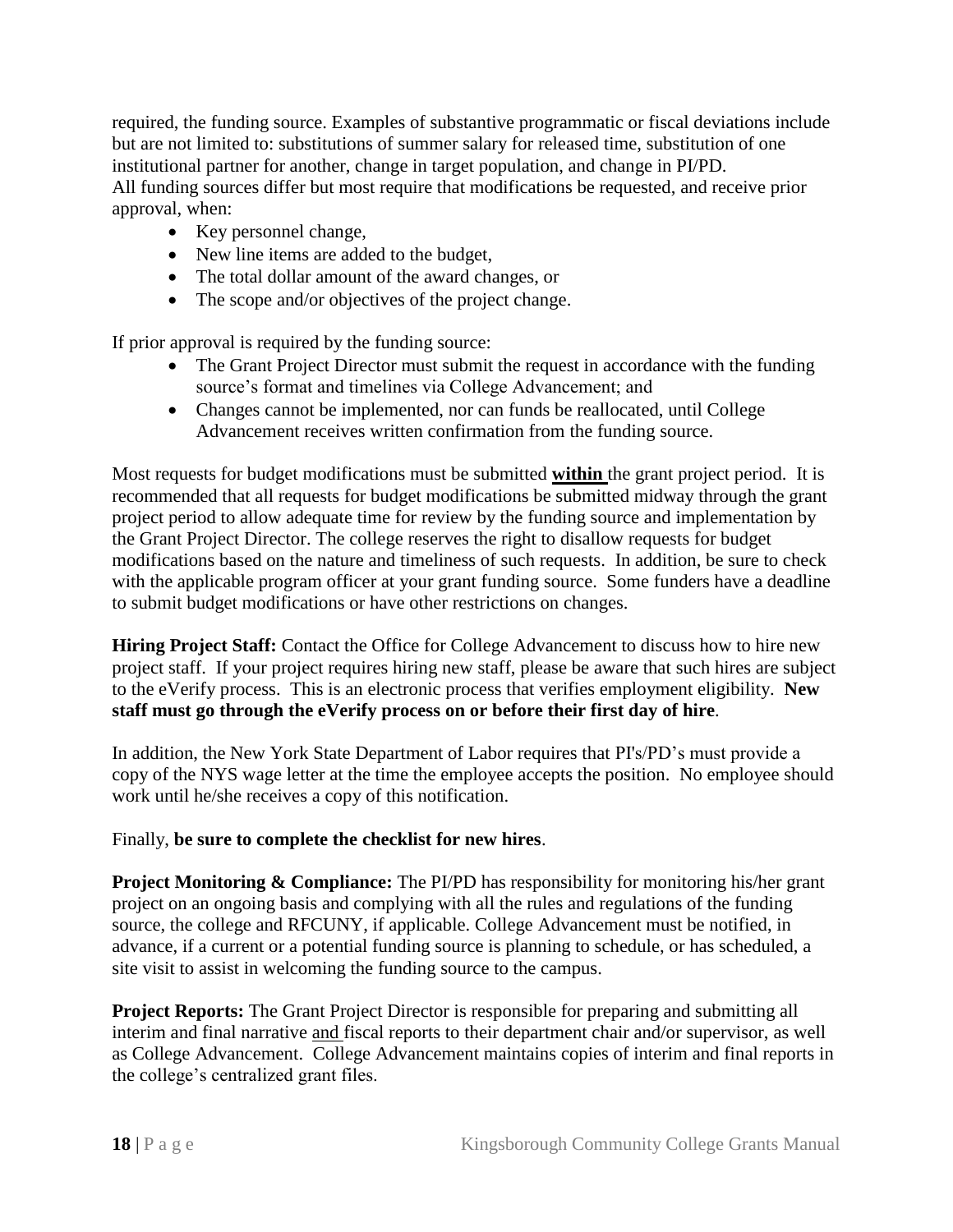Although some funding sources do not require submission of final reports until after the project has ended, it is recommended that such reports be completed prior to the project end date whenever possible. Completing reports prior to the project's end date will allow the Project Director—whose salary may be covered by the grant—to -- write such reports. If the Grant Project Director's employment ends, or the grant is not renewed, the completion of the Final Report becomes the responsibility of the Grant Project Director's supervisor or department chair.

**Effort Reporting:** It is the responsibility of the PI/PD to ensure accurate effort reporting for grant staff. For grants managed using RFCUNY, effort reporting is done using online systems. The Associate Director of Funds Management will work with PI's to familiarize them with effort reporting systems and provide any missing information so that the PI's/PD's can complete and certify online effort certifications.

**Official Records:** The Office for College Advancement maintains a centralized file history on all grants for the college, in conformance with CUNY's Guidelines for Records Retention and Disposition. Grant Project Directors are responsible for maintaining the daily program files as well as copies of all requisitions for expenditures for audit purposes. In the event that a grant is not renewed, or if the grant project has been completed, the Grant Project Director should arrange to have all files transferred to the Office for College Advancement where they will be reviewed and subsequently forwarded for storage.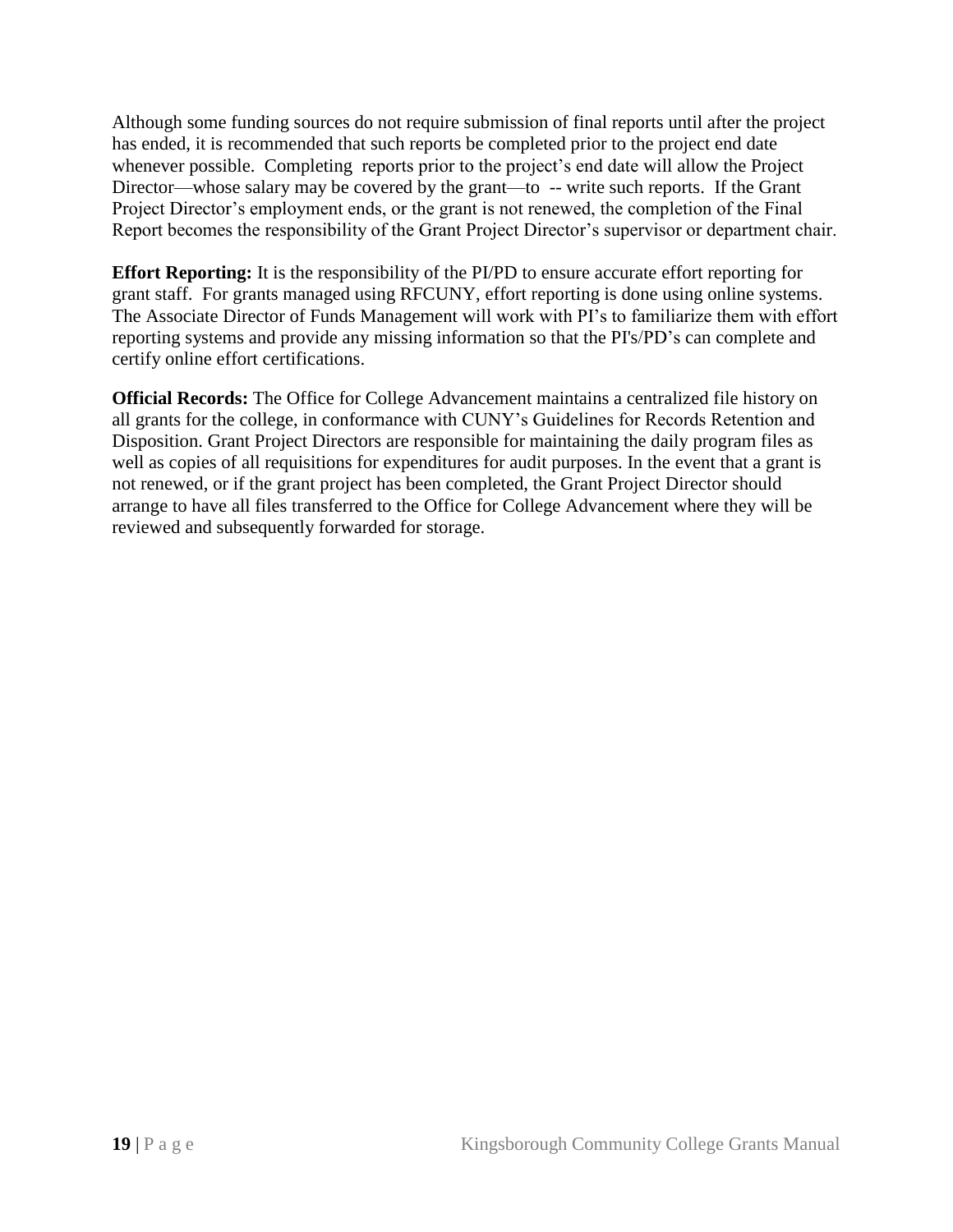#### **Recovering from Rejection**

*(Reprinted from November 2010 KCC Grants Newsletter)*

Imagine it: after weeks – maybe even months – of waiting, you finally see an email in your inbox from that funding agency you applied to. You spent weeks on that proposal – getting the approvals you needed, developing your program design – even filling out that Intent to Submit a Grant Proposal form for College Advancement. You start reading and those dreaded words are right there on your screen: "We regret to inform you that your proposal was not selected for funding."

"Regret?" Yeah right.

Those of you who have experienced the sting of rejection from a funding agency are in good company. In 2006, only 8% of first time proposal submissions were funded by the National Institutes of Health. But resubmission works! At the same agency the same year, 28% of those submitting proposals for a second time were funded.

Rejections are a teaching moment for faculty seeking support for their research and for staff seeking support for their programs. The majority of federal, state, and city agencies evaluate proposals on an established and published set of criteria. Larger private foundations take this approach as well. Federal agencies such as the Department of Education, the National Science Foundation, and the National Institutes of Health send all applicants reviews of their applications – successful or unsuccessful – which are important to evaluating the potential for the agency funding a subsequent re-submission.

Proposals get rejected for a variety of reasons – administrative errors, inappropriate choice of PI, project design, budget – even politics. A careful reading of the reviews provided will give you guidance on why your proposal was rejected.

Once you have read your reviews, you need to evaluate whether to re-submit this proposal to the same agency, look for another source of support that may be more in line with your goals, or hold off on looking for funding at this time. Identify common threads in your reviews and evaluate if they are easily addressed. Discuss the reviews with a colleague you trust who is an expert in your area. Contact the program officer of the funding stream you applied for to see if they can provide insight into how you should address shortcomings. And assess the relevance and importance of your project – to your field if it is a research proposal, and to students if it is a program proposal.

Even if the funder you applied to does not provide formal reviews, contact a program officer or staff member to see if they can provide informal feedback on your proposal. These conversations can be very helpful to relationship-building. In the world of grantmaking, "no" does not always mean "never." Grant success is a lifelong process. Anyone who writes grant proposals has received that rejection letter. The key is to take that rejection and learn from it.

*This article is based on a presentation by Marjorie Piechowski, Director of Research Support and Michelle Schoenecker, Senior Technical Grant Writer, both from the University of Wisconsin – Milwaukee College of Engineering and Applied Science, at the Society of Research Administrators 2010 Annual Meeting.*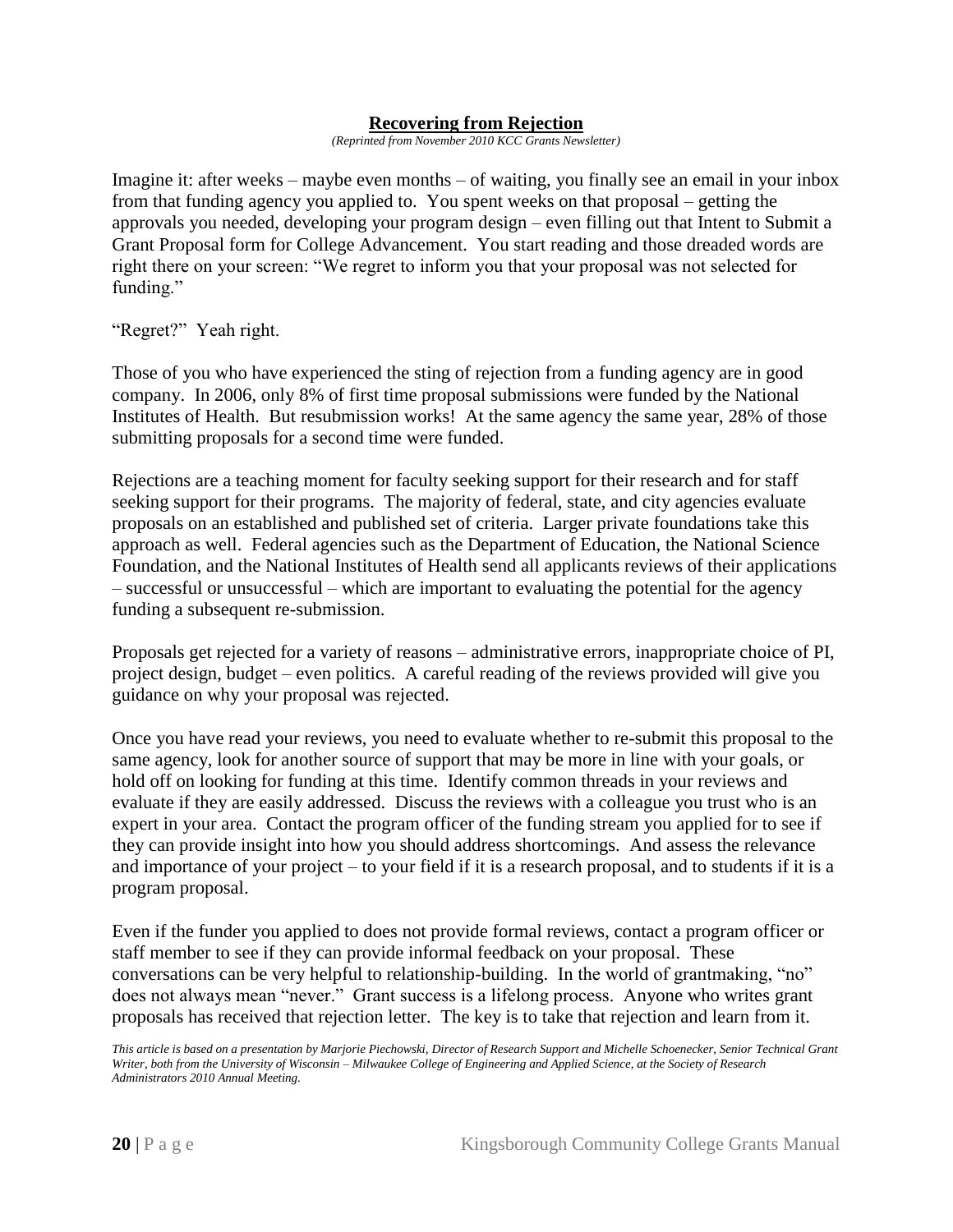#### **Grants Support Civic Engagement at Kingsborough**

*(Reprinted from the March 2014 issue of Kingsborough's Grants Newsletter)*

Kingsborough Community College was one of the first community colleges in the nation to focus attention on the importance of civic engagement in the education of its students. After establishing a Center for Civic Engagement, headed by Lavita McMath Turner, Director of Government Relations, in fall 2013, a new graduation requirement went into effect for incoming students: in order to graduate, students must complete two civic engagement (CE) experiences. Students can fulfill this requirement by taking a CE-certified course, completing a collegesponsored activity, or participating in an activity proposed by the student.

Since then, KCC Faculty and staff have been hard at work incorporating civic engagement into coursework, identifying campus activities that qualify as CE experiences, and reviewing outside activities. They have also been writing, securing, and managing grants. Grants are a great way to support civic engagement activities; funders look favorably on projects that engage students in community work and prepare them to be active, productive citizens. Descriptions of these programs follow:

#### **Community College National Center for Community Engagement (CCNCCE)**,

headquartered at Mesa Community College in Arizona, recently funded Kingsborough's *Engaging Diversity* program. Co-led by Professor Peter Fiume and Lavita McMath Turner, this project will aid in the full integration of the CE requirement into coursework in Behavioral Sciences, Art, and History, Philosophy and Political Science departments. In addition, the grant supports the use of a "Common Intellectual Experience," identified by the American Association of Colleges and Universities as a high-impact practice, to fulfill the CE requirement.

#### **National Science Foundation Science Education for New Civic Engagements and**

**Responsibilities (SENCER),** awarded to Dr. Anna Rozenboym, Assistant Professor of Biological Sciences, will support the integration of civic engagement and active learning into gateway courses – those required of all Biology or all Allied Health programs majors. Using food as a unifying theme, this project will encourage students' civic engagement by raising issues of food acquisition, food access, food choices, geo-social aspects involving food, and healthcare within biological science coursework.

**CUNY Service Corps** provides Kingsborough students with the opportunity to work at New York City non-profits for an entire school year, participate in a cohort experience, and potentially earn college credit. Corps members participate in projects in one of four focus areas: health, sustainability, education or economic issues. The first year of this program continues through the end of June, and applications for the second year are currently being accepted.

**JPMorgan Chase Foundation** provides funding to support Kingsborough students working at non-profits around the city. Students participate in a structured internship experience modeled after the college's internship class. After participating in a two-week pre-placement "boot" camp," students work 8-10 hours per week in a non-profit organization, meet every two weeks with an internship counselor, meet monthly as a cohort, and engage in reflective work to incorporate what they learn in the classroom with what they are doing in the field. At the conclusion of the internships, students evaluate their experiences, and supervisors evaluate their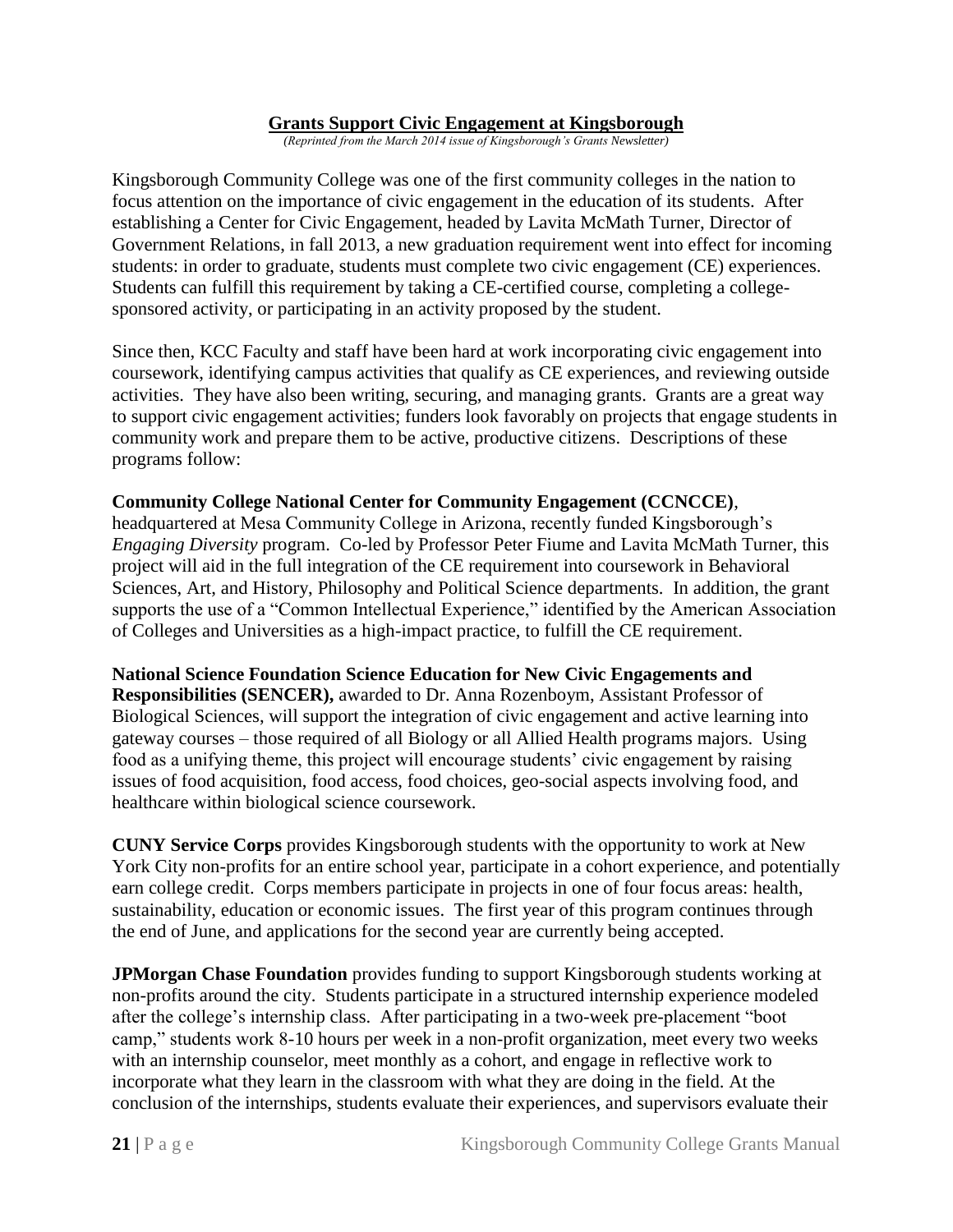performance. The first cohort of students has completed their internship, and the second is about to begin.

―Civic engagement can take many forms, and grants are a useful way to kick-start new initiatives at the college," says Lavita McMath Turner. "I encourage faculty and staff to partner with the Center and work with College Advancement as they develop grants to further Civic Engagement at the College."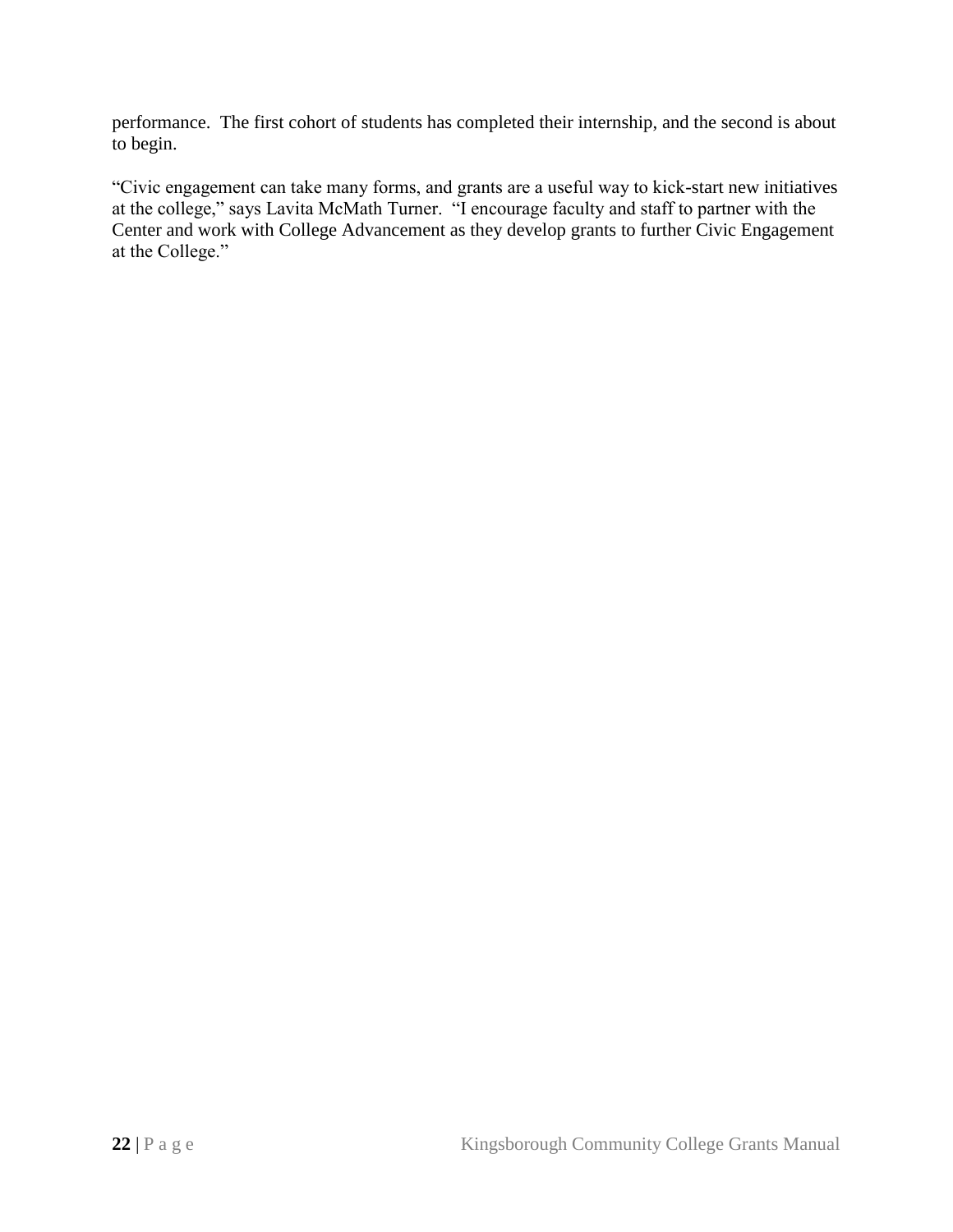# CIVIC ENGAGEMENT CORE COMPETENCIES RUBRIC

|                   | POLITICAL KNOWLEDGE                                                                                                                                                                                                                                                                                                                                                                                                                                                                                                                                                                                                                                                                                                                                                                                                                                                                                                               | <b>CIVIC KNOWLEDGE</b>                                                                                                                                                                                                                                                                                                                                                                                                                                                                                                                                                                                                                                                                                                                                                                       | <b>ADVOCACY</b>                                                                                                                                                                                                                                                                                                                                                                                                                                                                                                                                                                                                                                                                                                                                                                                                                                                                                                                                                                             | <b>SOCIAL RESPONSIBILITY</b>                                                                                                                                                                                                                                                                                                                                                                                                                                                                                                                                                                                                                                                                                                                                                                                                                                                                                                                                                                                                                        | <b>SERVICE</b>                                                                                                                                                                                                                                                                                                                                                                                                                                         | <b>LEADERSHIP</b>                                                                                                                                                                                                                                                                                                                                                                                                                                                                                                                                                                                                |
|-------------------|-----------------------------------------------------------------------------------------------------------------------------------------------------------------------------------------------------------------------------------------------------------------------------------------------------------------------------------------------------------------------------------------------------------------------------------------------------------------------------------------------------------------------------------------------------------------------------------------------------------------------------------------------------------------------------------------------------------------------------------------------------------------------------------------------------------------------------------------------------------------------------------------------------------------------------------|----------------------------------------------------------------------------------------------------------------------------------------------------------------------------------------------------------------------------------------------------------------------------------------------------------------------------------------------------------------------------------------------------------------------------------------------------------------------------------------------------------------------------------------------------------------------------------------------------------------------------------------------------------------------------------------------------------------------------------------------------------------------------------------------|---------------------------------------------------------------------------------------------------------------------------------------------------------------------------------------------------------------------------------------------------------------------------------------------------------------------------------------------------------------------------------------------------------------------------------------------------------------------------------------------------------------------------------------------------------------------------------------------------------------------------------------------------------------------------------------------------------------------------------------------------------------------------------------------------------------------------------------------------------------------------------------------------------------------------------------------------------------------------------------------|-----------------------------------------------------------------------------------------------------------------------------------------------------------------------------------------------------------------------------------------------------------------------------------------------------------------------------------------------------------------------------------------------------------------------------------------------------------------------------------------------------------------------------------------------------------------------------------------------------------------------------------------------------------------------------------------------------------------------------------------------------------------------------------------------------------------------------------------------------------------------------------------------------------------------------------------------------------------------------------------------------------------------------------------------------|--------------------------------------------------------------------------------------------------------------------------------------------------------------------------------------------------------------------------------------------------------------------------------------------------------------------------------------------------------------------------------------------------------------------------------------------------------|------------------------------------------------------------------------------------------------------------------------------------------------------------------------------------------------------------------------------------------------------------------------------------------------------------------------------------------------------------------------------------------------------------------------------------------------------------------------------------------------------------------------------------------------------------------------------------------------------------------|
| <b>DOMAIN</b>     | Demonstrates understanding of<br>how the processes, principles,<br>and structure of governments<br>and political institutions affect<br>individuals in society.                                                                                                                                                                                                                                                                                                                                                                                                                                                                                                                                                                                                                                                                                                                                                                   | Demonstrates understanding of how a<br>dominant perspective shapes social<br>authority and patterns of power.                                                                                                                                                                                                                                                                                                                                                                                                                                                                                                                                                                                                                                                                                | Demonstrates understanding of<br>needed skill sets and processes to<br>advance group position on a civic<br>topic, and demonstrates capacity to<br>carry out and reflect on public efforts<br>that involve service, public education,<br>and/or policy formulations as a<br>means to influence decision makers.                                                                                                                                                                                                                                                                                                                                                                                                                                                                                                                                                                                                                                                                             | Demonstrates understanding of the<br>importance and/or lack of importance<br>for individuals and organizations to<br>behave ethically and with due<br>sensitivity toward social, cultural,<br>economic and environmental issues.                                                                                                                                                                                                                                                                                                                                                                                                                                                                                                                                                                                                                                                                                                                                                                                                                    | Demonstrates<br>understanding and/or<br>participation in activities that<br>reinforce a sense of civic<br>identity and continued<br>commitment to public<br>action.                                                                                                                                                                                                                                                                                    | Demonstrates understanding of<br>how to inspire or facilitate others<br>to build democratic societies<br>and/or the counter perspective.                                                                                                                                                                                                                                                                                                                                                                                                                                                                         |
|                   | <b>COMPETENCIES.</b>                                                                                                                                                                                                                                                                                                                                                                                                                                                                                                                                                                                                                                                                                                                                                                                                                                                                                                              | SELECT TWO DOMAINS. FOR EACH DOMAIN YOU CHOOSE, DESCRIBE CONCRETE EXAMPLES (E.G. ACTIVITIES, ASSIGNMENTS, ETC.) FROM YOUR SYLLABUS OF HOW STUDENTS WILL FULFILL THE DOMAIN'S                                                                                                                                                                                                                                                                                                                                                                                                                                                                                                                                                                                                                 |                                                                                                                                                                                                                                                                                                                                                                                                                                                                                                                                                                                                                                                                                                                                                                                                                                                                                                                                                                                             |                                                                                                                                                                                                                                                                                                                                                                                                                                                                                                                                                                                                                                                                                                                                                                                                                                                                                                                                                                                                                                                     |                                                                                                                                                                                                                                                                                                                                                                                                                                                        |                                                                                                                                                                                                                                                                                                                                                                                                                                                                                                                                                                                                                  |
| CORE COMPETENCIES | • Student acquires and/or<br>disseminates knowledge<br>relating to political issues.<br>• Student demonstrates<br>understanding of the need for<br>awareness of the<br>interconnectedness and<br>cumulative benefit of diverse<br>political perspectives.<br>• Student describes key<br>historical struggles,<br>campaigns, and social<br>movements that sought/seek<br>to achieve the full promise of<br>democracy.<br>Student acquires knowledge<br>of relevant political issues<br>affecting local and/or global<br>communities.<br>• Student participates in a<br>political movement and/or<br>campaign.<br>• Student listens, discusses.<br>debates with others of<br>different viewpoints on<br>political, social, economic, and<br>cultural issues.*<br>• Student utilizes media to<br>achieve civic engagement<br>objectives.<br>• Student engages in activities<br>to improve the community<br>through political venues. | • Student examines the central<br>principles and historical development<br>of democratic governments.<br>• Student examines American<br>democracy from a comparative<br>perspective relative to the<br>expressions of ideals and practices<br>in other countries.<br>• Student examines the philosophy of<br>building coalitions to develop ideas<br>that are greater than the individual<br>through group synergy.<br>• Student examines the impact of<br>government and political systems on<br>public policy formulation and<br>decision making.<br>• Student examines democracy-<br>building strategies through research<br>and application.<br>• Student examines useful strategies<br>to address mutually agreed upon<br>problems on campus and in<br>community, society or the world. | • Student communicates strategically<br>and effectively in support of a civic<br>endeavor.<br>• Student applies information and<br>concepts from previous class<br>lessons to a new perceived unjust<br>situation in order to benefit the<br>oppressed.<br>• Student demonstrates the ability to<br>appreciate the perspectives of<br>those with different viewpoints on<br>controversial issues.<br>• Student listens, discusses, debates<br>with others of different viewpoints<br>on political, social, economic, and<br>cultural issues.*<br>• Student formulates action plan to<br>influence dominant/powerful forces<br>to act in a way that benefits the<br>poor, marginalized, or oppressed.<br>• Student identifies social and/or<br>individual problem and creates<br>campaign to draw attention to the<br>situation.<br>· Student facilitates constructive<br>dialogue with peers, faculty, and<br>community members.<br>· Student engages in meaningful<br>volunteer activity.* | • Student formulates strategies for<br>action to contribute to the perceived<br>common good of society.<br>• Student demonstrates<br>understanding of possible<br>consequences for violating unjust<br>rules or laws.<br>• Student appropriately participates in<br>activities that seek to change unjust<br>rules or laws.<br>• Student formulates action plans to<br>be defenders of the oppressed,<br>weak, vulnerable, or mother earth.<br>• Student actively participates in<br>cultural activities or events within<br>local or global community.<br>• Student demonstrates the<br>relationship between healthy<br>behavior and the accomplishment of<br>long-term professional and/or<br>personal goals.<br>• Student formulates strategies that<br>promote health and reduction or<br>elimination of risk factors for<br>themselves or others.<br>• Student recognizes the value of the<br>arts as a means to facilitate civic<br>dialogue and engage diverse<br>constituencies.<br>• Student engages in meaningful<br>volunteer activity.* | • Student uses<br>extracurricular activities<br>to improve the<br>community through<br>engagement.<br>• Student successfully<br>completes Service<br>Learning Course.<br>• Student identifies the<br>role of spirituality in self<br>and engages in activities<br>that support religious<br>affiliation.<br>• Student engages in<br>meaningful volunteer<br>activity. <sup>*</sup><br>• Student organizes food,<br>coat. blood drives and<br>the like. | • Student serves as the catalyst<br>for others to act.<br>• Student leads projects and<br>activities.<br>• Student attends leadership<br>skills development activity.<br>• Student demonstrates<br>organizational skills to<br>effectively run groups,<br>meetings and projects.<br>• Student facilitates effective<br>involvement from<br>stakeholders.<br>• Student seeks out leaders of<br>cultural organizations to serve<br>as mentors to groups and/or<br>individuals.<br>• Student understands the<br>important role of followers.<br>• Student understands the<br>different approaches to<br>leadership. |

**\* This example appears in multiple domains.**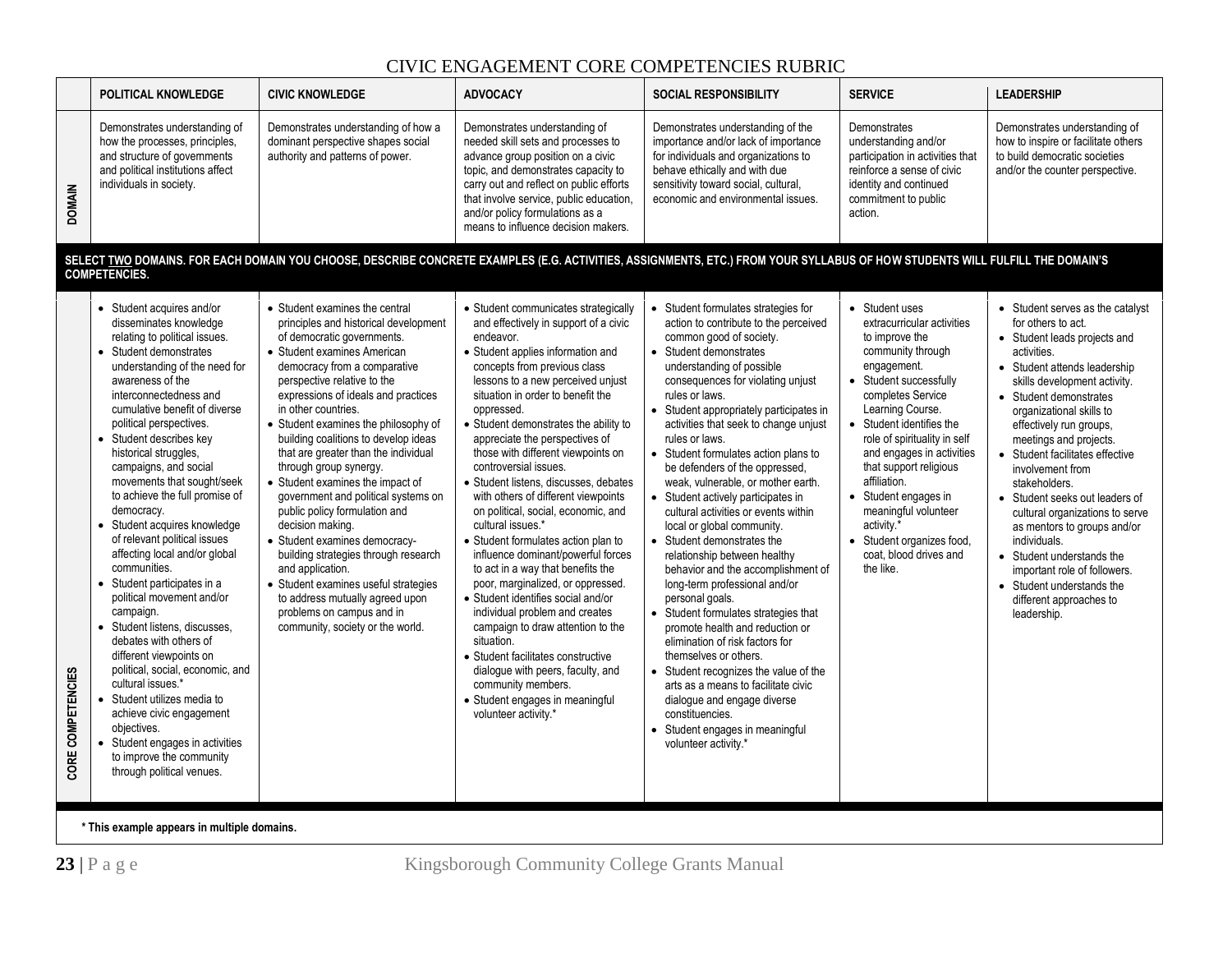### **Grant Funding for Research**

Academic institutions have a long history of providing a space for encouraging faculty to engage in research to further their field of study. Such institutions realize that faculty research not only has intrinsic value to faculty members, enabling them to remain current in their fields and pursue such professional goals as tenure and advancement, but also provides benefit to the institution and its students.

Community college faculty has a greater emphasis on teaching and learning than faculty at fouryear colleges and graduate degree-granting institutions. Because of this, it can be a challenge to maintain an active research program. Seeking and securing grant funding is one way for community college faculty to get the time and resources they need to pursue their research.

Faculty research can also enhance the student experience, both directly and indirectly. When faculty members are engaged in their fields, they can bring that engagement into the classroom and show students how what they are learning has "real world" impact. In addition, students can benefit from direct participation in faculty research; the American Association of Colleges and Universities considers undergraduate research to be a "high-impact practice." Grant funding can be used to support this practice.

### **Resources for Research at CUNY**

The CUNY website features a section on research [\(http://www.cuny.edu/research.html\)](http://www.cuny.edu/research.html). This page acts as a portal for more information about research for faculty and students.

The Office for the Vice Chancellor for Research [\(http://www.cuny.edu/research/ovcr.html\)](http://www.cuny.edu/research/ovcr.html) ―promotes and supports research and discovery, and fosters technology transfer and commercialization to stimulate economic growth and a better quality of life for New York State and the rest of the world."

CUNY also administers research funding programs for faculty, including the Community College Collaborative Incentive Research Grant, the Collaborative Incentive Research Grant, and the Junior Faculty Research Award in Science and Engineering. Information on these programs can be found online at [http://www.cuny.edu/research/faculty-resources/internal-funding](http://www.cuny.edu/research/faculty-resources/internal-funding-programs.html)[programs.html.](http://www.cuny.edu/research/faculty-resources/internal-funding-programs.html)

### **Resources for Identifying Funders and Collaborators**

COS Pivot*:* Through its relationship with the Research Foundation of CUNY, Kingsborough Community College faculty and staff have access to the COS Pivot [\(http://pivot.cos.com\)](http://pivot.cos.com/), a searchable database of funders and collaborators. COS Pivot features include access to funder records for public and private sponsors, pre-populated professional profiles for faculty members at member institutions, and the ability to design tailored funding searches that send weekly updates. Faculty members interested in using this service should set up an online account and claim and update their profiles.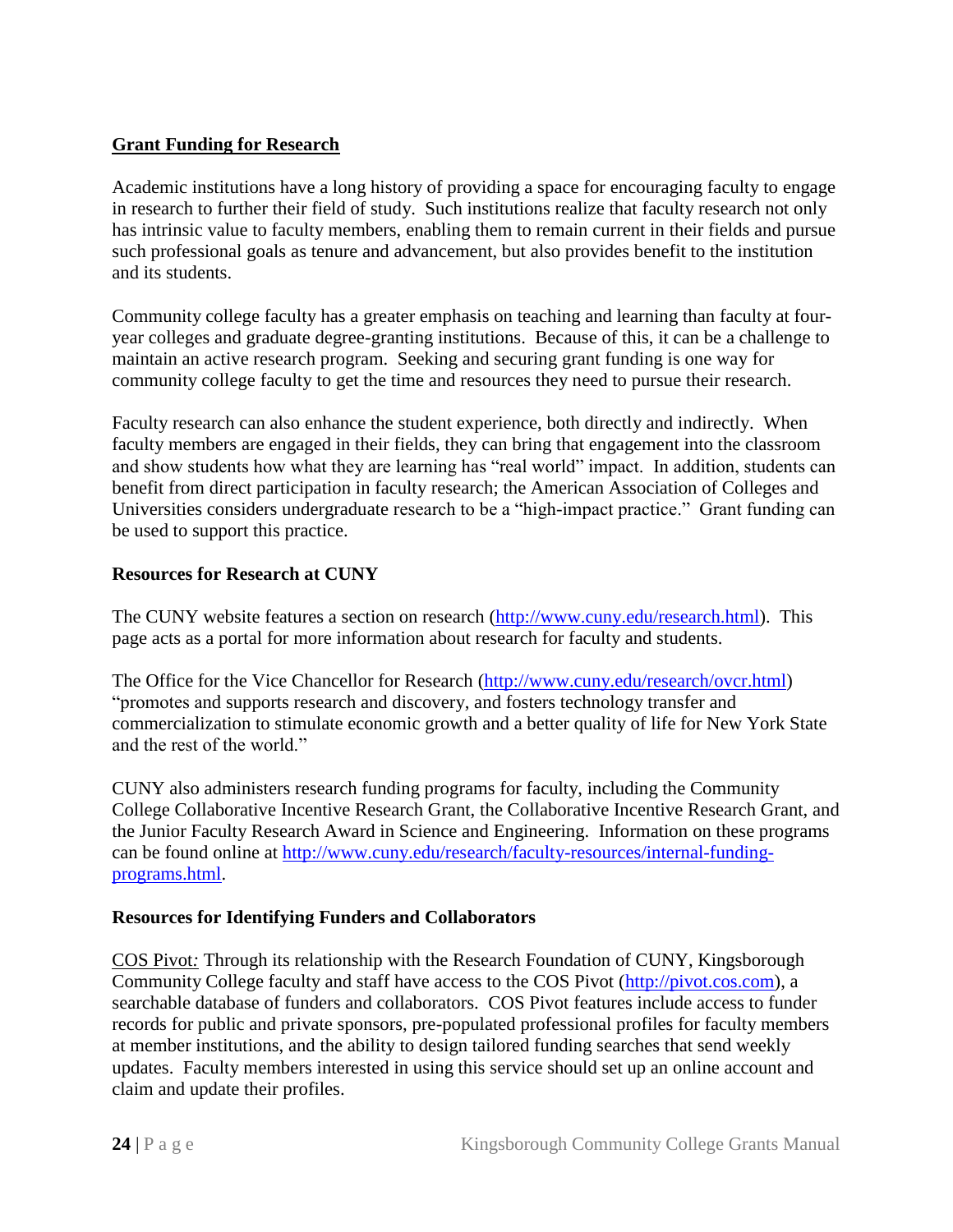Grants.gov: Grants.gov [\(http://www.grants.gov/\)](http://www.grants.gov/) is the central clearinghouse for all federal funding opportunities. Visit the "manage subscriptions" section of this website [\(http://www.grants.gov/web/grants/manage-subscriptions.html\)](http://www.grants.gov/web/grants/manage-subscriptions.html) to sign up for automatic notifications.

National Institutes of Health (NIH) Research Portfolio Online Reporting Tools (RePORT): The NIH maintains a database of funded proposals [\(http://report.nih.gov/\)](http://report.nih.gov/). The RePORT tool can be used to get information on projects funded under particular mechanisms. Through RePORT you can review project abstracts, find out funding levels, and get information on success rates.

National Science Foundation (NSF) Award Search: Similar to NIH's RePORT, the NSF Award Search [\(http://www.nsf.gov/awardsearch/\)](http://www.nsf.gov/awardsearch/) allows you to search funded proposals to access proposal abstracts and funding levels.

National Endowment for the Humanities: Descriptions of funding programs available through the NEH are accessible online on the NEH website [\(http://www.neh.gov/grants\)](http://www.neh.gov/grants). Deadlines and previously funded projects are accessible within each grant funding opportunity description.

H-Net: Humanities and Social Sciences Online: From their website [\(http://www.h-net.org/\)](http://www.h-net.org/): "An international consortium of scholars and teachers, H-Net creates and coordinates Internet networks with the common objective of advancing teaching and research in the arts, humanities, and social sciences. H-Net is committed to pioneering the use of new communication technology to facilitate the free exchange of academic ideas and scholarly resources." Through H-Net, humanities scholars can sign up for announcements, including funding opportunities [\(http://www.h-net.org/announce/\)](http://www.h-net.org/announce/).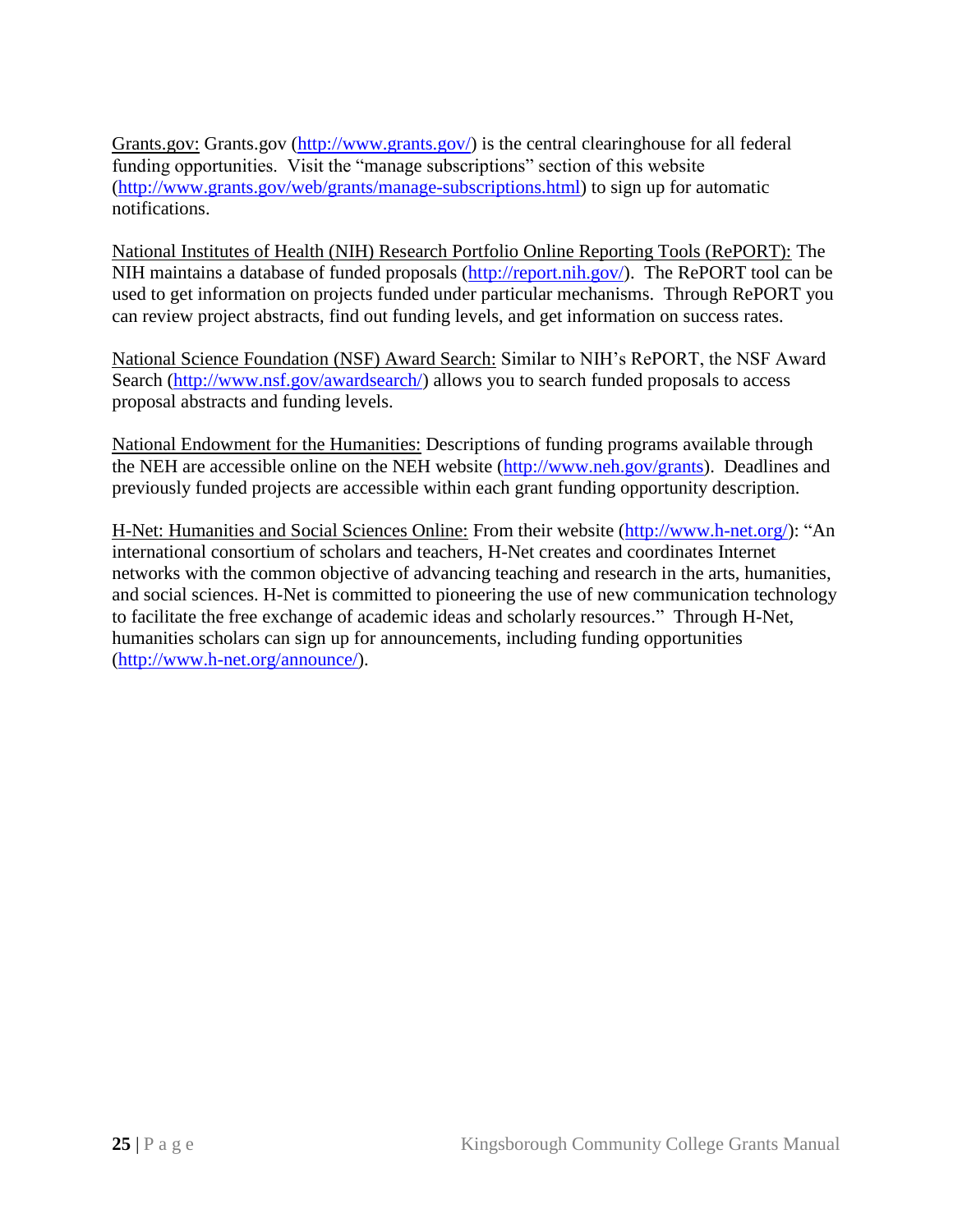### **Research Compliance**

The City University of New York requires all research conducted at CUNY colleges to comply with certain policies designed to protect the integrity of research, provide protection for human subjects, minimize conflict of interest and the appearance of conflict of interest, and protect the dissemination of research products. Research Compliance policies can be found on the CUNY website [\(http://cuny.edu/research/compliance.html\)](http://cuny.edu/research/compliance.html). Please contact the Officer listed for more detailed information about each program below.

The Responsible Conduct of Research [\(http://cuny.edu/research/compliance/Responsible-](http://cuny.edu/research/compliance/Responsible-Conduct-of-Research.html)[Conduct-of-Research.html\)](http://cuny.edu/research/compliance/Responsible-Conduct-of-Research.html) policy outlines responsibilities of researchers, the grant office, students, and the Research Integrity Officer in ensuring research integrity. Particularly important to securing grant funding is fulfilling the outlined training requirements. Kingsborough's Research Integrity Officer is Dr. Reza Fakhari, Associate Provost and Assistant Vice President for Academic Affairs [\(reza.fakhari@kbcc.cuny.edu;](mailto:reza.fakhari@kbcc.cuny.edu) 718-368-5029).

The Human Research Protection Program [\(http://cuny.edu/research/compliance/human-subjects](http://cuny.edu/research/compliance/human-subjects-research-1.html)[research-1.html\)](http://cuny.edu/research/compliance/human-subjects-research-1.html) provides for the protection of the rights and welfare of human subjects in research. Particularly important is ensuring that research involving human subjects is reviewed and approved by the Institutional Review Board (IRB) prior to grant expenditure. This involves the fulfillment of specific training requirements and submitting an IRB application. IRB applications should be submitted when grant proposals are submitted to ensure that IRB approval does not delay the implementation of sponsored research. You can find information about HRPP at Kingsborough online: [http://www.kbcc.cuny.edu/irb/Pages/hrpp.aspx.](http://www.kbcc.cuny.edu/irb/Pages/hrpp.aspx) Kingsborough's HRPP Coordinator is Ms. Carmen Rodriguez, Director of Academic Programs [\(carmen.rodriguez@kbcc.cuny.edu;](mailto:carmen.rodriguez@kbcc.cuny.edu) 718-368-5029).

CUNY's Conflict of Interest Policy ensures that research results are not impacted by actual or perceived conflict of interest. Information on the policy and regulatory requirements are available online [\(http://www.cuny.edu/research/compliance/conflictofinterestpolicy.html\)](http://www.cuny.edu/research/compliance/conflictofinterestpolicy.html). Please pay particular attention to the training requirements for Public Health Service-funded grants. Kingsborough's Conflict of Interest Officer is Dr. Reza Fakhari, Associate Provost and Assistant Vice President for Academic Affairs [\(reza.fakhari@kbcc.cuny.edu;](mailto:reza.fakhari@kbcc.cuny.edu) 718-368-5029).

Finally, CUNY's policy on Export Controls balances its commitment to research of international benefit and interest against the need to protect the products of research from misuse. Please review these guidelines carefully to evaluate whether your project is governed by this policy [\(http://www.cuny.edu/research/compliance/Export-Control.html\)](http://www.cuny.edu/research/compliance/Export-Control.html).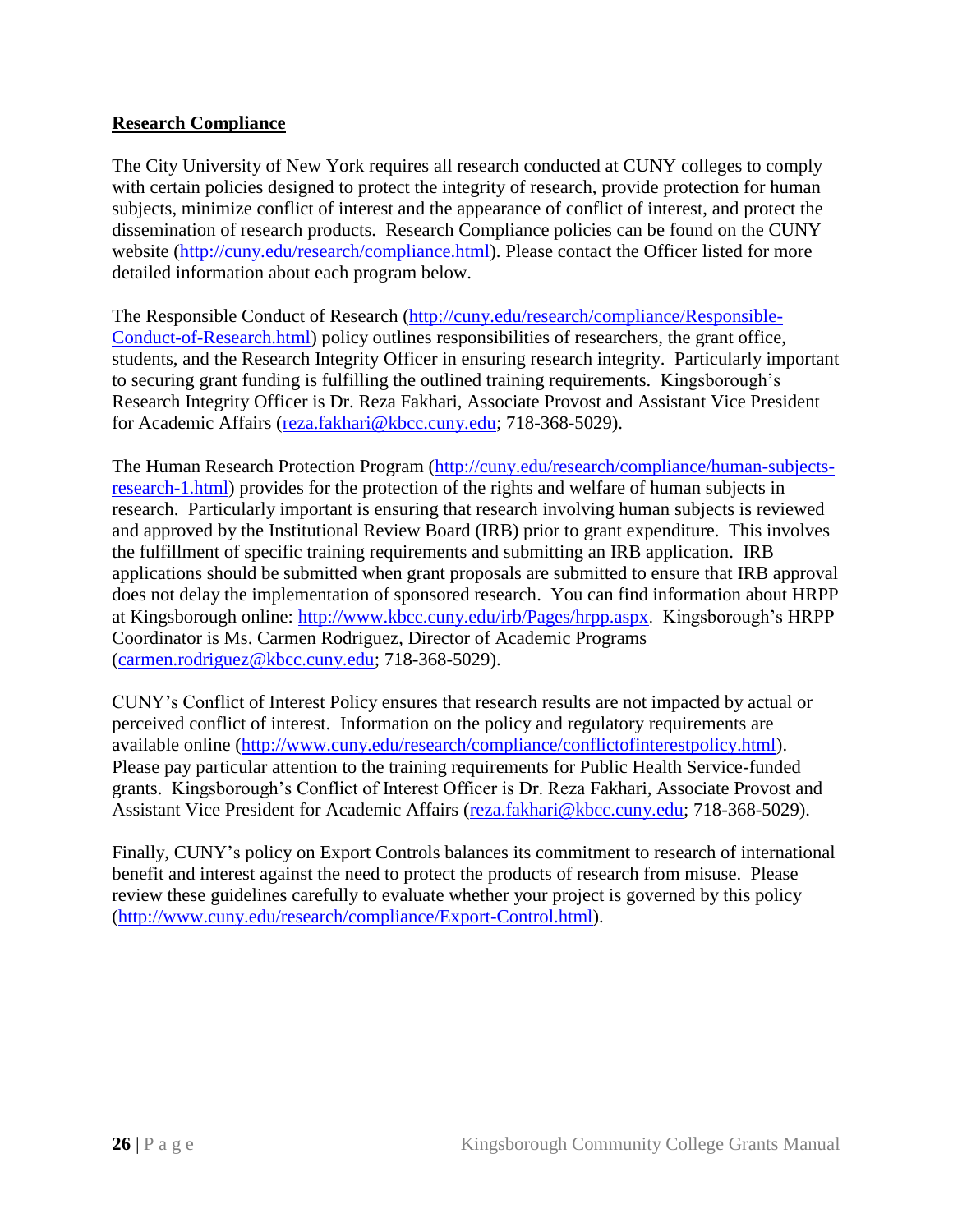### **Research Foundation Policies**

All government-funded grants and most large private grants (especially those requiring hiring new staff) must be administered through the Research Foundation of CUNY (RFCUNY). All potential PI/PD's should familiarize themselves with RFCUNY policies governing grant administration. The RFCUNY Project Director/Employees Guide is available online at: <https://www.rfcuny.org/RFWebsite/research/content.aspx?catID=1180>

Particularly important when developing your grant budget is to be familiar with RFCUNY's policy on **cost sharing**. As you develop your grant budget, **only include cost share when required by the sponsor**. And choose cost share that is easily calculated and documented.

It is also important to be sure you are clear about the use of sub-recipients and consultants. If you anticipate that your project/research design requires either collaboration with another academic (CUNY or otherwise), non-profit, or for-profit entity, or may require the procurement of specific services in the form of an independent contractor agreement, please confer with College Advancement about the distinction between these types of third-party arrangements, how to budget for them, and the Research Foundation's policies surrounding these relationships.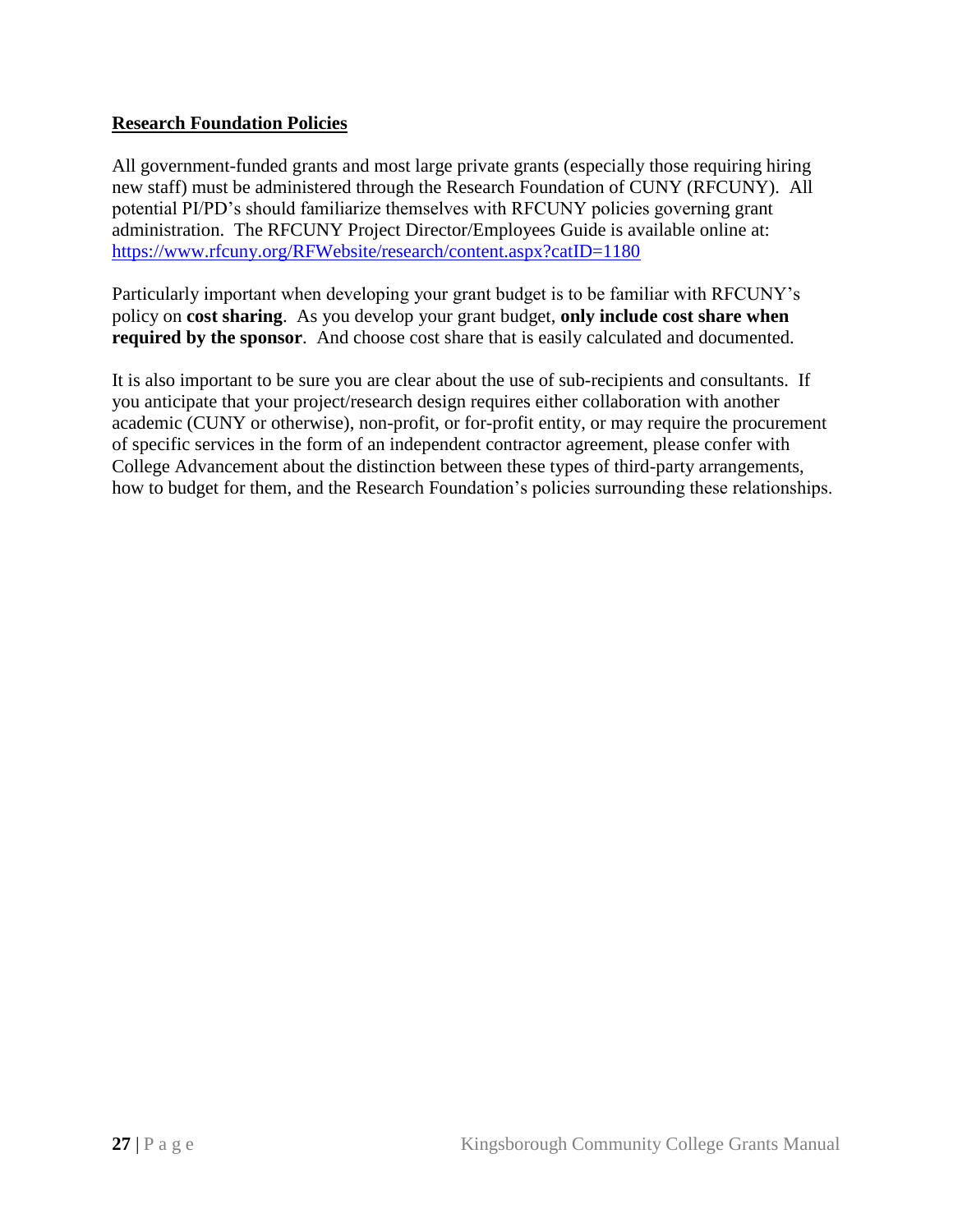|                  | THE GRANT DECISION MAKING MATRIX                                                                                                        |     |    |
|------------------|-----------------------------------------------------------------------------------------------------------------------------------------|-----|----|
|                  | CHECK YES OR NO FOR EACH QUESTION LISTED BELOW:                                                                                         | YES | NO |
|                  |                                                                                                                                         |     |    |
|                  |                                                                                                                                         |     |    |
| <sup>1.</sup>    | Are you familiar with the Grant Review and Approval Process?                                                                            |     |    |
|                  | IF NO, GO TO COLLEGE ADVANCEMENT'S WEBSITE OR CALL COLLEGE ADVANCEMENT FOR PROCEDURAL<br><b>GUIDELINES.</b>                             |     |    |
| 2.               | Does this project fit within the college mission and priorities?                                                                        |     |    |
|                  | IF NO, STOP HERE. THE PROJECT CANNOT BE APPROVED.                                                                                       |     |    |
| 3.               | Is there adequate time to write, compile, get authorization for, and submit the proposal 10 days before the submission deadline?        |     |    |
|                  | IF NO, SPEAK TO YOUR DEPARTMENT CHAIR OR SUPERVISOR BEFORE PROCEEDING.                                                                  |     |    |
| 4.               | Is the project an important value-add for the college?                                                                                  |     |    |
| $\overline{5}$ . | Have you identified a source of funding?                                                                                                |     |    |
| $\overline{6}$ . | Have you talked to your department chair or supervisor about this opportunity?                                                          |     |    |
| 7.               | Does the college have a history/relationship/rapport with this funding agency?                                                          |     |    |
|                  | IF YOU AREN'T SURE, CALL COLLEGE ADVANCEMENT.                                                                                           |     |    |
| 8.               | Are you familiar with the guidelines of the grant opportunity?                                                                          |     |    |
| 9.               | Does your project fall within the interests of the funding agency and the opportunity they are sponsoring?                              |     |    |
| 10.              | Do you have a project concept that is based on models or best practices in the field?                                                   |     |    |
| 11.              | Do you have adequate training, experience, and time to administer the grant?                                                            |     |    |
| 12.              | Have you identified with whom you will collaborate to develop/write/package the proposal?                                               |     |    |
| 12a.             | If yes, have you identified grant partners outside the college?                                                                         |     |    |
| 13.              | Have you discussed this opportunity with those partners?                                                                                |     |    |
| 14.              | Does the college have the resources (space, personnel) to administer this grant?                                                        |     |    |
| 15.              | If the project requires institutional match, have you identified potential source(s) of the match?                                      |     |    |
| 16.              | Does the grant offer indirect cost recovery to the college?                                                                             |     |    |
| 17.              | Does the college have the resources to sustain this project beyond the period of grant support?                                         |     |    |
| 18.              | Does this project have future financial potential for the college, or improve college efficiencies?                                     |     |    |
| 99.              | Does this project advance scholarship or best practices in the field, and/or will it serve as a model that may be replicated by others? |     |    |
|                  | Scoring. One point for each "Yes":                                                                                                      |     |    |

17– 20 points = you're ready to work on this project and College Advancement will work with you, if time allows, to meet your deadline.

14 – 16 points = your project is well thought out, and College Advancement will work with you to develop a full proposal for this or some future competition.

10 – 13 points = your project is almost ready to be developed, but needs some further work or planning on your part.

5 – 9 points = you need to invest more time in concept development before your project can proceed.

 $0 - 4$  points = your project is not likely to make it onto the grant schedule.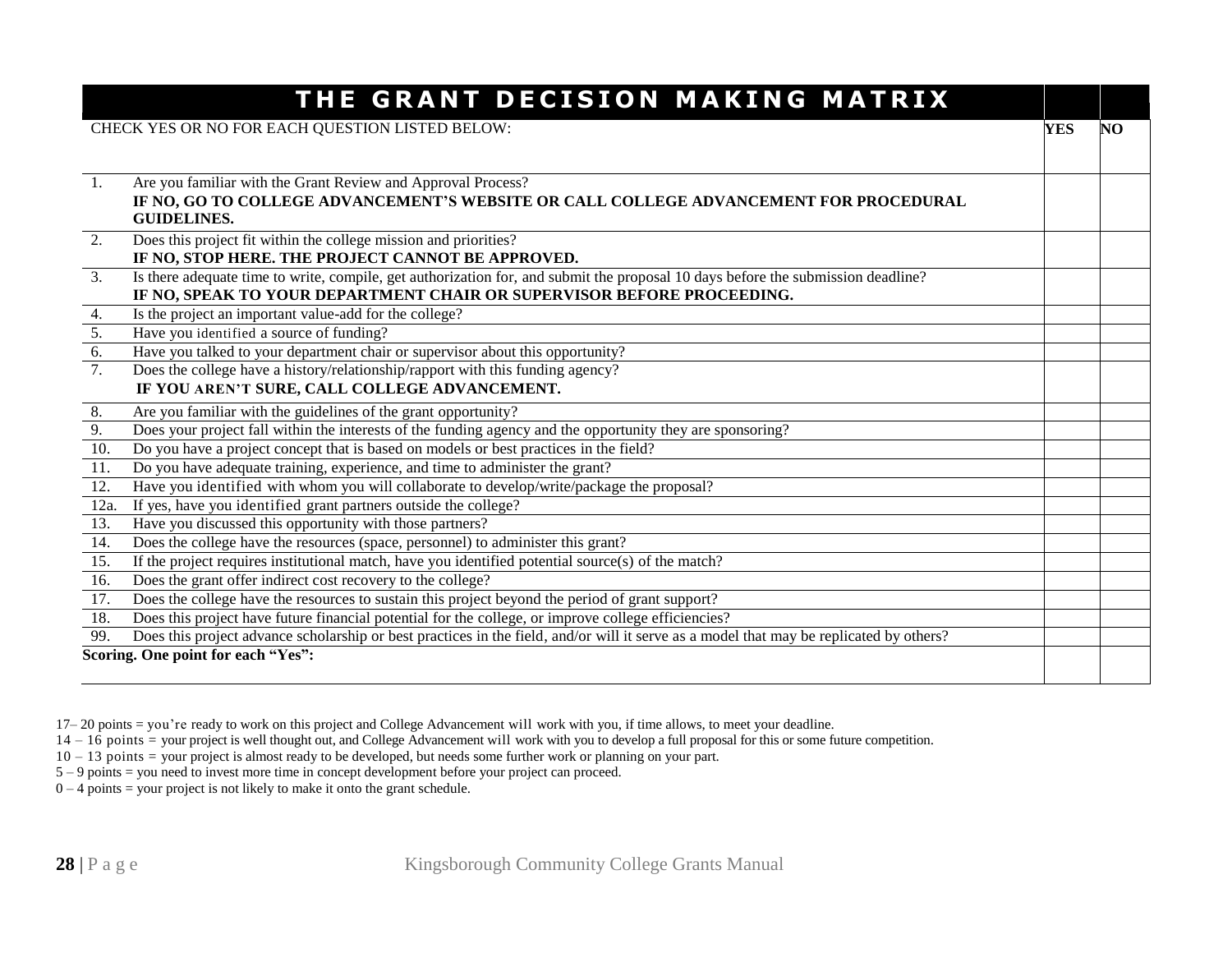

COMMUNITY COLLEGE

## **NOTICE OF INTENT TO SUBMIT A GRANT APPLICATION**

*Use for grants with a PI/PD who is a member of the instructional staff*

*Complete this form as fully as possible and submit this form to College Advancement (M243) at least twelve working days in advance of submitting a proposal.*

*Make sure all approvals are in place.*

| Primary Investigator/Project Director: The Context Context of Today's Date:                               |                      |
|-----------------------------------------------------------------------------------------------------------|----------------------|
| Department: Extension: Extension:                                                                         |                      |
| Date Due: Sponsor: Sponsor:                                                                               |                      |
| Program Announcement # or URL:                                                                            |                      |
|                                                                                                           |                      |
|                                                                                                           |                      |
| Is this a federal grant? $\square$ No $\square$ Yes<br>1.                                                 |                      |
| If a non-federal grant, is online submission required?<br>2.                                              | $\Box$ No $\Box$ Yes |
| If yes, do you currently have access to the online submission interface? $\square$ No                     | $\Box$ Yes           |
| Are other institutions involved? $\square$ No<br>3.<br>$\Box$ Yes                                         |                      |
| If yes: a.                                                                                                |                      |
| Is Kingsborough the lead? $\square$ No $\square$ Yes<br>$b$ .                                             |                      |
| If no, indicate lead institution:                                                                         |                      |
| Is this a research project? $\square$ No<br>$\Box$ Yes<br>4.                                              |                      |
| If yes, have you completed the Responsible Conduct of Research (RCR) training? $\square$ No $\square$ Yes |                      |
| Please attach a copy of your RCR certificate to this application                                          |                      |
| Does this project involve human subjects? $\square$ No<br>$\Box$ Yes<br>5.                                |                      |
| If yes, describe status of project with IRB:                                                              |                      |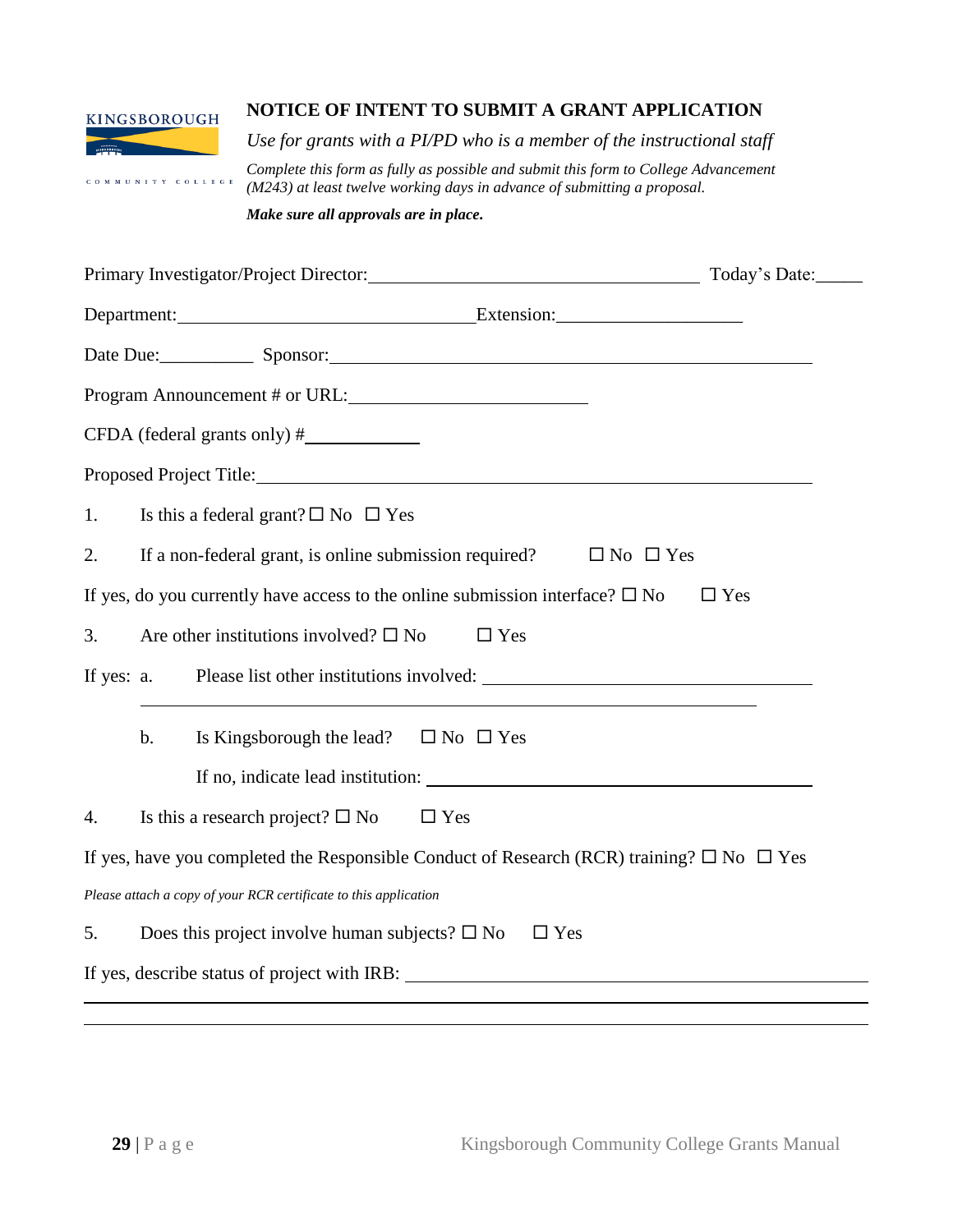| 6.     |                          |                                   |                | Will this project require existing and/or additional space on or off campus?                        |              |                 |            |                   |                                                                                               |            |
|--------|--------------------------|-----------------------------------|----------------|-----------------------------------------------------------------------------------------------------|--------------|-----------------|------------|-------------------|-----------------------------------------------------------------------------------------------|------------|
|        | $\Box$ No                | $\Box$ Yes                        | if yes: $\Box$ |                                                                                                     | Existing     |                 |            | $\Box$ On-campus  |                                                                                               |            |
|        |                          |                                   |                | □                                                                                                   | Additional   |                 |            | $\Box$ Off-campus |                                                                                               |            |
|        |                          |                                   |                |                                                                                                     |              |                 |            |                   | Please describe space needs and additions and/or renovations to be made:                      |            |
|        |                          |                                   |                |                                                                                                     |              |                 |            |                   |                                                                                               |            |
|        |                          |                                   |                |                                                                                                     |              |                 |            |                   |                                                                                               |            |
| 7.     |                          |                                   |                |                                                                                                     |              |                 |            |                   | Will this project involve the acquisition of computer hardware and/or software? $\square$ No  | $\Box$ Yes |
|        |                          |                                   |                |                                                                                                     |              |                 |            |                   |                                                                                               |            |
|        |                          |                                   |                |                                                                                                     |              |                 |            |                   |                                                                                               |            |
| 8.     |                          |                                   |                | Will this project involve the acquisition of major equipment? $\square$ No                          |              |                 |            |                   | $\Box$ Yes                                                                                    |            |
|        |                          |                                   |                |                                                                                                     |              |                 |            |                   |                                                                                               |            |
|        |                          |                                   |                |                                                                                                     |              |                 |            |                   | If you answer "yes" to questions 6, 7, or 8, approval from the Vice President for Finance and |            |
|        |                          | Administration is required below. |                |                                                                                                     |              |                 |            |                   |                                                                                               |            |
| 9.     |                          |                                   |                | Are you requesting salary support for yourself? $\square$ No                                        |              |                 | $\Box$ Yes |                   |                                                                                               |            |
|        |                          |                                   |                | If yes, select type and calculate where indicated below:                                            |              |                 |            |                   |                                                                                               |            |
| $\Box$ | <b>Released Time:</b>    |                                   |                |                                                                                                     |              |                 |            |                   |                                                                                               |            |
|        |                          |                                   |                | $\frac{1}{2}$ hours of released time x \$1,250 per hour =                                           |              |                 |            |                   | $\S$ (A)                                                                                      |            |
|        |                          |                                   |                | $\frac{1}{2}$ (A) x 0.49 (released time fringe rate) =                                              |              |                 |            |                   | $\frac{1}{2}$                                                                                 | (B)        |
|        |                          |                                   |                | Total value of released time requested $(A + B) =$                                                  |              |                 | \$         |                   |                                                                                               | (C)        |
| □      |                          |                                   |                |                                                                                                     |              |                 |            |                   | Summer Salary (for most grants, faculty may request up to 2 months of summer salary)          |            |
|        |                          |                                   |                | Summer Salary: $\frac{1}{2}$ =                                                                      |              |                 |            |                   | $\sqrt[6]{\hspace{2cm}(\mathrm{D})}$                                                          |            |
|        | \$                       |                                   |                |                                                                                                     |              |                 |            |                   | $\sim$                                                                                        | (E)        |
|        | \$                       |                                   |                |                                                                                                     |              |                 |            |                   | (E) x 0.26 (summer salary fringe rate) = $$$ (F)                                              |            |
|        |                          |                                   |                | Total value of summer salary $(E + F) =$                                                            |              |                 |            |                   | $\sim$                                                                                        | (G)        |
| $\Box$ |                          |                                   |                |                                                                                                     |              |                 |            |                   |                                                                                               |            |
| 10.    |                          |                                   |                | Are you requesting a research assistant?                                                            | $\square$ No |                 | $\Box$ Yes |                   |                                                                                               |            |
|        |                          |                                   |                | If yes, please indicate: $\Box$ Undergraduate                                                       |              | $\Box$ Graduate |            |                   | $\Box$ Other                                                                                  |            |
| 11.    |                          | Are you requesting other staff?   |                |                                                                                                     | $\square$ No |                 | $\Box$ Yes |                   |                                                                                               |            |
|        | If yes, please indicate: |                                   |                | $\frac{1}{\sqrt{1-\frac{1}{2}}\pi}$ (#) full-time $\frac{1}{\sqrt{1-\frac{1}{2}}\pi}$ (#) part-time |              |                 |            |                   |                                                                                               |            |
|        |                          |                                   |                | If yes, will this staff member require new office space?                                            |              | $\square$ No    |            | $\square$ Yes     |                                                                                               |            |

#### **If new office space is required, approval from the Vice President for Finance and Administration is required on page 3 of this form.**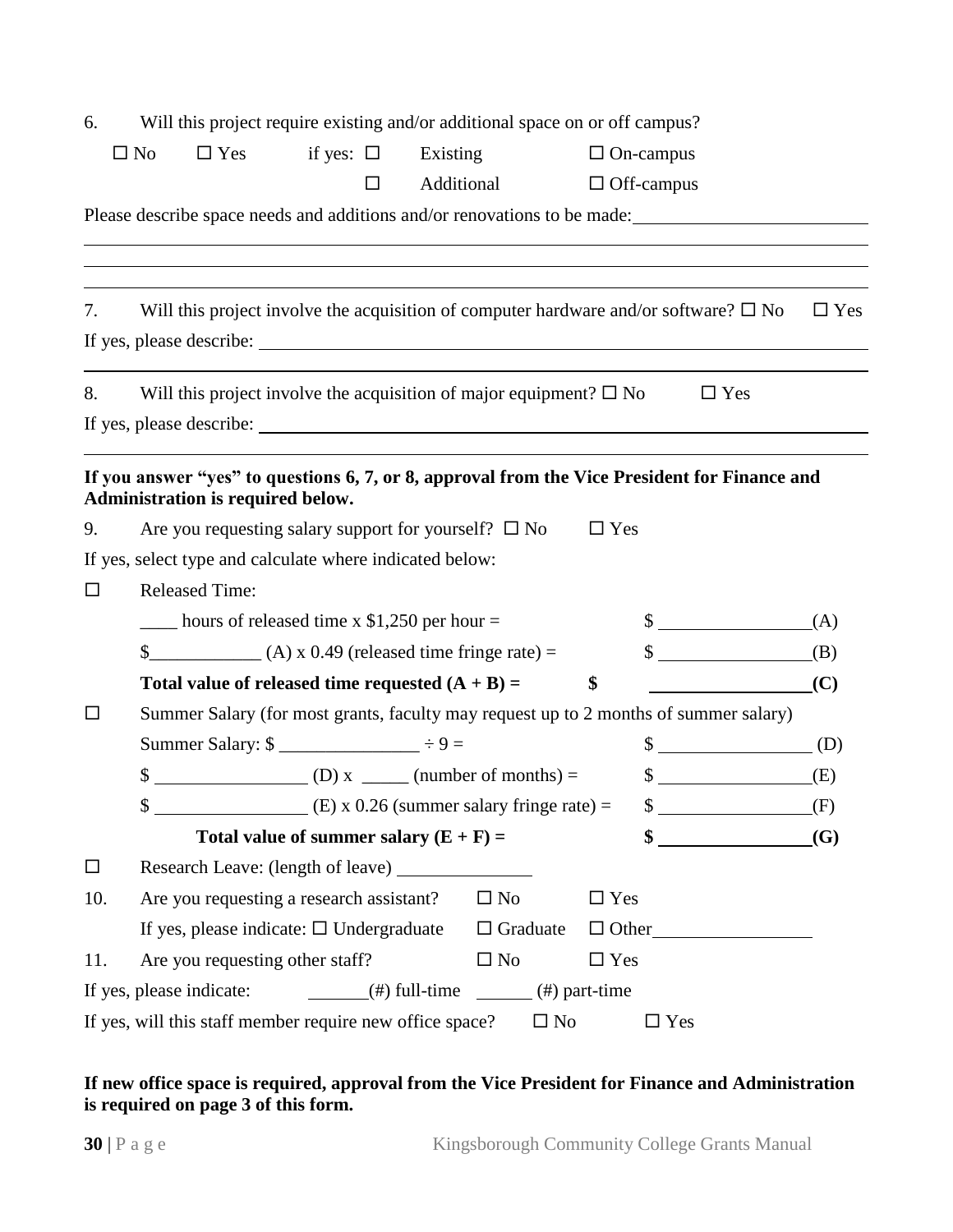| 12. | Indirect Costs: | base: \$ | x rate: | $% = $$ |
|-----|-----------------|----------|---------|---------|
|-----|-----------------|----------|---------|---------|

| Kingsborough's federally approved indirect cost rate, effective 07/01/2015, is 52.30% of salary plus fringe for on- |
|---------------------------------------------------------------------------------------------------------------------|
| campus work, and 23.30% of salary plus fringe for off-campus work. Refer to funder guidelines for possible limits   |
| on indirect costs and preferred base.                                                                               |

|     | If requesting less than the approved rate, please indicate the reason:                                                        |  |  |  |  |  |  |  |
|-----|-------------------------------------------------------------------------------------------------------------------------------|--|--|--|--|--|--|--|
|     | $\Box$ Funder has placed a limit on the indirect cost recovery of ___% on _____                                               |  |  |  |  |  |  |  |
|     | Please attach portion of guidelines reflecting that limit to this form                                                        |  |  |  |  |  |  |  |
|     | $\Box$ Matching funds are required and I am requesting that $\$\$ in indirect costs be used to<br>meet this match             |  |  |  |  |  |  |  |
|     | Please attach portion of guidelines reflecting that requirement to this form                                                  |  |  |  |  |  |  |  |
|     | $\Box$ This sponsor does not allow for payment of indirect costs                                                              |  |  |  |  |  |  |  |
|     | Please attach portion of guidelines reflecting that requirement to this form and get presidential sign-off as indicated below |  |  |  |  |  |  |  |
|     | $\Box$ Other reason                                                                                                           |  |  |  |  |  |  |  |
|     | Please attach a brief narrative justification for this request                                                                |  |  |  |  |  |  |  |
| 13. | Are matching funds required? $\square$ No $\square$ Yes                                                                       |  |  |  |  |  |  |  |
|     | If yes, please indicate allowable types:<br>$\Box$ in-kind<br>$\Box$ other<br>$\Box$ cash                                     |  |  |  |  |  |  |  |
| 14. | Is there any conflict of interest?<br>$\Box$ No $\Box$ Yes                                                                    |  |  |  |  |  |  |  |
|     | If yes, please explain:                                                                                                       |  |  |  |  |  |  |  |

# **Please attach a brief abstract of the proposal along with a draft budget**

| Signature of Principal Investigator/Program Director          | Date |
|---------------------------------------------------------------|------|
|                                                               |      |
|                                                               |      |
| Signature of Chair                                            | Date |
|                                                               |      |
| Signature of Provost                                          | Date |
|                                                               |      |
| Signature of Vice President for Finance and Administration    | Date |
|                                                               |      |
| Signature of President acknowledging waiver of indirect costs | Date |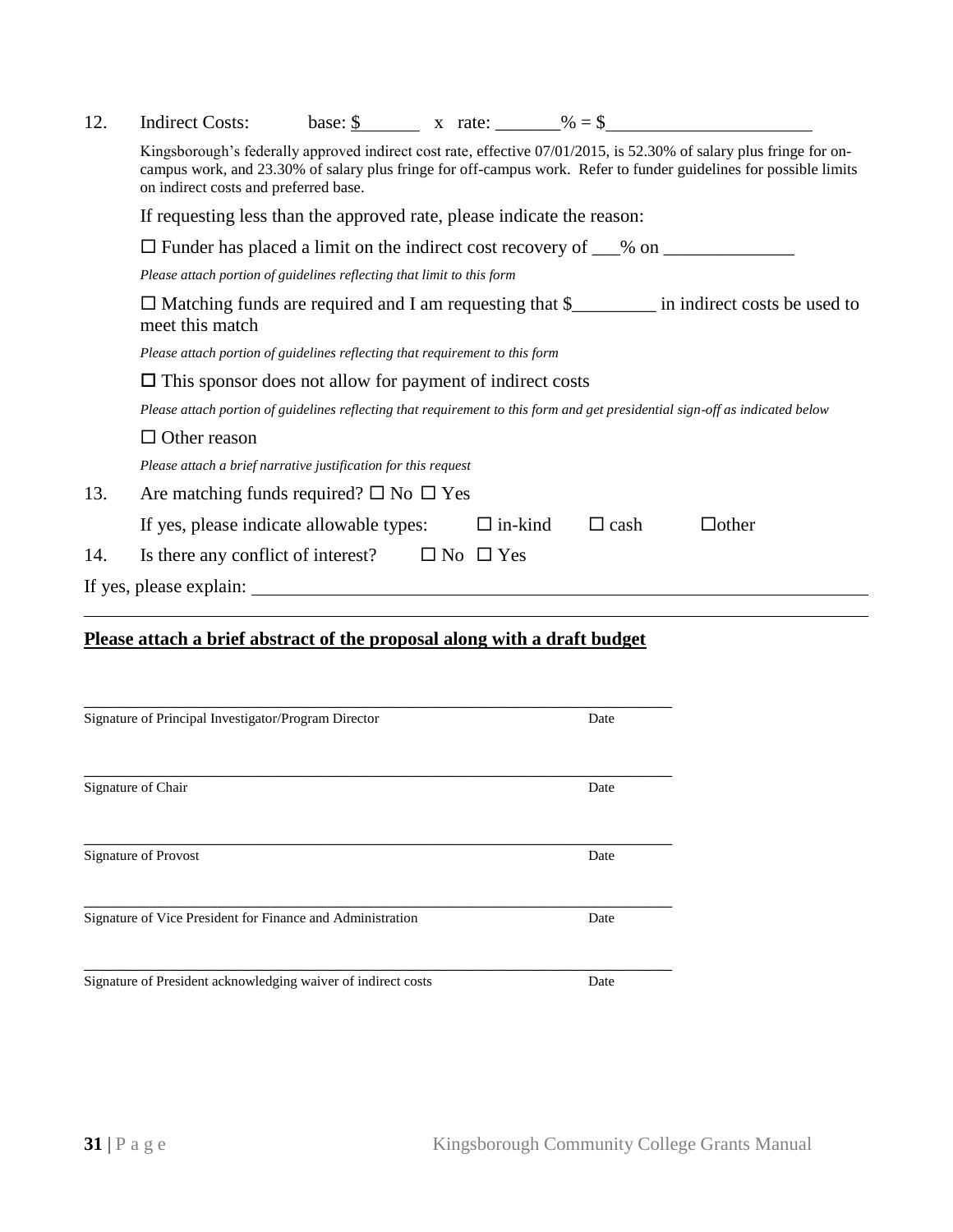#### **NOTICE OF INTENT TO SUBMIT A GRANT APPLICATION** KINGSBOROUGH *Use for grants with a PI/PD who is a member of the non-instructional staff Complete this form as fully as possible and submit this form to College Advancement*  COMMUNITY COLLEGE *(M243) at least twelve working days in advance of submitting a proposal.*

*Make sure all approvals are in place.*

|            | Primary Investigator/Project Director: Today's Date: Today's Date:                                        |            |
|------------|-----------------------------------------------------------------------------------------------------------|------------|
|            | Department: Extension: Extension:                                                                         |            |
|            | Date Due: Sponsor: Sponsor:                                                                               |            |
|            | Program Announcement # or URL:                                                                            |            |
|            |                                                                                                           |            |
|            |                                                                                                           |            |
| 1.         | Is this a federal grant? $\square$ No $\square$ Yes                                                       |            |
| 2.         | If a non-federal grant, is online submission required?<br>$\Box$ No $\Box$ Yes                            |            |
|            | If yes, do you currently have access to the online submission interface? $\square$ No                     | $\Box$ Yes |
| 3.         | Are other institutions involved? $\square$ No<br>$\Box$ Yes                                               |            |
| If yes: a. | Please list other institutions involved:                                                                  |            |
|            | $b$ .<br>Is Kingsborough the lead? $\square$ No $\square$ Yes                                             |            |
| 4.         | Is this a research project? $\square$ No<br>$\Box$ Yes                                                    |            |
|            | If yes, have you completed the Responsible Conduct of Research (RCR) training? $\square$ No $\square$ Yes |            |
|            | Please attach a copy of your RCR certificate to this application                                          |            |
| 5.         | Does this project involve human subjects? $\square$ No<br>$\Box$ Yes                                      |            |
|            | If yes, describe status of project with IRB:                                                              |            |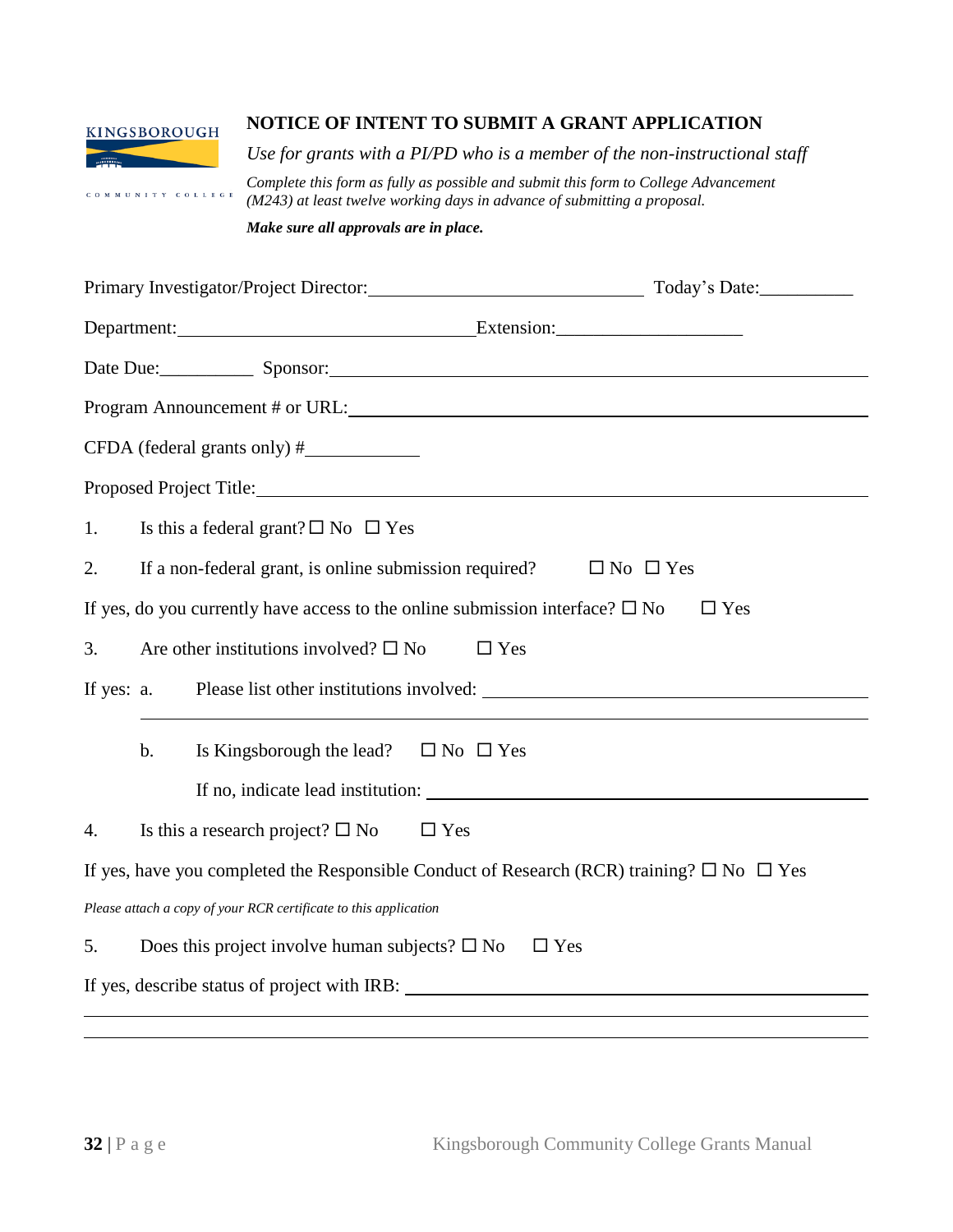| 6.  | Will this project require existing and/or additional space on or off campus? |                                                                            |                                                                                                     |          |              |           |                  |                                                                                               |            |
|-----|------------------------------------------------------------------------------|----------------------------------------------------------------------------|-----------------------------------------------------------------------------------------------------|----------|--------------|-----------|------------------|-----------------------------------------------------------------------------------------------|------------|
|     | $\square$ No                                                                 | $\Box$ Yes if yes: $\Box$                                                  |                                                                                                     | Existing |              |           | $\Box$ On-campus |                                                                                               |            |
|     |                                                                              |                                                                            | $\Box$                                                                                              |          | Additional   |           |                  | $\Box$ Off-campus                                                                             |            |
|     |                                                                              |                                                                            |                                                                                                     |          |              |           |                  | Please describe space needs and additions and/or renovations to be made:                      |            |
|     |                                                                              |                                                                            |                                                                                                     |          |              |           |                  |                                                                                               |            |
| 7.  |                                                                              |                                                                            |                                                                                                     |          |              |           |                  | Will this project involve the acquisition of computer hardware and/or software? $\square$ No  | $\Box$ Yes |
| 8.  |                                                                              | Will this project involve the acquisition of major equipment? $\square$ No |                                                                                                     |          |              |           |                  | $\Box$ Yes                                                                                    |            |
|     |                                                                              |                                                                            |                                                                                                     |          |              |           |                  |                                                                                               |            |
|     |                                                                              | Administration is required on page 3 of this form.                         |                                                                                                     |          |              |           |                  | If you answer "yes" to questions 6, 7, or 8, approval from the Vice President for Finance and |            |
| 9.  |                                                                              | Are you requesting salary support for yourself? $\square$ No               |                                                                                                     |          |              |           | $\Box$ Yes       |                                                                                               |            |
|     |                                                                              | If yes, select type and calculate where indicated below:                   |                                                                                                     |          |              |           |                  |                                                                                               |            |
| □   | <b>Released Time:</b>                                                        |                                                                            |                                                                                                     |          |              |           |                  |                                                                                               |            |
|     |                                                                              | $\frac{1}{2}$ % (percent effort) x $\frac{1}{2}$ (annual salary) =         |                                                                                                     |          |              |           |                  | $\frac{\text{S}}{\text{S}}$                                                                   | (A)        |
|     | \$                                                                           | $(A) \times 0.49$ (released time fringe rate) =                            |                                                                                                     |          |              |           |                  | \$                                                                                            | (B)        |
|     |                                                                              | Total value of released time requested $(A + B) =$                         |                                                                                                     |          |              |           |                  | \$                                                                                            | (C)        |
| 10. |                                                                              | Are you requesting other staff?                                            |                                                                                                     |          | $\square$ No |           | $\Box$ Yes       |                                                                                               |            |
|     | If yes, please indicate:                                                     |                                                                            | $\frac{1}{\sqrt{1-\frac{1}{2}}\pi}$ (#) full-time $\frac{1}{\sqrt{1-\frac{1}{2}}\pi}$ (#) part-time |          |              |           |                  |                                                                                               |            |
|     |                                                                              | If yes, will this staff member require new office space?                   |                                                                                                     |          |              | $\Box$ No |                  | $\Box$ Yes                                                                                    |            |

### **If new office space is required, approval from the Vice President for Finance and Administration is required on page 3 of this form.**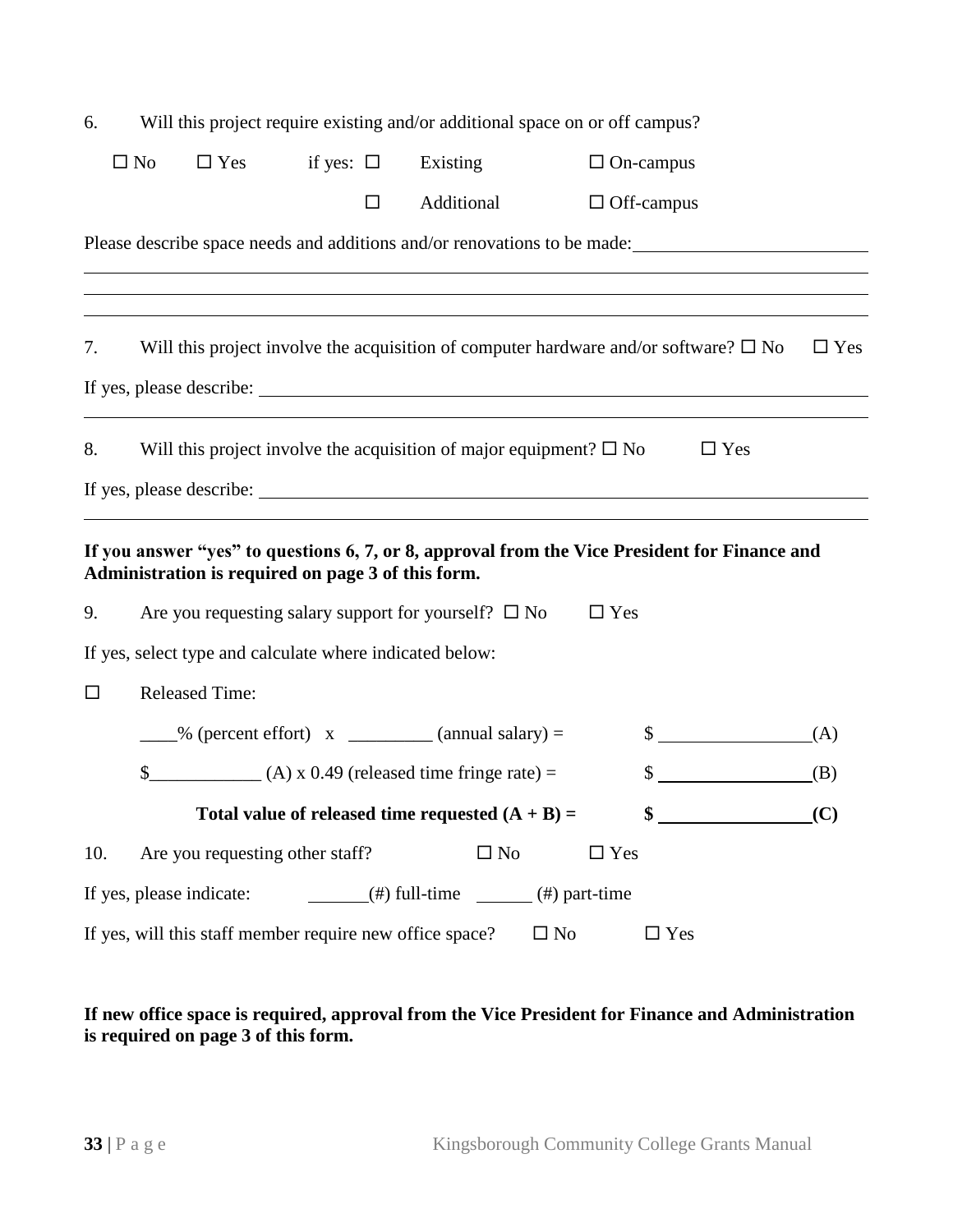|  | <b>Indirect Costs:</b> | base: \$ |  | x rate: | $% =$ \$ |  |
|--|------------------------|----------|--|---------|----------|--|
|--|------------------------|----------|--|---------|----------|--|

Kingsborough's federally approved indirect cost rate, effective 07/01/2015, is 50.30% of salary plus fringe for on-campus work, and 23.30% of salary plus fringe for off-campus work. Refer to funder guidelines for possible limits on indirect costs and preferred base.

|     | If requesting less than the approved rate, please indicate the reason:                                                        |  |  |  |  |
|-----|-------------------------------------------------------------------------------------------------------------------------------|--|--|--|--|
|     | $\Box$ Funder has placed a limit on the indirect cost recovery of ___% on ________                                            |  |  |  |  |
|     | Please attach portion of guidelines reflecting that limit to this form                                                        |  |  |  |  |
|     | $\Box$ Matching funds are required and I am requesting that \$___________ in indirect costs be used to<br>meet this match     |  |  |  |  |
|     | Please attach portion of guidelines reflecting that requirement to this form                                                  |  |  |  |  |
|     | $\Box$ This sponsor does not allow for payment of indirect costs                                                              |  |  |  |  |
|     | Please attach portion of guidelines reflecting that requirement to this form and get presidential sign-off as indicated below |  |  |  |  |
|     | Other reason<br>⊔                                                                                                             |  |  |  |  |
|     | Please attach a brief narrative justification for this request                                                                |  |  |  |  |
| 12. | Are matching funds required? $\square$ No $\square$ Yes                                                                       |  |  |  |  |
|     | $\Box$ in-kind<br>If yes, please indicate allowable types:<br>$\Box$ other<br>$\Box$ cash                                     |  |  |  |  |
| 13. | Is there any conflict of interest?<br>$\Box$ No $\Box$ Yes                                                                    |  |  |  |  |
|     | If yes, please explain:                                                                                                       |  |  |  |  |
|     |                                                                                                                               |  |  |  |  |

## **Please attach a brief abstract of the proposal along with a draft budget**

| Signature of Principal Investigator/Program Director          | Date |
|---------------------------------------------------------------|------|
|                                                               |      |
| Signature of Supervisor                                       | Date |
| Signature of Dean, Assistant VP, or Vice President            | Date |
| Signature of Vice President for Finance and Administration    | Date |
| Signature of President acknowledging waiver of indirect costs | Date |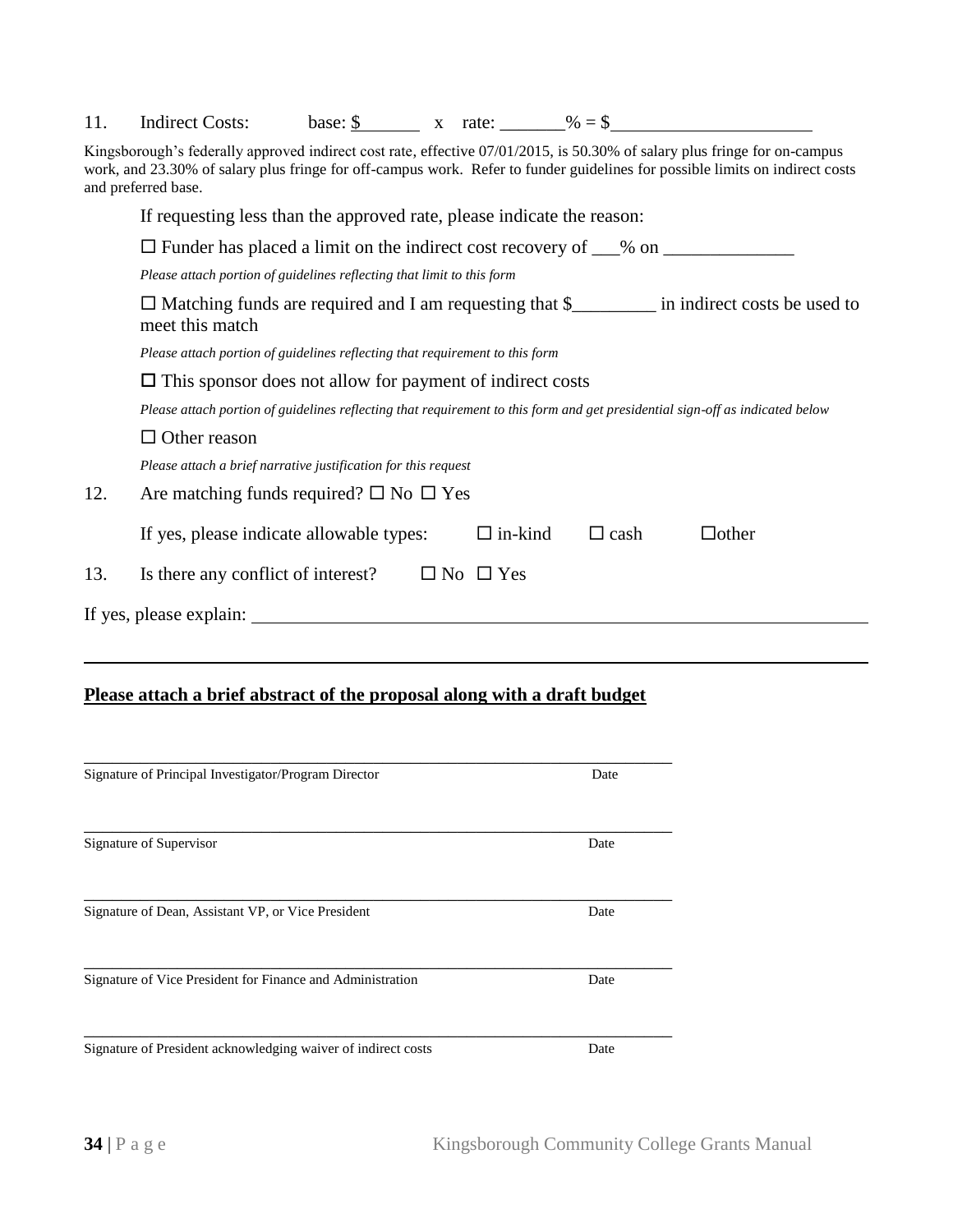**Grant Proposal Package Checklist:** *to be submitted to M243 with proposal documents two working days before a proposal deadline.*

| Date:                                |  |  |  |  |
|--------------------------------------|--|--|--|--|
| Department:                          |  |  |  |  |
| Proposal Deadline: Sponsor: Sponsor: |  |  |  |  |
|                                      |  |  |  |  |
|                                      |  |  |  |  |
|                                      |  |  |  |  |
|                                      |  |  |  |  |

**Checklist**: check items below



Consultant Letter(s) of Intent/Commitment and Bio sketch(es)

 Documentation of appropriate approvals for all direct cost sharing requests (mandatory or voluntary)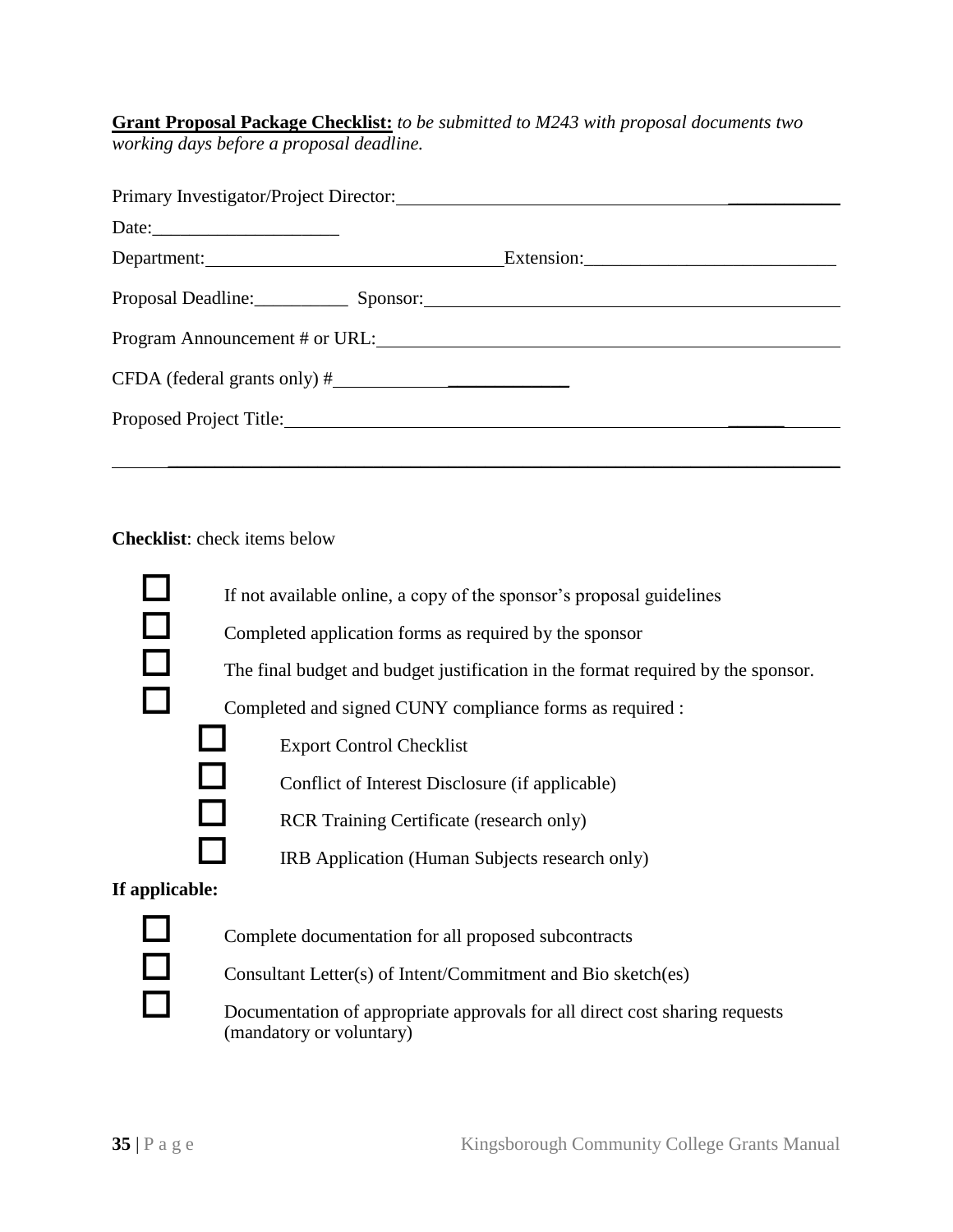

Institution: \_\_\_\_\_\_\_\_\_\_\_\_\_\_\_\_\_\_\_\_ Sponsor: \_\_\_\_\_\_\_\_\_\_\_\_\_\_\_\_\_\_\_\_\_\_\_\_\_\_\_\_\_\_\_\_\_\_\_ 

PI: \_\_\_\_\_\_\_\_\_\_\_\_\_\_\_\_\_\_\_\_\_\_\_\_\_\_\_\_\_\_ Funding Opp. #: \_\_\_\_\_\_\_\_\_\_\_\_\_\_\_\_\_\_\_\_\_\_\_\_\_\_\_ 

# **Checklist to Determine Subrecipient or Contractor Classification** *(for internal CUNY use only)*

# **DEFINITIONS FROM FEDERAL UNIFORM GUIDANCE (2 CFR, PART 200):**

# **Subrecipient:**

*§200.93 ‐ Subrecipient means a non‐Federal entity that receives a subaward from a pass‐through* entity to carry out part of a Federal program; but does not include an individual that is a beneficiary of *such a program.* 

*§200.331 ‐ Subaward proposals must use a subrecipient's federally negotiated Facilities &* Administrative (F&A) rate. If none exists, then a 10% de minimis rate should be used, unless no F&A *rate is required.*

# **Contractor:**

*§200.23 ‐ Contractor means an entity that receives a contract defined in §200.22. §200.22 ‐ Contract means a legal instrument by which a non‐Federal entity purchases property or services needed to carry out the project or program under a Federal award.*

# **OTHER FEDERAL GUIDANCE:**

# **From NIH**:

**Subawardees** (subrecipients) should make a major contribution to the project. Use a subaward when you need another institution for design, conduct, or outcome of your project. **Consultants** usually provide advice or services—for example, supplying software, making technical comments, or setting up equipment—and sometimes participate significantly in the research. They work for a fee. 

**INSTRUCTIONS:** Complete sections 1 & 2 attached by marking all characteristics that apply to the outside entity. The section with the greatest number of marked characteristics indicates the relationship the entity will most likely have with CUNY. There may be circumstances when the relationship does not easily conform to either the subrecipient or contractor categories as indicated by the checklist. In these situations, the substance of the relationship should be given greater consideration than the type of agreement. Section 3 should be used to provide the documentation used in determining the proper relationship classification.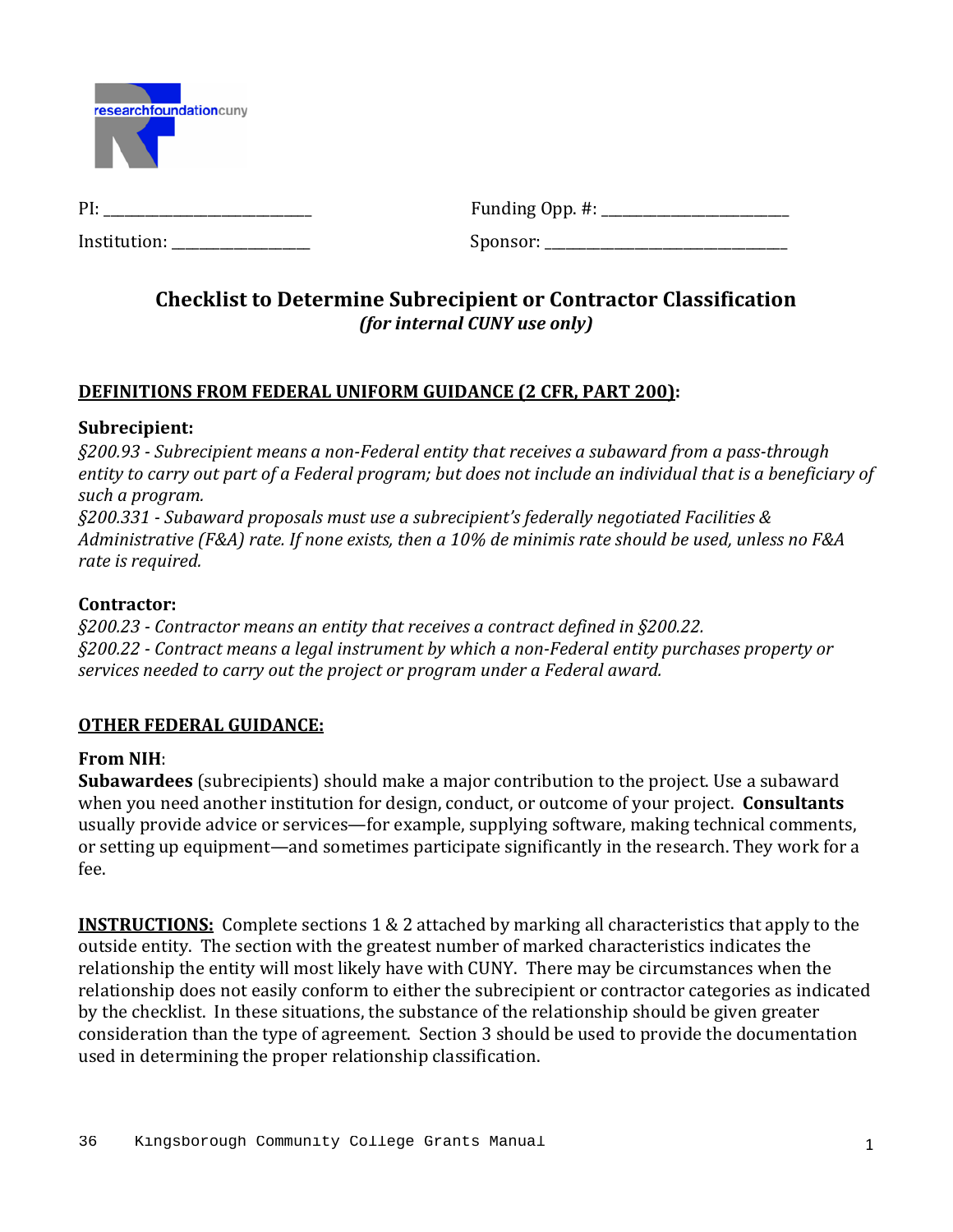# **NAME OF OUTSIDE ENTITY: \_\_\_\_\_\_\_\_\_\_\_\_\_\_\_\_\_\_\_\_\_\_\_\_\_\_\_\_\_\_\_\_\_\_\_\_\_\_\_\_\_\_\_\_\_\_\_\_\_\_\_\_\_\_**

# **SECTION 1 – SUBRECIPIENT**

**Description:** A subaward is for the purpose of carrying out a portion of a Federal award and creates a *Federal assistance relationship with the subrecipient. Characteristics that support the classification of the non‐Federal entity as a subrecipient include:* 

|  | 1. The subrecipient must comply with the sponsor requirements of the prime award (e.g. |
|--|----------------------------------------------------------------------------------------|
|  | effort reporting on federal awards);                                                   |

- 2. The subrecipient exercises programmatic control over how the sponsored work is performed. It makes independent decisions regarding how to implement the proposed activities, as opposed to providing goods or services to the prime award PI;
- 3. The subrecipient is responsible for substantive programmatic work or for conducting a significant portion of the project;
	- 4. A principal investigator has been identified at the subrecipient who functions as a "Co-PI." Publications may be created or co-authored.

*Entities that include these characteristics are responsible for adherence to applicable Federal program requirements specified in the Federal award.*

# **SECTION 2 – CONTRACTOR**

**Description:** A contract is for the purpose of obtaining goods and services for the non-Federal entity's *own use and creates a procurement relationship with the contractor. Below are characteristics indicative of a procurement relationship between the non‐Federal entity and a contractor:*

- 1. A contractor is not subject to the compliance requirements of the Federal program (e.g. effort reporting on Federal awards);
- 2. A contractor provides goods or services developed according to the specifications of the CUNY Principal Investigator;
- 3. A contractor provides similar goods or services within its normal business operations to other purchasers and normally operates in a competitive environment;
- 4. A contractor provides goods or services that are ancillary to the operation of the Federal program.

*Entities that include these characteristics are not subject to compliance requirements of the Federal program as a result of the agreement, though similar requirements may apply.*

# **DETERMINATION**



 **SUBRECIPIENT CONTRACTOR**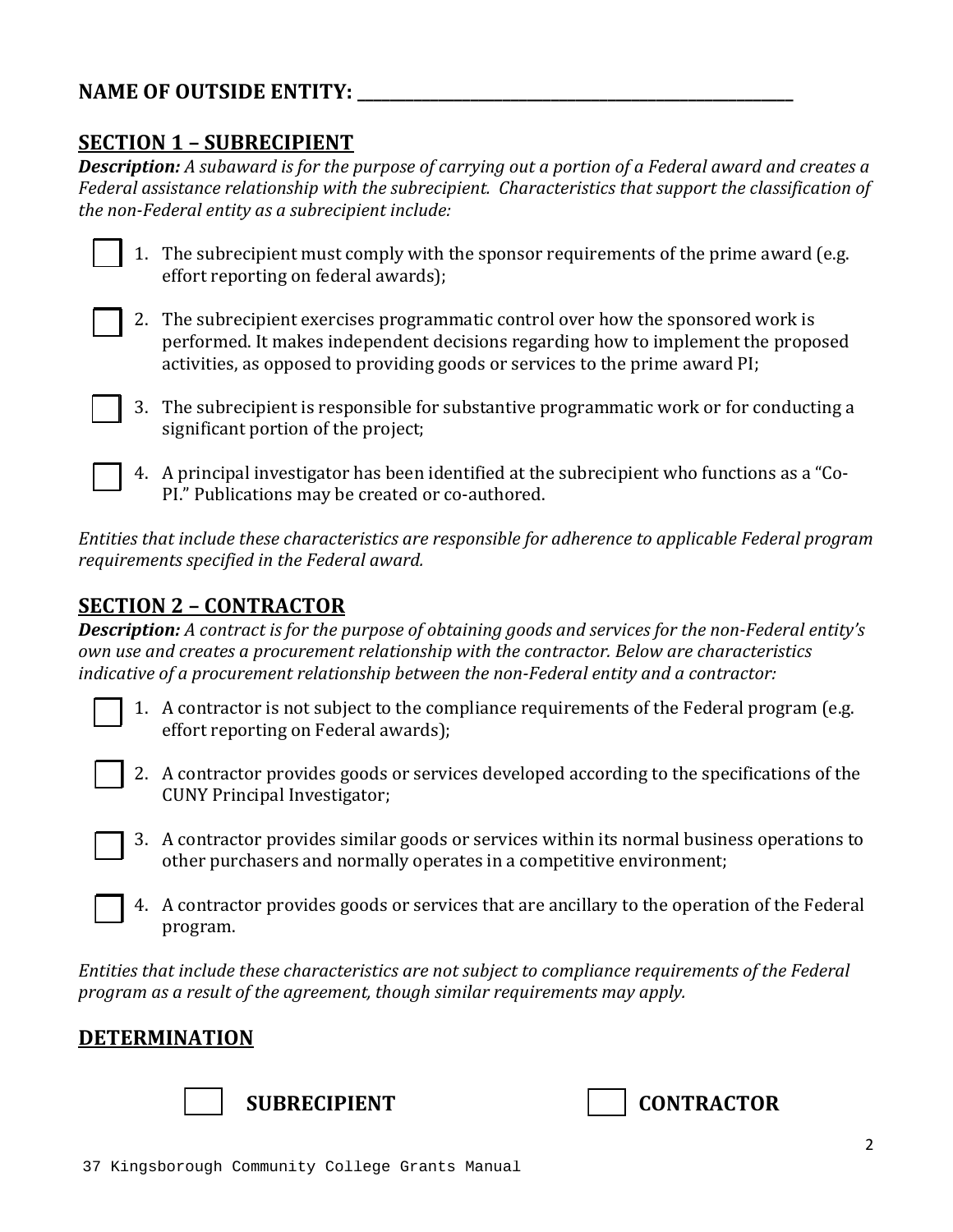# **OPTIONAL SECTION 3 – USE OF JUDGEMENT**

*Description: In determining whether an agreement between a pass‐through entity and another non‐ Federal entity should be classified as a subrecipient or contractor relationship, the substance of the relationship is more important than the form of the agreement. All of the characteristics listed above* may not be present in all cases, and the pass-through entity must use its judgement in classifying each *agreement as a subrecipient award or a procurement contract.*

Prepared by: \_\_\_\_\_\_\_\_\_\_\_\_\_\_\_\_\_\_\_\_\_\_\_\_\_\_\_\_\_\_\_\_\_\_\_\_ Date: \_\_\_\_\_\_\_\_\_\_\_\_\_\_\_\_\_\_\_\_\_\_\_\_\_\_\_\_\_\_\_\_\_\_\_\_\_\_\_\_\_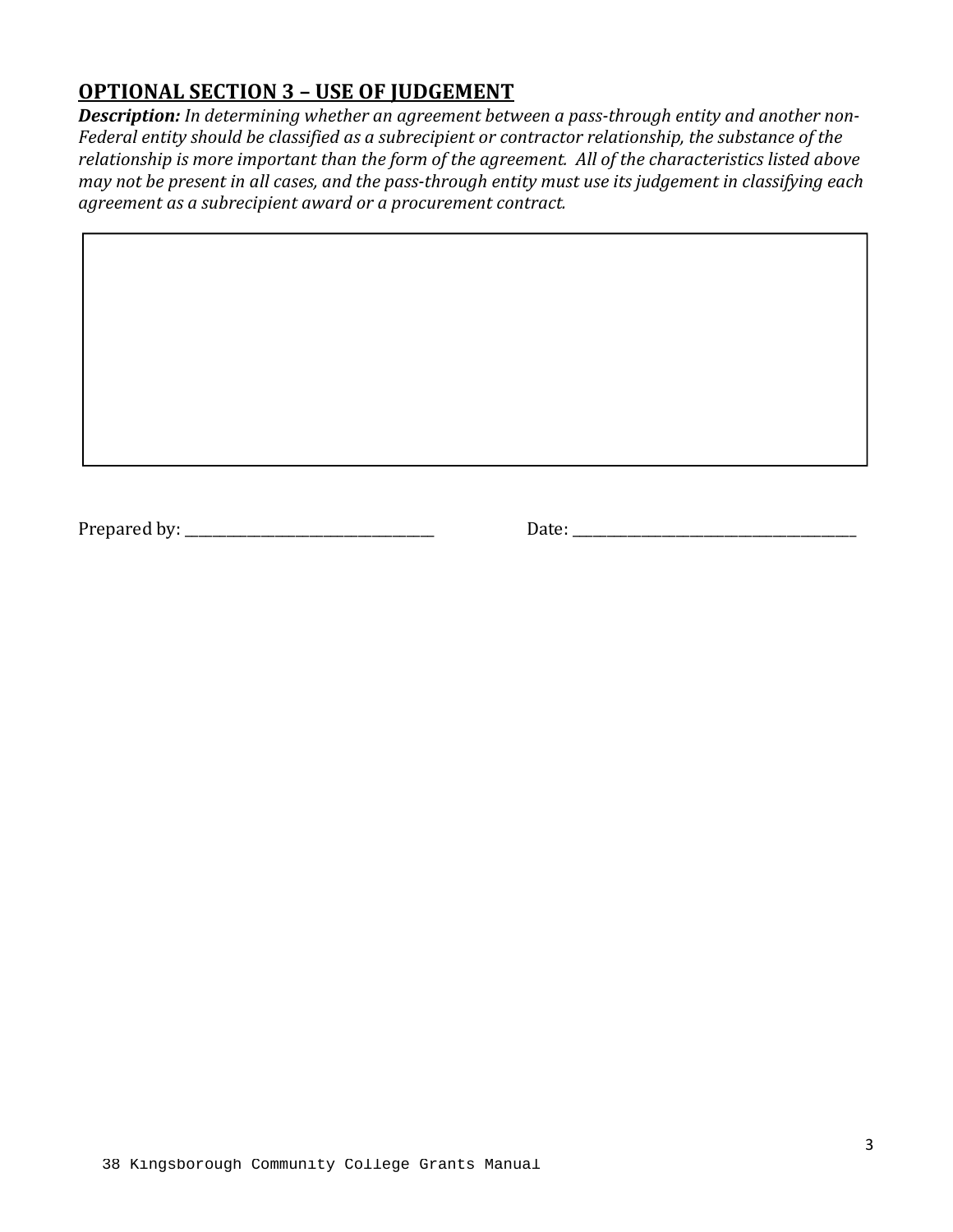

| For CUNY use: |  |
|---------------|--|
| PRSY:         |  |

# **Research Foundation of the City University of New York**

# **SUBRECIPIENT COMMITMENT FORM**

### **Sections B through I should be completed at the proposal stage by an Authorized Representative who is knowledgeable about your organization's business processes and can obtain input on the scope of work from the principal investigator (PI**) **based at your organization**.

This form must be completed in order to determine whether your organization's relationship to the project is as a subrecipient or as a contractor. This form must be received before a subagreement with CUNY can be established.

| <b>Section A: Proposal Information</b> (to be completed by CUNY Sponsored Research Office) |                                                                    |       |                                |   |  |             |
|--------------------------------------------------------------------------------------------|--------------------------------------------------------------------|-------|--------------------------------|---|--|-------------|
| <b>CUNY PI:</b>                                                                            |                                                                    |       | College:                       |   |  |             |
| Prime Sponsor:                                                                             |                                                                    |       |                                |   |  |             |
| Title of Proposal:                                                                         |                                                                    |       |                                |   |  |             |
| CFDA#:                                                                                     |                                                                    |       | R&D Award?                     | Y |  | $\mathbf N$ |
| Proposed Period of Performance Start:                                                      |                                                                    |       | End:                           |   |  |             |
| <b>Section B: Subrecipient Information</b> (to be completed by Subrecipient)               |                                                                    |       |                                |   |  |             |
| Subrecipient Legal Name:                                                                   |                                                                    |       |                                |   |  |             |
| Address:                                                                                   |                                                                    |       |                                |   |  |             |
| City:<br>State:                                                                            |                                                                    | Zip:  |                                |   |  |             |
| URL:                                                                                       |                                                                    |       |                                |   |  |             |
| Subrecipient DUNS #:                                                                       |                                                                    | EIN#: |                                |   |  |             |
| <b>Institutional Type:</b>                                                                 |                                                                    |       | <b>Congressional District:</b> |   |  |             |
| Subrecipient Proposed Period of Performance                                                | Start:                                                             |       | End:                           |   |  |             |
|                                                                                            | Anticipated Amount of Federal Funds Obligated to the Subrecipient: |       |                                |   |  |             |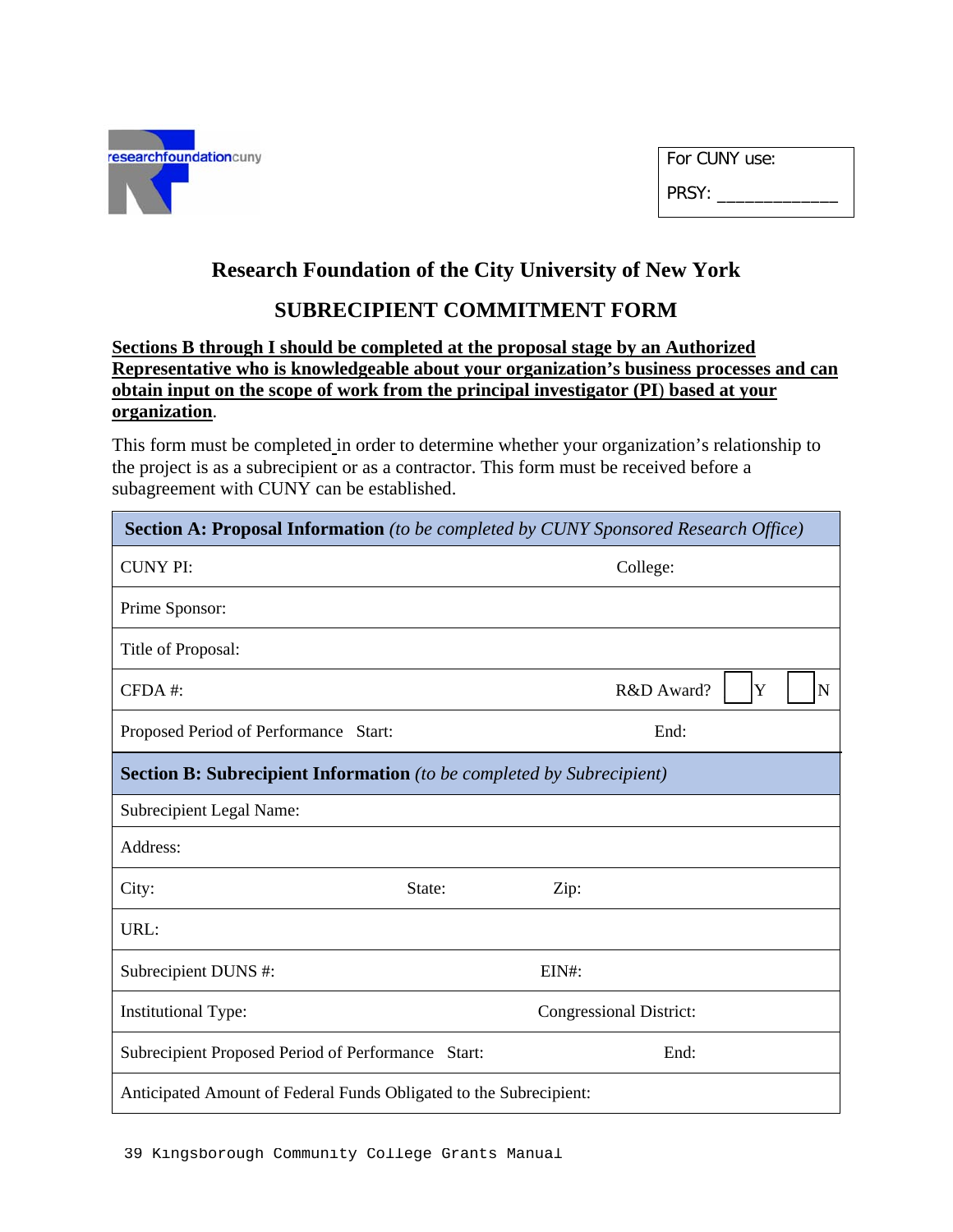#### **Section C: Subrecipient Eligibility**

*The CUNY Research Foundation (RF) requires a Subrecipient Commitment Form to be completed before a subagreement may be fully executed. This form will be considered valid for 1 year from the date of signature by your organization's Authorized Official. In the event of changes to the information provided, the RF should be notified within 30 days by sending an email to legalaffairs@rfcuny.org.*

**Please answer the following questions BEFORE completing the rest of the form.** 

**Yes**  $\vert$  No Is your organization presently debarred, suspended, proposed for debarment, declared ineligible or voluntarily excluded from participation in any Federal department or agency?

**Yes**  $\vert$  No Is your organization delinquent on repayment of any Federal debt including direct and guaranteed loans and other debt as defined in OMB Circular A-129, "Managing Federal Credit Programs"?

**If you answer "Yes" to either of these questions, it will not be possible for CUNY to establish a subagreement with your organization and you do not need to complete the remainder of this form. Please notify CUNY's Principal Investigator immediately.**

#### **Section D: Subrecipient Requirements and Responsibilities**

The Research Foundation of CUNY (RF) views the subrecipient organization as a true partner in carrying out a sponsored project. The requirements and responsibilities of a subrecipient are different from that of a contractor. The following chart outlines the differences:

|   | <b>Subrecipients</b>                                                                                                   |   | <b>Contractors</b>                                                                                        |  |
|---|------------------------------------------------------------------------------------------------------------------------|---|-----------------------------------------------------------------------------------------------------------|--|
| ➤ | The subrecipient must comply with the<br>sponsor requirements of the prime award                                       | ➤ | A contractor is not subject to compliance<br>requirements of the Federal program (e.g.                    |  |
| ➤ | (e.g., effort reporting on federal awards).<br>The subrecipient exercises programmatic                                 | ➤ | effort reporting on Federal awards).<br>A contractor provides goods or services                           |  |
|   | control over how the sponsored work is<br>performed. It makes independent                                              |   | developed according to the specifications<br>of the CUNY Principal Investigator.                          |  |
|   | decisions regarding how to implement the<br>proposed activities, as opposed to                                         | ➤ | A contractor provides similar goods or<br>services within its normal business                             |  |
|   | providing goods or services to the prime<br>award PI.                                                                  |   | operations and normally operates in a<br>competitive environment.                                         |  |
| ➤ | The subrecipient is responsible for<br>substantive programmatic work or for<br>conducting a significant portion of the | ➤ | A contractor provides goods or services<br>that are ancillary to the operation of the<br>Federal program. |  |
|   | project.                                                                                                               |   |                                                                                                           |  |
| ➤ | A principal investigator has been                                                                                      |   |                                                                                                           |  |
|   | identified at the subrecipient who                                                                                     |   |                                                                                                           |  |
|   | functions as a Co-PI. Publications may be                                                                              |   |                                                                                                           |  |
|   | created or co-authored.                                                                                                |   |                                                                                                           |  |
|   | Is my organization properly categorized as a subrecipient as described above?                                          |   | $\bf Yes$<br>N <sub>0</sub>                                                                               |  |
|   | If No, please contact the CUNY PI about procuring your organization's products and/or services as a                    |   |                                                                                                           |  |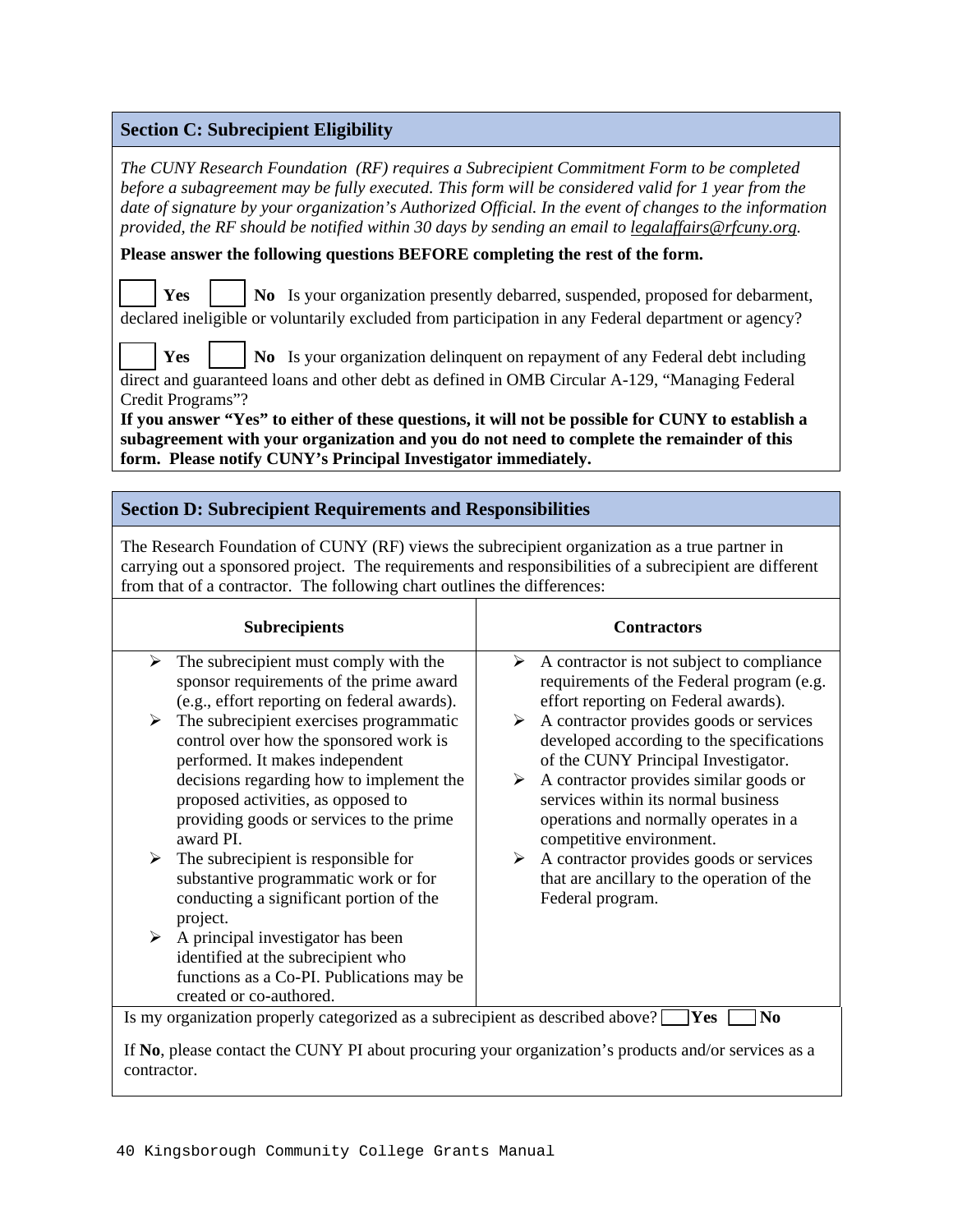| <b>Section E: Additional Subrecipient Proposal Information</b>   |        |      |  |  |
|------------------------------------------------------------------|--------|------|--|--|
| Subrecipient Performance Site Address (if different from above): |        |      |  |  |
| City:                                                            | State: | Zip: |  |  |
| Subrecipient PI:                                                 |        |      |  |  |
| Phone:                                                           | Fax:   |      |  |  |
| Email:                                                           |        |      |  |  |
| Address:                                                         |        |      |  |  |
| City:                                                            | State: | Zip: |  |  |
| Administrative/Contractual Contact:                              |        |      |  |  |
| Phone:                                                           | Fax:   |      |  |  |
| Email:                                                           |        |      |  |  |
| Address:                                                         |        |      |  |  |
| City:                                                            | State: | Zip: |  |  |
| <b>Financial Contact:</b>                                        |        |      |  |  |
| Phone:                                                           | Fax:   |      |  |  |
| Email:                                                           |        |      |  |  |
| Address:                                                         |        |      |  |  |
| City:                                                            | State: | Zip: |  |  |
| Authorized Signatory:                                            |        |      |  |  |
| Phone:                                                           | Fax:   |      |  |  |
| Email:                                                           |        |      |  |  |
| Address:                                                         |        |      |  |  |
| City:                                                            | State: | Zip: |  |  |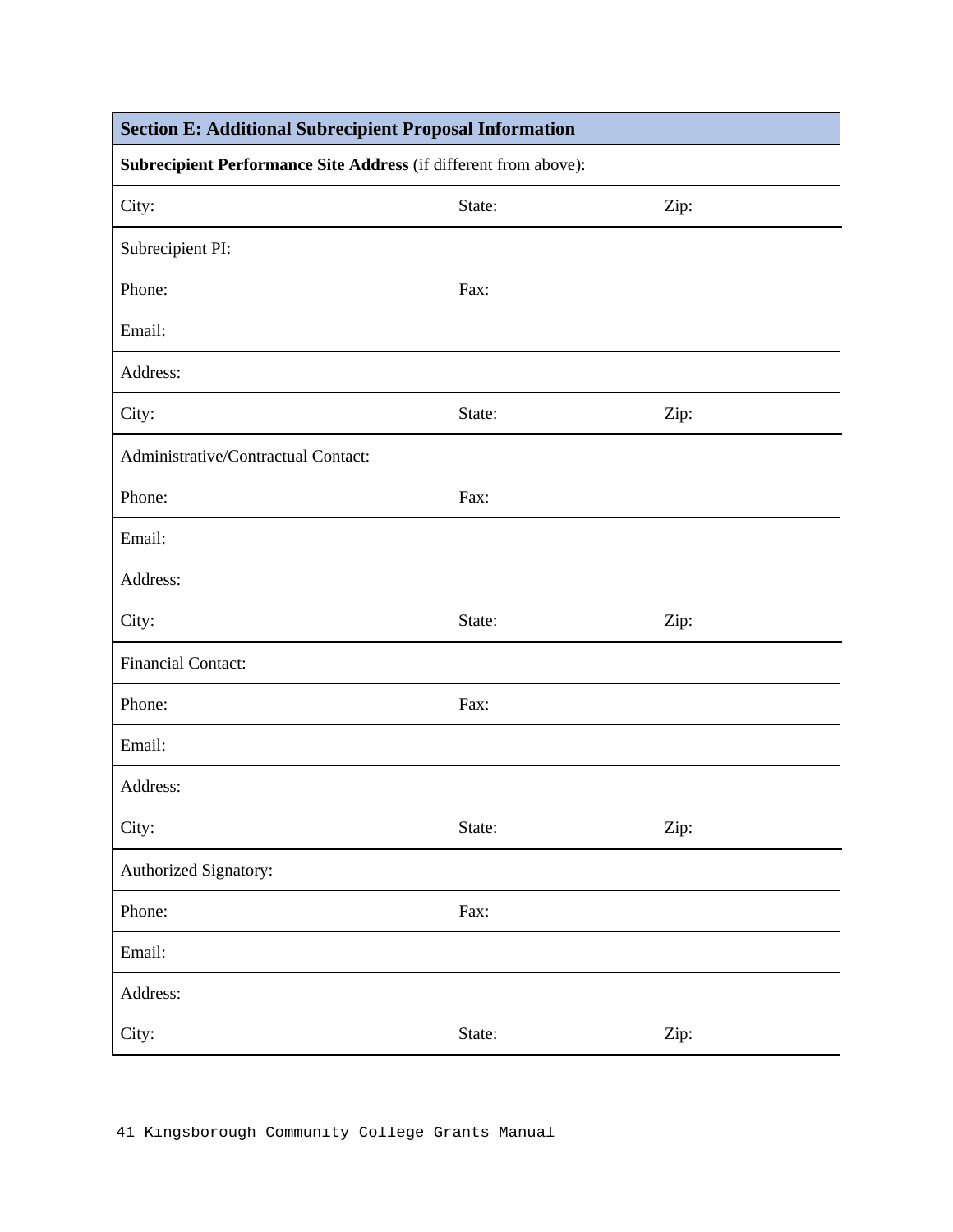| <b>Section F: Facilities &amp; Administrative Rate</b>                                                                                                                           |
|----------------------------------------------------------------------------------------------------------------------------------------------------------------------------------|
| The <b>Facilities &amp; Administrative Rate</b> included in this proposal has been calculated based on:                                                                          |
| Subrecipient's federally negotiated F&A rate for this type of work. (If this box is checked                                                                                      |
| please attach a copy of your current F&A rate agreement or furnish the URL link to the agreement:                                                                                |
|                                                                                                                                                                                  |
| 10% de minimis (minimum) rate (If the subrecipient does not have a negotiated $F\&A$ rate a                                                                                      |
| 10% de minimis rate must be used. This rate is available to both domestic and foreign subrecipients.<br>PIs may not negotiate or agree to lower rates with their subrecipients.) |
| Other (please explain, e.g., NIH caps foreign subrecipients at 8%):                                                                                                              |
|                                                                                                                                                                                  |
|                                                                                                                                                                                  |

#### **Section G: Fringe Benefit Rates**

**Fringe Benefit Rates** included in this proposal have been calculated based on: \_\_\_ Rates are consistent with, or lower than, our federally negotiated rates. (*If this box is checked please attach a copy of your organization's fringe benefit rate agreement or furnish the URL link to the agreement:*

\_\_\_\_\_\_\_\_\_\_\_\_\_\_\_\_\_\_\_\_\_\_\_\_\_\_\_\_\_\_\_\_\_\_\_\_\_\_\_\_\_\_\_\_\_\_\_\_\_\_\_\_\_\_\_\_\_\_\_\_\_\_\_\_\_\_\_\_\_\_\_\_\_\_\_\_\_\_\_\_\_)

Based on actual cost.

\_\_\_ Other (*please explain*): \_\_\_\_\_\_\_\_\_\_\_\_\_\_\_\_\_\_\_\_\_\_\_\_\_\_\_\_\_\_\_\_\_\_\_\_\_\_\_\_\_\_\_\_\_\_\_\_\_\_\_\_\_\_\_\_\_\_\_\_

| <b>Section H: Research Compliance</b>                                                                                               |
|-------------------------------------------------------------------------------------------------------------------------------------|
| Check as applicable:                                                                                                                |
| Does the project involve human subjects?<br>Yes<br>N <sub>0</sub><br>Pending                                                        |
| If Yes, please provide Federal wide Assurance number:                                                                               |
| and copies of the IRB approval.                                                                                                     |
| Does the project involve animal subjects?<br>Yes<br>No<br><b>Pending</b><br>If Yes, please provide Animal Welfare Assurance number: |
| and copies of the IACUC approval.                                                                                                   |

42 Kingsborough Community College Grants Manual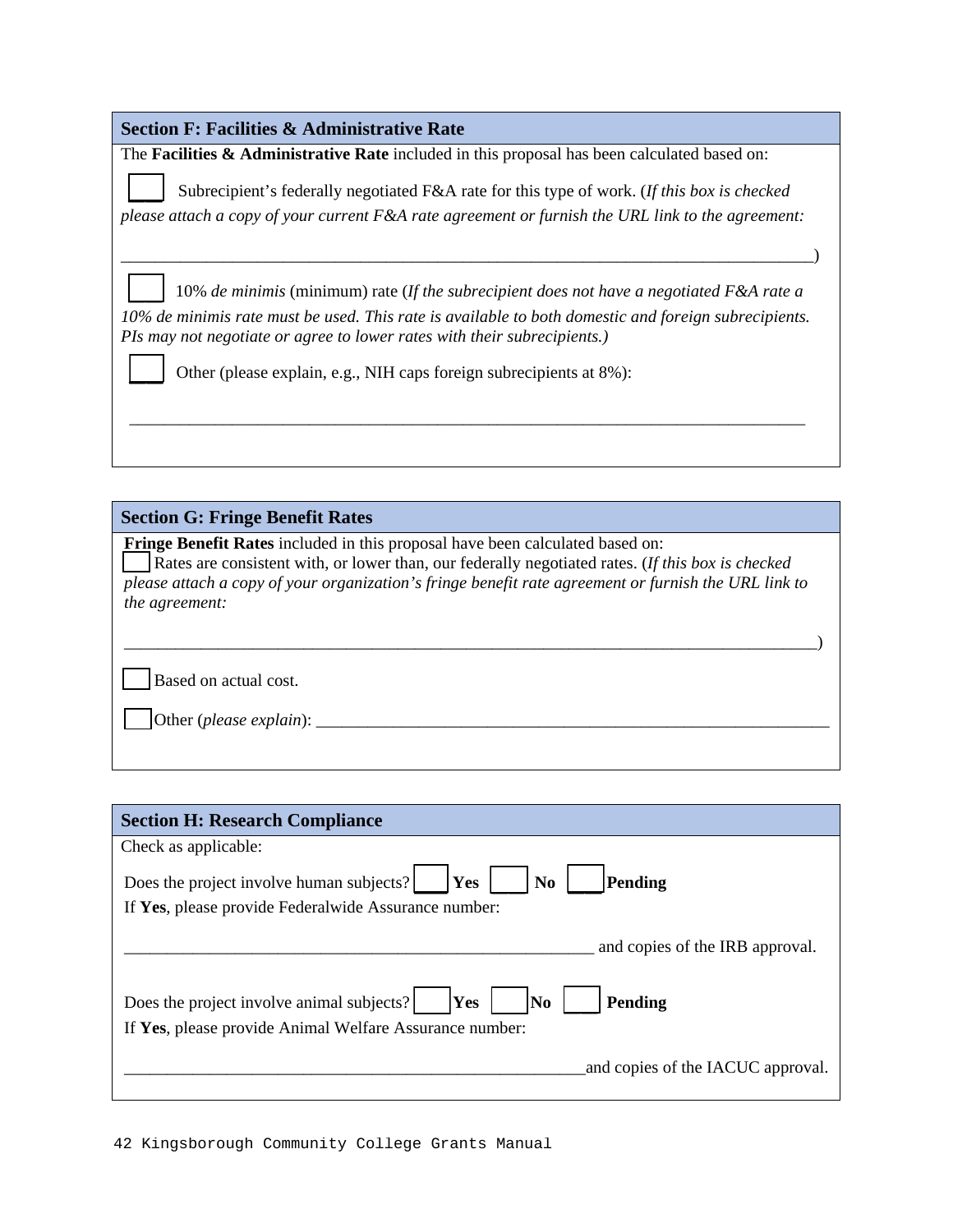#### **Section I: Proposal Documents**

The following documents are required with this subaward proposal:

\_\_ **Statement of Work** 

\_\_ **Budget and Budget Justification in awarding agency format** 

\_\_ **Subrecipient Commitment Form** 

\_\_ **Letter of Commitment**

\_\_ **Other** 

**Subrecipient Authorized Representative Approval** 

I hereby certify that the information I provided accurately represents the organization of which I am an Authorized Representative. **Any work begun and/or expenses incurred prior to execution of a subaward agreement are at the Subrecipient's own risk.** 

**\_\_\_\_\_\_\_\_\_\_\_\_\_\_\_\_\_\_\_\_\_\_\_\_\_\_\_\_\_\_\_\_\_\_\_\_\_\_\_\_\_\_\_\_\_\_\_\_\_\_\_\_\_\_\_\_\_\_\_\_\_\_\_\_\_\_\_\_\_\_\_\_\_\_\_\_\_\_\_\_\_\_\_** 

**\_\_\_\_\_\_\_\_\_\_\_\_\_\_\_\_\_\_\_\_\_\_\_\_\_\_\_\_\_\_\_\_\_\_\_\_\_\_\_\_\_\_\_\_\_\_\_\_\_\_\_\_\_\_\_\_\_\_\_\_\_\_\_\_\_\_\_\_\_\_\_\_\_\_\_\_\_\_\_\_\_\_\_**

*\_\_\_\_\_\_\_\_\_\_\_\_\_\_\_\_\_\_\_\_\_\_\_\_\_\_\_\_\_\_* 

*\_\_\_\_\_\_\_\_\_\_\_\_\_\_\_\_\_\_\_\_\_\_\_\_\_\_\_\_\_\_* 

*\_\_\_\_\_\_\_\_\_\_\_\_\_\_\_\_\_\_\_\_\_\_\_\_\_\_\_\_\_\_* 

*\_\_\_\_\_\_\_\_\_\_\_\_\_\_\_\_\_\_\_\_\_\_\_\_\_\_\_\_\_\_* 

*\_\_\_\_\_\_\_\_\_\_\_\_\_\_\_\_\_\_\_\_\_\_\_\_\_\_\_\_\_\_* 

**Signature of Subrecipient's Authorized Official Date Date Construction Date** 

**Name and Title of Authorized Official**

*Please return this form to:*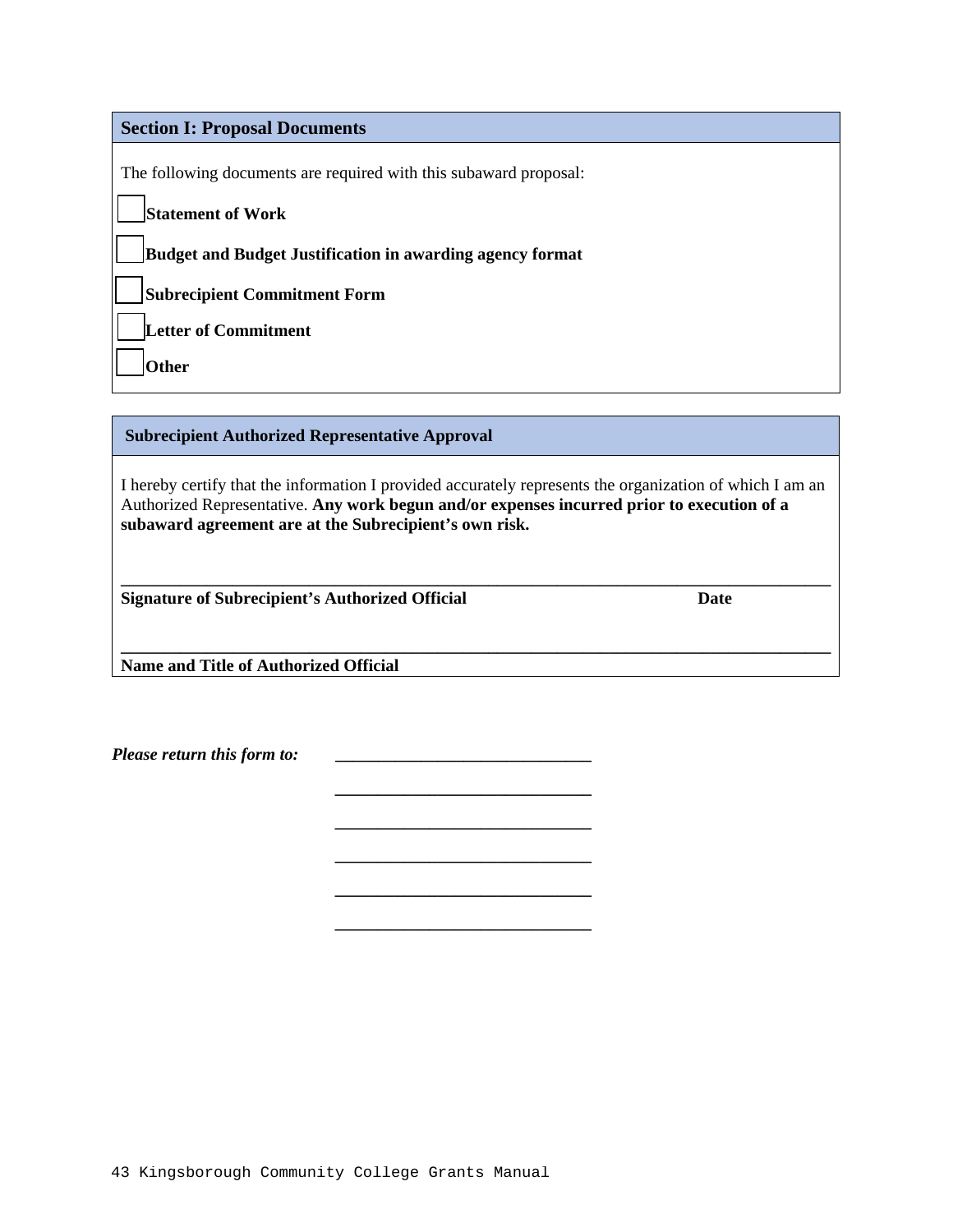## **Who's Who in the Grants Development Process**

*The Office for College Advancement:* College Advancement provides pre-and post-award services to members of faculty and administration seeking grant awards to support their work. OCA will provide grant writers with institutional background sections of proposals. College Advancement will be the main point of contact responsible for developing proposals to support major institutional initiatives. Four members of the College Advancement team work together to provide this service:

*Elizabeth Basile, Ed.D., Assistant Vice President:* provides guidance and supervision to members of College Advancement, including those providing pre- and post-award services to grant applicants.

*Mabel Chee, Director of Development:* provides assistance in identifying, stewarding, and soliciting public and private funding sources. Includes working with KCC staff members to develop proposal ideas, search for funding prospects, providing one-on-one consultation on the proposal development and grant submission process, and reviewing proposals for thoroughness and completeness before submission; serves as liaison to RFCUNY for the department.

*Wanda Morales, Associate Director of Funds Management:* reviews proposal budgets and monitors grant funds expenditures post-award. Ms. Morales assists with employee hiring, project account set-up and closing, payroll submission, and provides support and instruction in other aspects of post-award administration. Ms. Morales is one of the department's liaisons to RFCUNY.

*Kathryn Giaimo, Manager, Corporate and Foundation Relations:* in collaboration with the Director of Development, researches and fosters relationships with corporations and their foundations to provide financial support for new and ongoing projects developed in collaboration with KCC faculty and staff. This includes drafting and/or reviewing proposals prior to submission. She also develops partnerships with local businesses to provide smaller donations, sponsorships, and/or in-kind contributions. Ms. Giaimo is one of the department's liaisons to RFCUNY.

*Primary Investigator (PI):* person on KCC staff primarily responsible for developing and implementing the program or research being proposed, including program or research design, staffing and management, identifying budget needs, and, upon award, program implementation and administration. This person could be a faculty member or administrator, and is a full-time employee of the college.

*Co-PI:* if the staff member or faculty member is planning to implement this program or research in partnership with another staff member or faculty member, a Co-PI is identified and is part of the grant preparation team. As with the PI, a Co-PI could be a faculty member or staff member.

PI's and Co-PI's are responsible for writing program design and staffing and management sections of any proposal.

*Project Director (PD)*: alternative to "Primary Investigator," usually for non-research proposals.